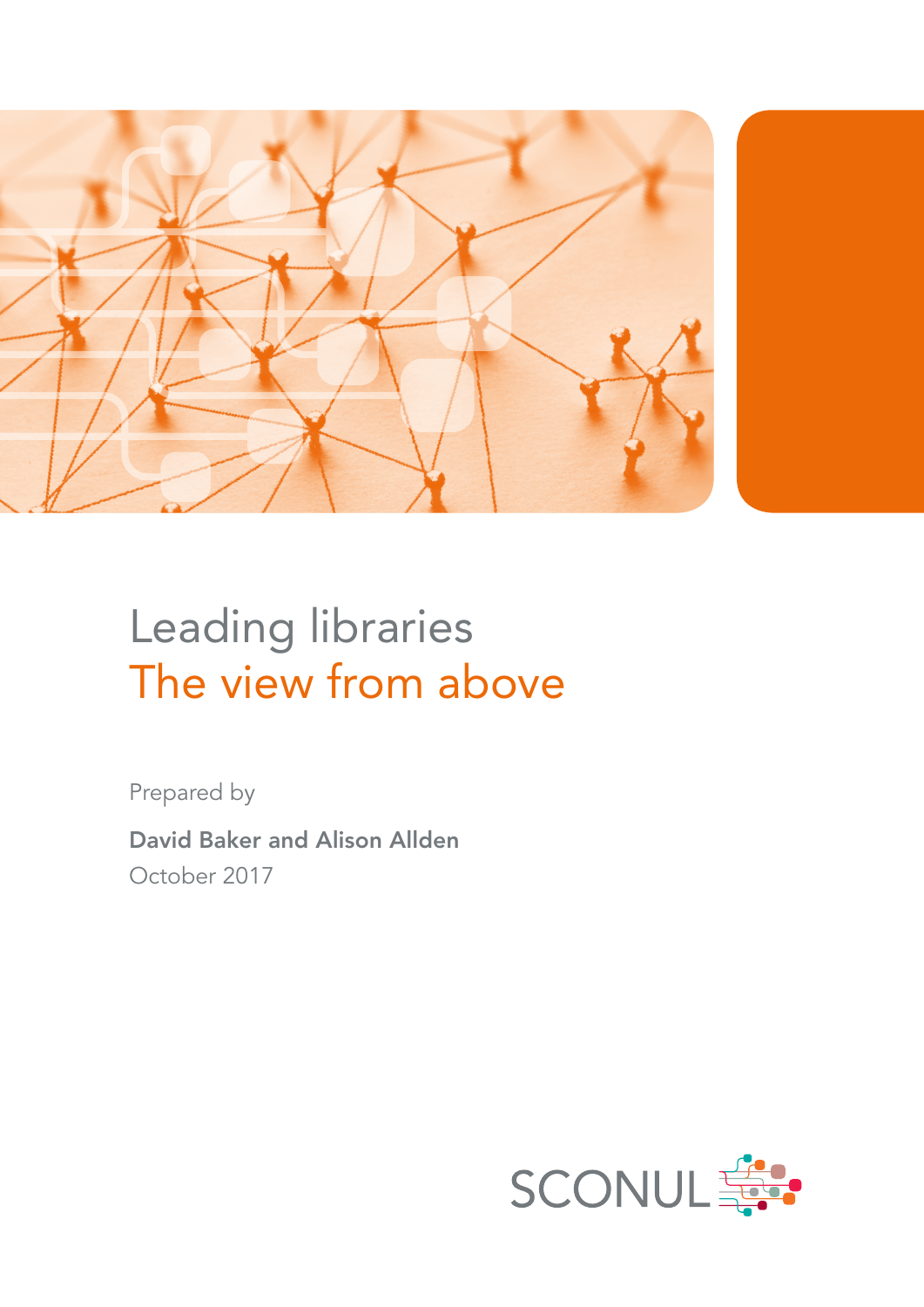© 2017 SCONUL

Published: October 2017



This work is licensed under a Creative Commons Attribution 4.0 International License. Suggested citation: Baker, D and Allden, A (2017) Leading libraries: The view from above, London: SCONUL https://www.sconul.ac.uk/publication/the-view-from-above

Contact the author:

SCONUL 94 Euston Street London NW1 2HA

info@sconul.ac.uk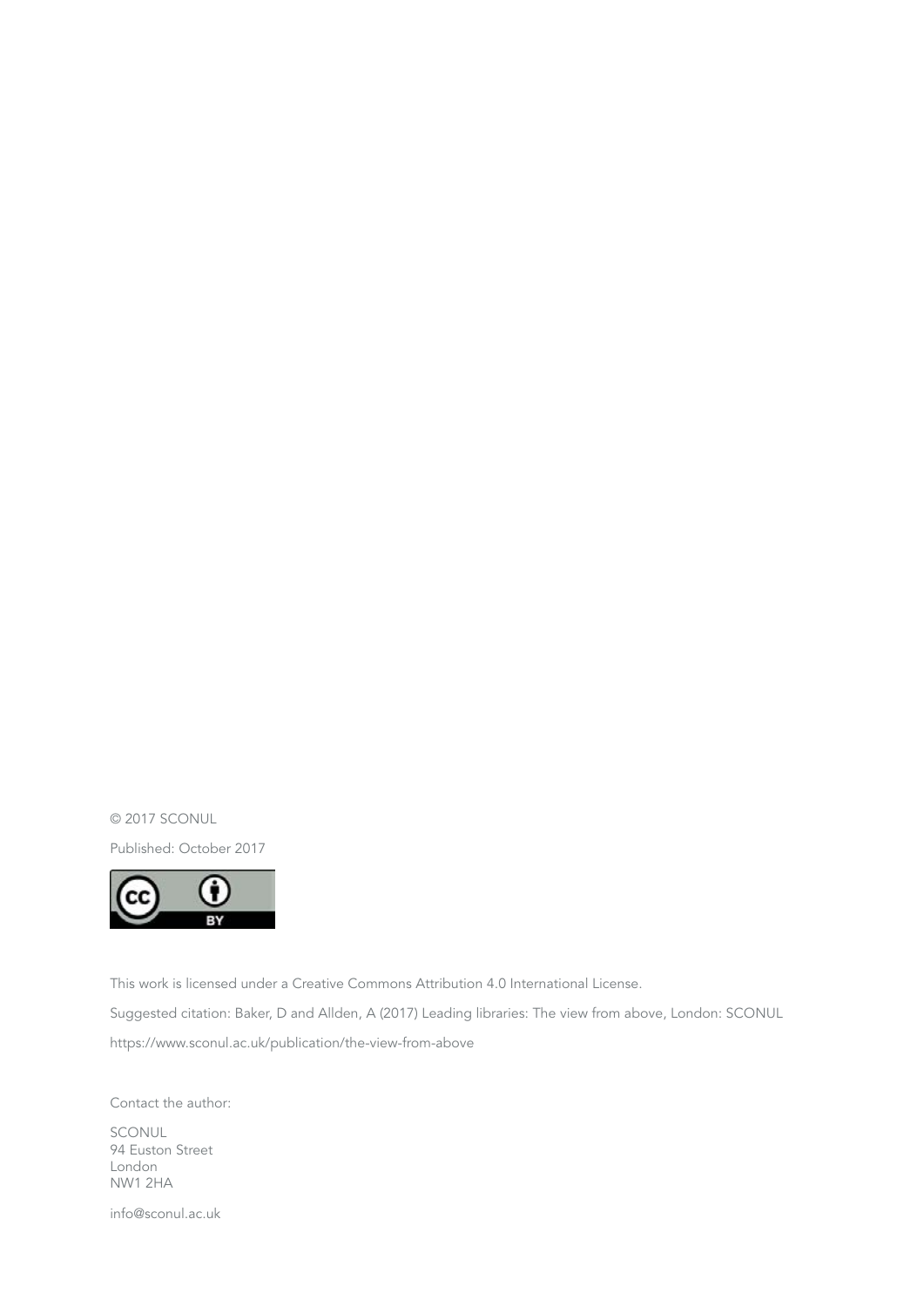## **Contents**

| Foreword |                                        |                                                                            |    |  |
|----------|----------------------------------------|----------------------------------------------------------------------------|----|--|
| Preface  |                                        |                                                                            |    |  |
| 1.       | In essence                             |                                                                            |    |  |
|          | 1.1                                    | Being a leader, managing change, getting to and staying at the top         | 9  |  |
|          | 1.2                                    | The focus on the library to support 'students and learning' and 'research' | 12 |  |
| 2.       | The library and the librarian          |                                                                            |    |  |
|          | 2.1                                    | The library as a concern, not a problem                                    | 15 |  |
|          | 2.2                                    | Challenging futures: responding to change                                  | 17 |  |
|          |                                        | 2.2.1 Identified change                                                    | 17 |  |
|          |                                        | 2.2.2 The future library: how it will change                               | 18 |  |
|          |                                        | 2.2.3 The future librarian: change and change management                   | 19 |  |
|          | 2.3                                    | Positioning                                                                | 22 |  |
|          |                                        | 2.3.1 The library within the institution                                   | 22 |  |
|          |                                        | 2.3.2 The librarian within the institution                                 | 23 |  |
|          |                                        | 2.3.3 Raising the stakes                                                   | 25 |  |
|          |                                        | 2.3.4 The (in) dispensable librarian?                                      | 27 |  |
|          | 2.4                                    | The library as an investment: making the case                              | 28 |  |
|          | 2.5                                    | Strategic alignment                                                        | 30 |  |
|          |                                        | 2.5.1 Opportunities for strategic impact                                   | 30 |  |
|          |                                        | 2.5.2 Empowerment through information                                      | 31 |  |
|          |                                        | 2.5.3 Contribution to student learning and satisfaction                    | 32 |  |
| 3.       | Moving out and up: the view from above |                                                                            | 35 |  |
|          | 3.1                                    | The general view                                                           | 35 |  |
|          | 3.2                                    | Extend the portfolio: volunteering                                         | 36 |  |
|          | 3.3                                    | Personal credibility                                                       | 40 |  |
|          | 3.4                                    | Ambition                                                                   | 41 |  |

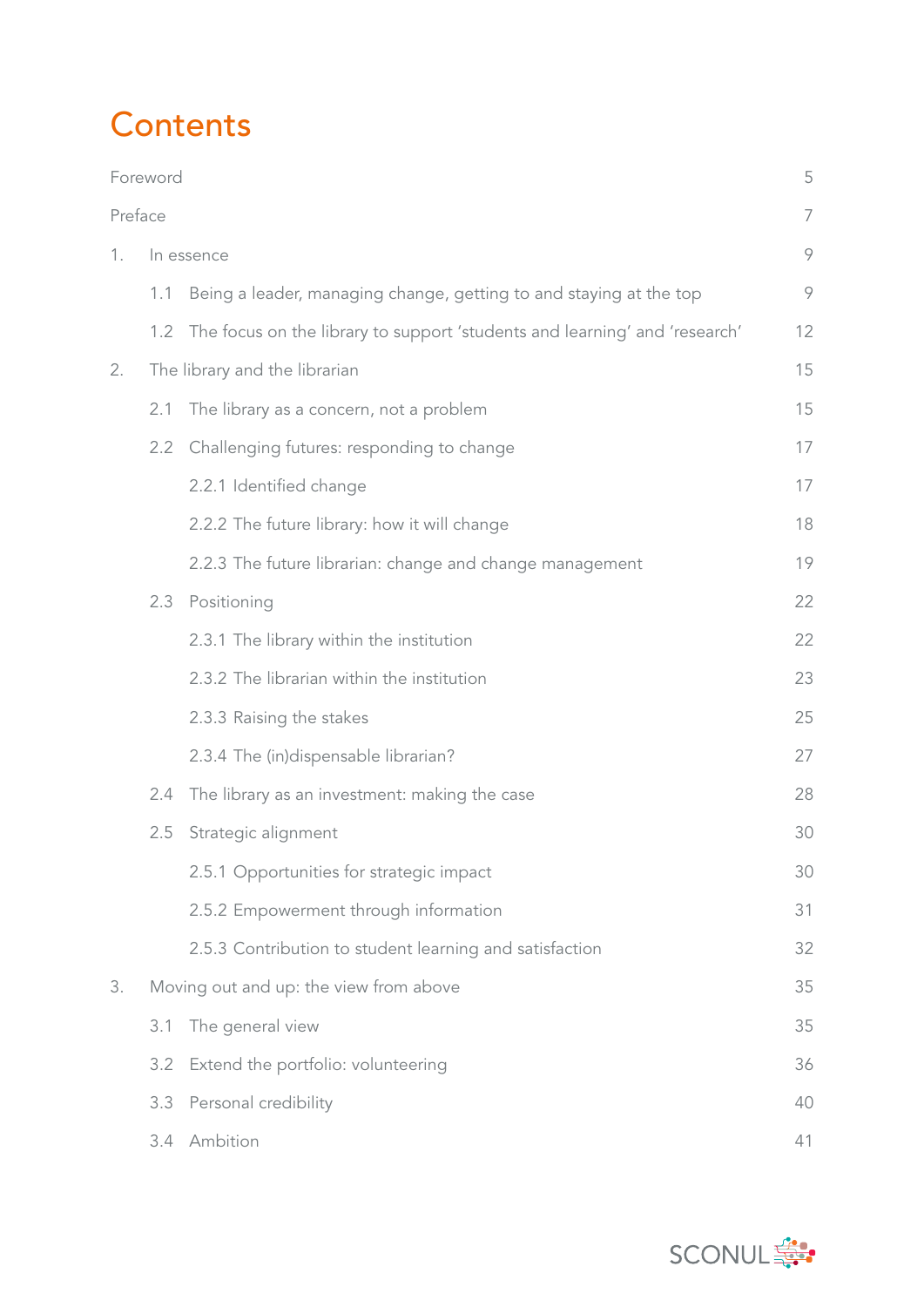|    | 3.5 Professionalism and academic empathy |                                      | 43 |
|----|------------------------------------------|--------------------------------------|----|
|    | 3.6                                      | Relationship building and networking | 45 |
|    | 3.7                                      | Risk-taking                          | 47 |
|    | 3.8                                      | Being prepared or not                | 48 |
| 4. | Personal development                     |                                      | 49 |
|    |                                          | 4.1 Know yourself                    | 49 |
|    |                                          | 4.2 Formal training                  | 51 |
|    | 4.3                                      | Mentoring and coaching               | 52 |
|    |                                          | 4.4 Further reading                  | 53 |
|    | Appendices:                              |                                      |    |
|    |                                          | A1 Letter to interviewees            |    |
| A2 | Interview checklist                      |                                      |    |
|    | A3 Consultant biographies                |                                      |    |

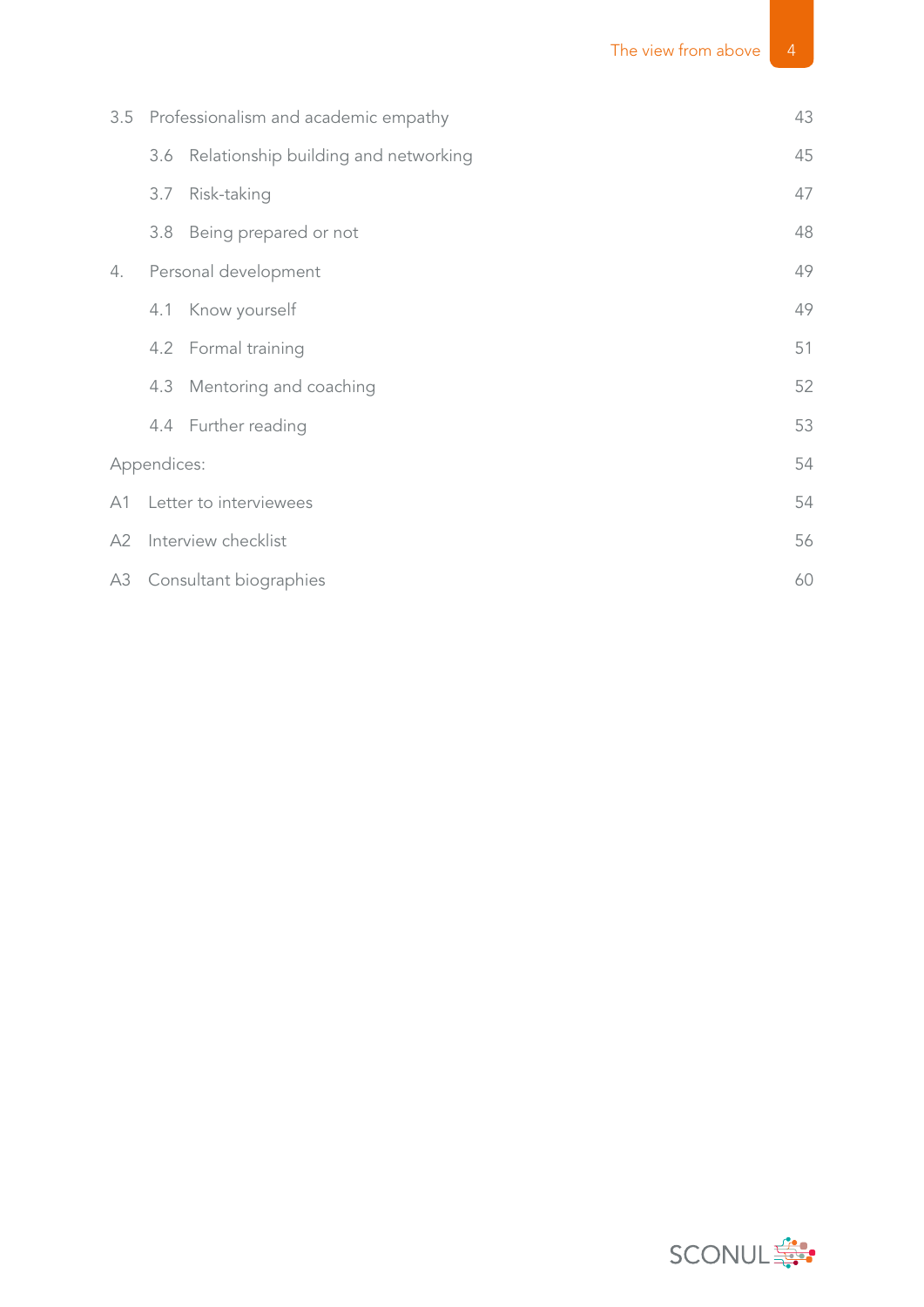## Foreword

In 2016 SCONUL established a Leadership Task and Finish Group to develop a range of initiatives to enhance the collective leadership capacity across SCONUL and to support individuals and groups of staff in member institutions in their leadership development.

At an early stage of this work we identified the value of an approach to support reflections on leadership to assist academic library directors to gain personal reach and strategic influence within their organisations and to guide the planning of their leadership development. A subgroup led by Jane Savidge, University of Southampton and Roisin Gwyer, University of Portsmouth and including Michelle Anderson, University of Hull and Janice Conway, University of the Creative Arts, scoped this work.

SCONUL commissioned consultants Professor David Baker and Alison Allden OBE to conduct an investigation into the perspectives of university executive-level leadership, a 'view from above', through a series of interviews together with a related literature review. This focused on two main research questions:

• What strategies can library leaders employ to 'lead in uncertain times', i.e. which approaches to leadership are needed in the context of continuous and rapid organisational, legislative, and technological change?

and

• What are the views of university senior leaders about academic library leadership and culture?

This report comprises a digest of findings from the series of interviews with higher education sector leaders carried out by the consultants. The results, while perhaps not completely unexpected, are occasionally surprising and make fascinating reading. The comments offer a striking insight into the role and value of the academic library and its leadership that challenges its own perceptions of itself.

One of the main findings is that while the strategic leaders interviewed value the library and its leadership, it is not generally a problem area therefore it is not seen as a strategic

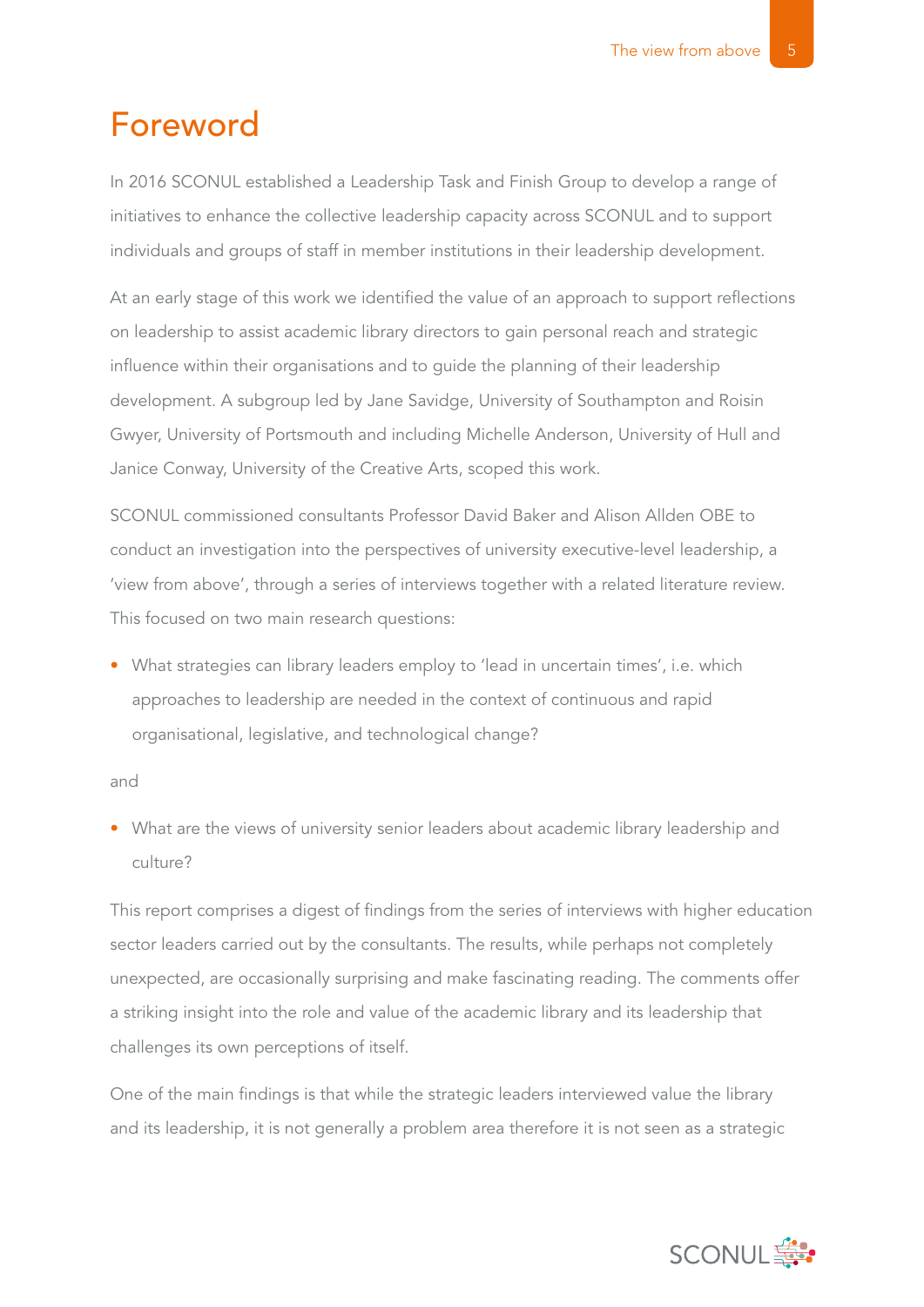concern other than in terms of future resource requirements. The library's key role in understanding students and supporting student learning is recognised. It was notable that while interviewees expressed confidence in the library's support for research and researchers, there was a lack of detailed awareness of the proactive contribution of library leadership to supporting and developing research strategy.

Clearly part of the challenge for library leaders will be to advocate more effectively to narrow the gap between how we see ourselves and how we are seen by those above. One way to do this is to get out of the library and take on cross-university projects. Those interviewed also emphasised the importance of expressing views that are wider than the library, especially in relation to learning and teaching.

We are grateful to the executive leaders who were interviewed for their time, views, and interest, in the project, to David Baker and Alison Allden for their commitment and enthusiasm, and to Ann Rossiter, Executive Director of SCONUL, for her guidance.

Finally, I would like to acknowledge the support of the SCONUL Board and members of the Leadership Task and Finish Group, in particular Jane Savidge and Roisin Gwyer for shaping and directing the project.

As a result of this work we have a sound basis of data which complements the practical initiatives developed by the Leadership Task and Finish Group for SCONUL on routes and resources for leadership development. The provocations which have emerged will be invaluable to emerging, new, and established library leaders as they reflect on their leadership style and development needs.

### Alison Baud

Director of Library & Learning Services, Bath Spa University Chair, SCONUL Leadership Task and Finish Group October 2017

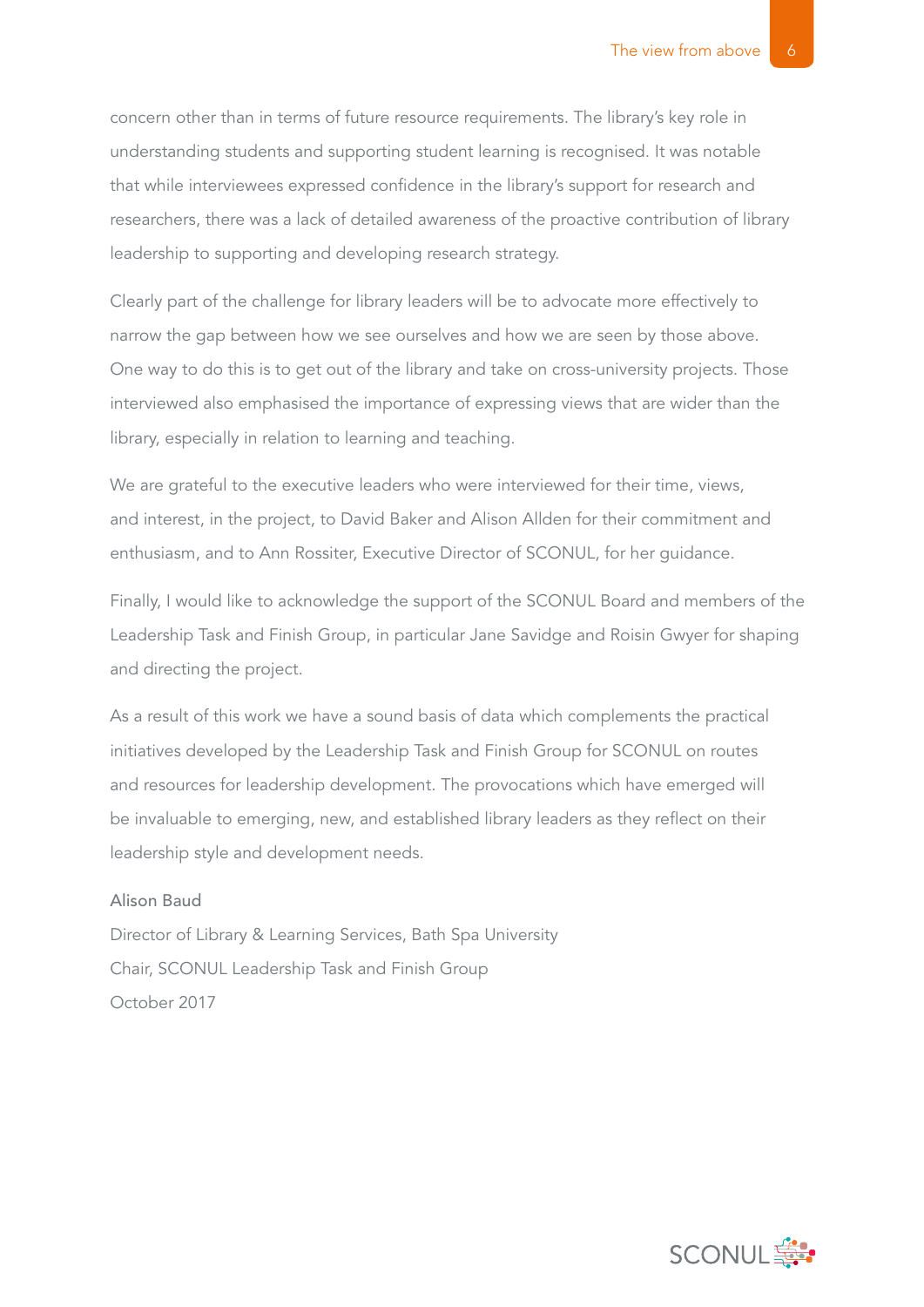## Preface

### Introduction

This document provides a digest of the interviews carried out as part of the SCONUL Leadership Task and Finish Group work on the 'view from above'. The interviewees were either vice-chancellors or senior members of the executive of a range of universities. Some had previously been librarians. They had varying levels of contact with the library in their current institution; none had direct management responsibility for it. Appendices A1 and A2 give the introductory letter and the interview checklist; the latter was used to ensure consistency in the areas covered.

### The interviewees

A list of twelve people was identified in consultation with the SCONUL Leadership Task and Finish Group. These people were approached and asked to participate in a 45–60 minute interview. One person declined and a substitute was found. The aim was to talk to a range of senior executive staff across UK higher education; care was taken to ensure that different types of institutions from the constituent parts of the UK were included. A separate exercise is to be carried out involving senior staff in or from other countries 'the view from beyond'. In this first phase, we interviewed five vice-chancellors and two deputy vice-chancellors, two registrars, a pro vice-chancellor and two executive level directors of student support services. These came from three research-intensive universities, six large post-92 universities and three small new universities, including one specialist and one independent small university. Of these institutions one was in Scotland, one in Wales and the remainder located across England. Actual quotations have only been provided in the introductory 'In essence' section and here the source is given with the role and type of institution as reported in the *Annual SCONUL Library Statistics* for 2015 / 16. 'None' signifies that the institution represented is not reported as a member of any mission group or similar organisation.

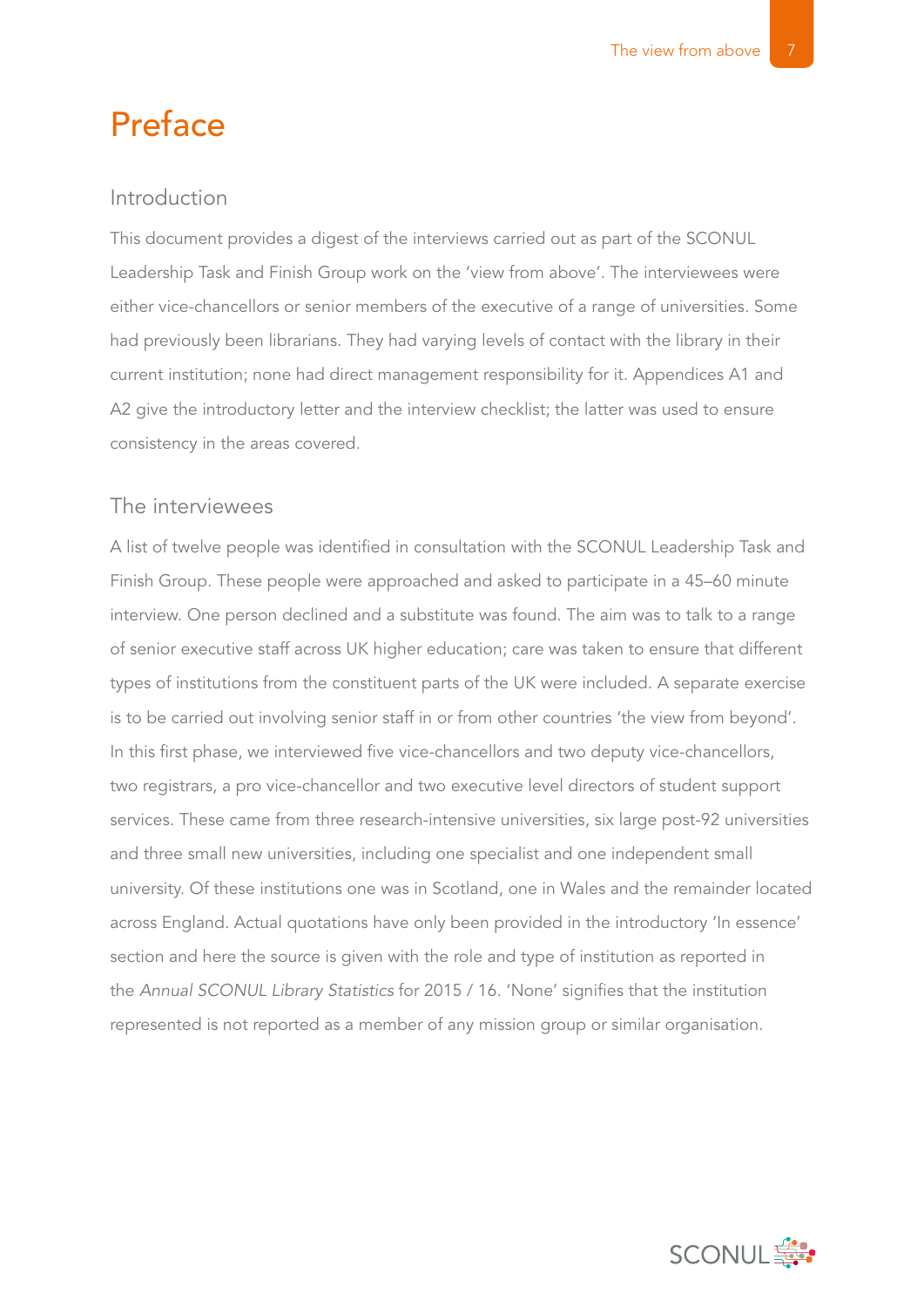### Approach

Each person was interviewed and detailed notes were taken. It was made clear before the interview started what the ethical framework and boundaries of the research were to be and confirmation was sought – and gained – from all the interviewees to proceed. Following the interview, the notes were written up, anonymised and returned to the interviewees for comment and correction. The final versions, once agreed with the interviewees, were base-lined and have been securely lodged with the SCONUL office for the duration of this project.

### Presentation

This report summarises the interviews. As far as possible, we have provided a digest of the interviews reflecting the words and tone of those we spoke with, captured in the numbered quote boxes. The text has been categorised and organised according to themes discussed and developed with SCONUL representatives, taking account of the key topics and headings that emerged from the parallel literature review. Text outside quote boxes is our commentary on the interviewees' responses. Wherever possible, the 'further reading' suggested during the interviews (referred to at the end of this report) has been incorporated into a literature review undertaken as a separate but related piece of research. We begin with an 'In essence' section which captures summary advice about leadership from the participants in our survey. This section also provides a commentary on the responses about the support of research, which can be set against those that focused on student learning as captured in the remainder of the report.

David Baker and Alison Allden May 2017

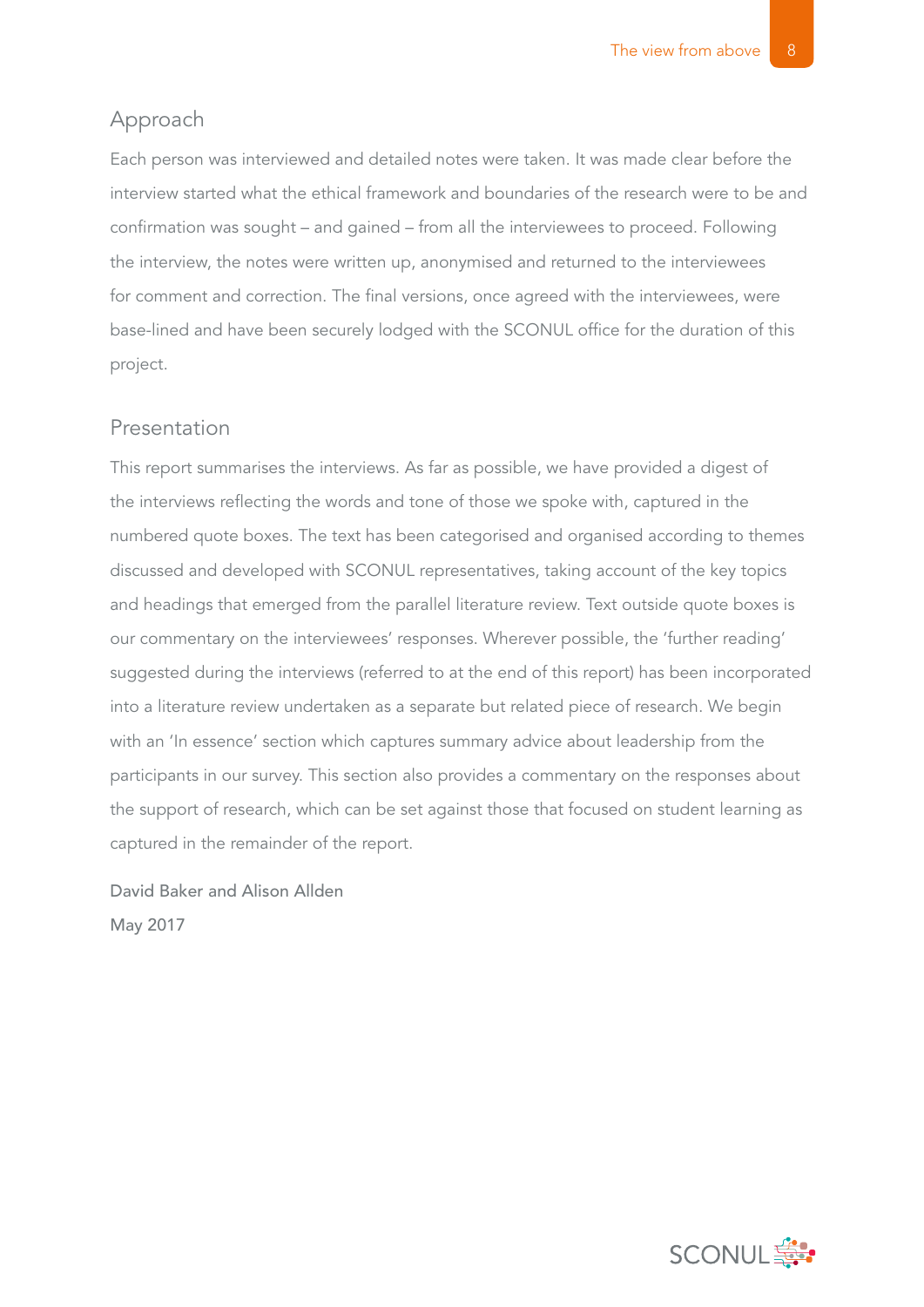## 1. In essence

1.1 Being a leader, managing change, getting to and staying at the top

Advice from the interviewees included summaries of the key elements of leadership, in the context of major change management and getting to the top and staying there. Each quote is referenced by a role and declared mission group.

Library leadership has to be about continuing to make yourself relevant to the institution and the long-term strategy; essentially it is about being completely on top of what the direction of the institution is and how best to support that. The following are key:

- appreciate that there is a need for change and why
- articulate the need for change
- understand the environment and the context in which you are looking to achieve change
- argue the case for change and improvement
- produce a business plan
- deliver the change be skilled in project management

Vice-Chancellor Alliance

It is about being:

- relevant to the organisation
- up to speed with the direction of travel and constantly thinking about what you can do to support
- a facilitator not a blocker

Vice-Chancellor Cathedrals Group

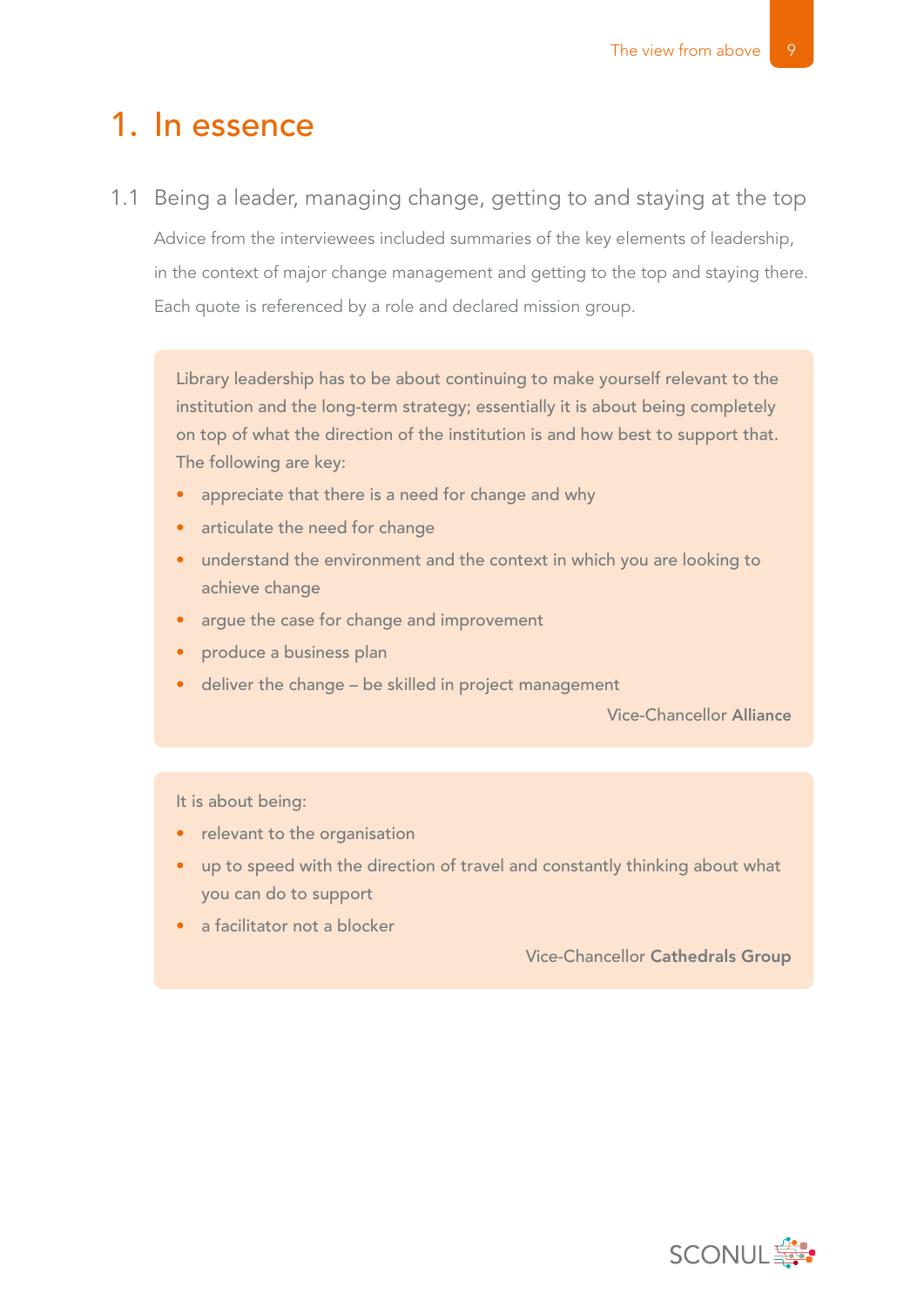- have a clear vision
- understand university strategy
- be realistic about resources
- put forward evidence-based arguments
- explain why investment should continue
- exhibit high energy and commitment

Vice-Chancellor GuildHE

The qualities of leadership should include ambition:

- be seen to want more and better but not just for the library
- be able to show passion and energy
- avoid the danger of being too specialised
- look beyond the institution and get involved across the HE community
- if you see an opportunity go for it!

Director of Service Russell Group

- be savvy about data analytics and the power of data
- understand processes and systems across the university
- exhibit understanding of academic teaching and learning, with possible expertise in aspects of it
- network inside and outside the university; for example, be involved with national bodies, and contribute to publications
- gain experience from major projects, both within and beyond the library
- be prepared to move to improve opportunity and gain experience of different organisations
- gain experience and make reference to aspects of significant improvement that you have led and achieved
- personal development through opportunities to build networks including action learning, beyond just professional networks

Deputy Vice-Chancellor Alternative Provider

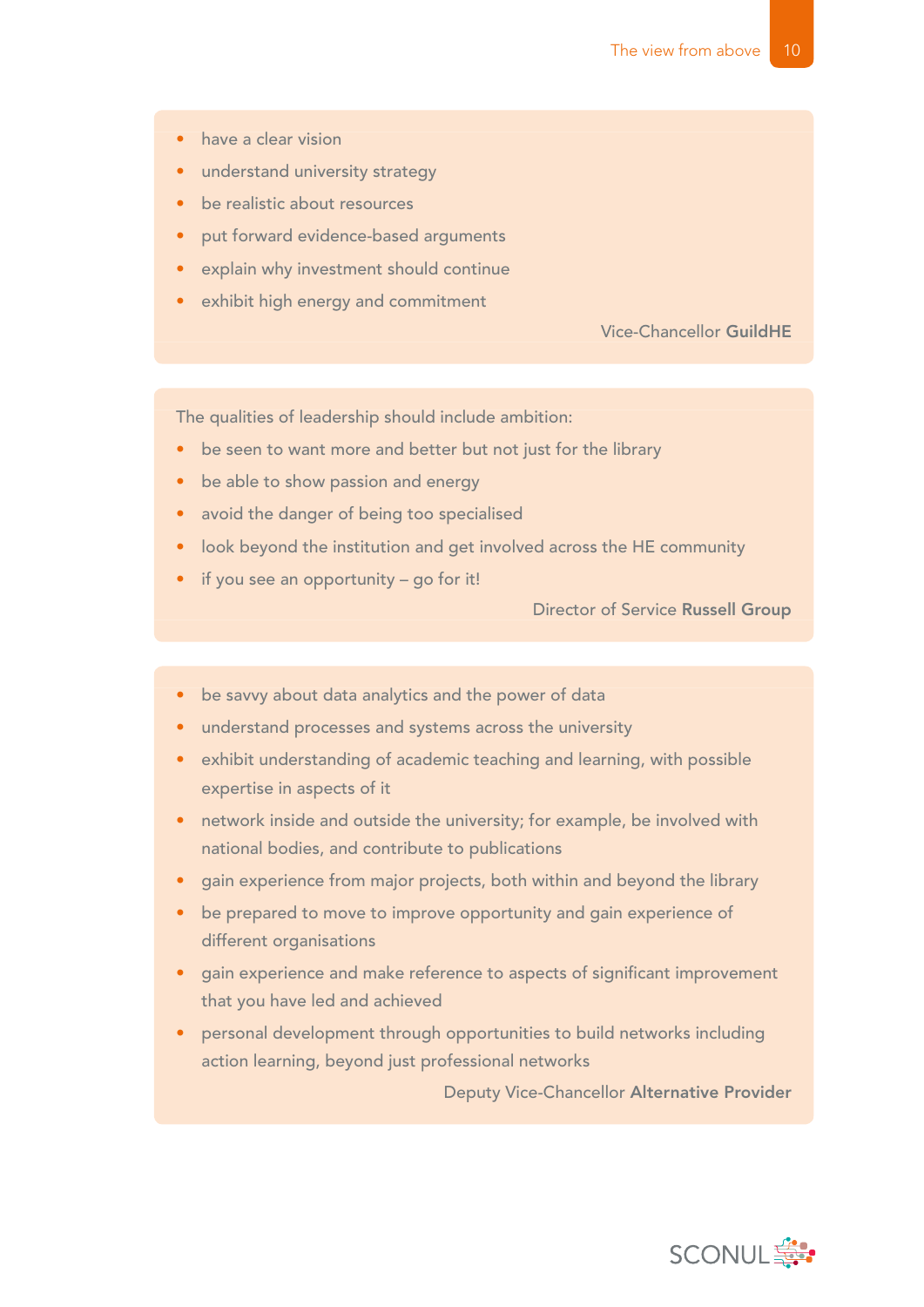Advice to a library leader who wishes to extend their portfolio or move into a more senior executive role:

- be on the front foot
- ask a lot of questions triangulate
- think about how your service can contribute to other places and suggest that you do
- if there are opportunities to take on things outside the library take them and don't wait to be asked
- build on your track record of delivery
- don't be precious about the library
- appear to be enthusiastic about stuff even if you are not
- champion staff but not in people's faces
- be authentic
- learn how to challenge effectively / appropriately
- learn how to receive and respond to challenge on behalf of your service rather than personally

Director of Student Services Million +

### So what are the barriers?

- if you don't engage across the university
- if you can only talk about libraries
- if you have no personal ambition to move your career forward
- if there is no opportunity or the opportunity is not taken for personal development and leadership training

Vice-Chancellor None (Scotland)

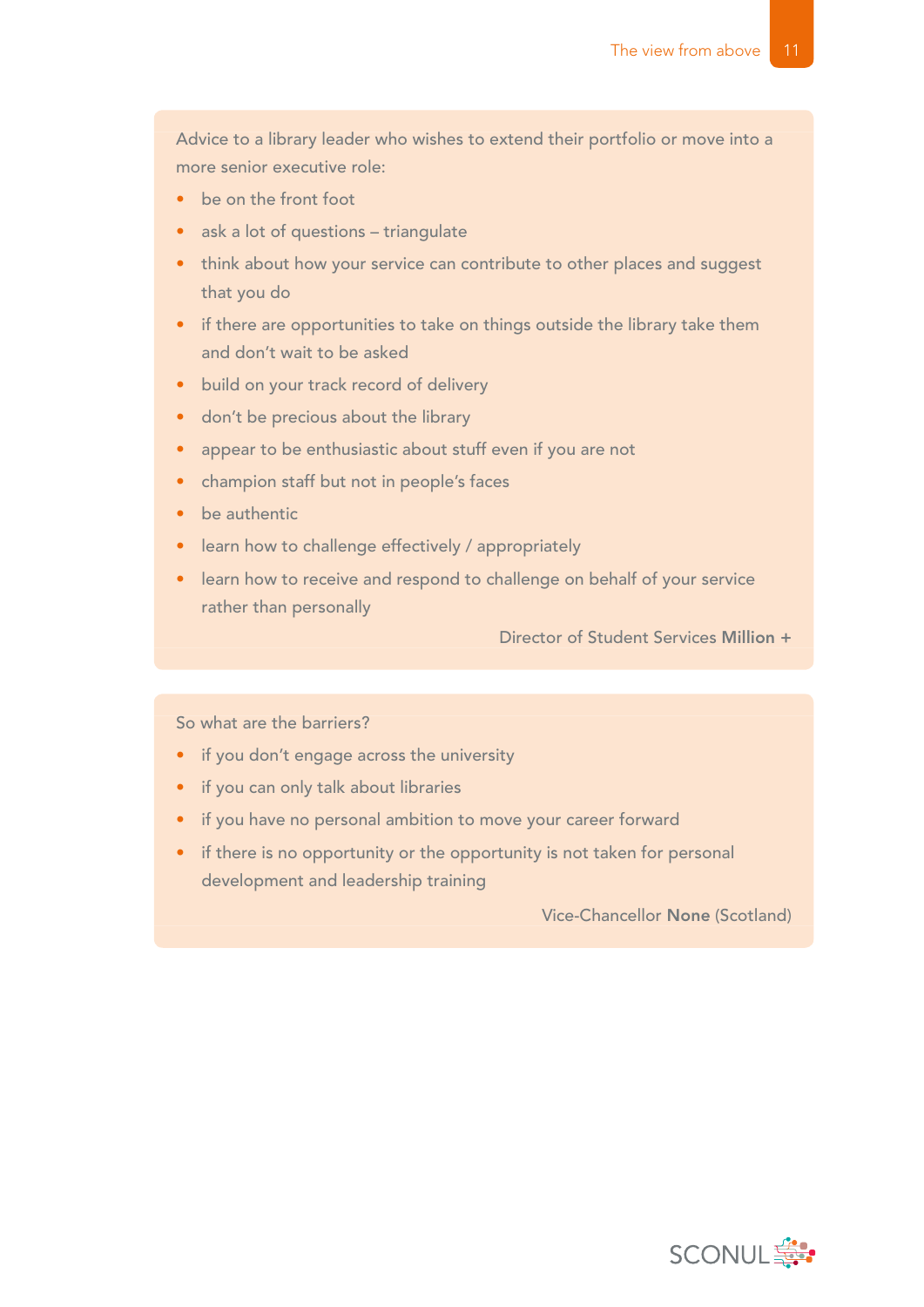## 1.2 The focus on the library to support 'students and learning' and 'research'

It was evident from the responses to the interview questions that there is a great deal of interest from leaders across the sector in the library providing support for students and their learning. Clearly the Teaching Excellence Framework (TEF) is seen as a driver of change and the library is regarded as an important contributor in the response to this current issue. This includes a clear expectation that the leadership in the library is able to bring expertise and services which have a positive impact on student satisfaction and the student experience.

The interview questioning also explored the extent to which libraries are central to support for research. Here again there was a clear message particularly from research-focused HEIs that the library provides vital services and resources. This was also the case for teaching and learning institutions that are developing and place value upon the research activities of their staff and students (particularly postgraduate students). However, it is notable that the proactive contribution of library leadership to the development of research strategy, impacting on the success of the Research Excellence Framework (REF), was not commented upon with evidence of detailed awareness.

Perhaps there is a need for more overt advocacy about the library's contribution to research, given the move from traditional areas of information provision and support for compliance towards increased involvement with the research process at a strategic level. It may be too great a step to reach a conclusion about this on the basis of twelve interviews with senior staff (of whom none had specific responsibility for research, whereas two had particular responsibility for student services delivery), with only three identified as research intensive.

In essence the interviewees were confident in the support for research provided by the library and where issues were identified these were connected with the cost of resources, rather than with the library contribution to future research management and delivery.

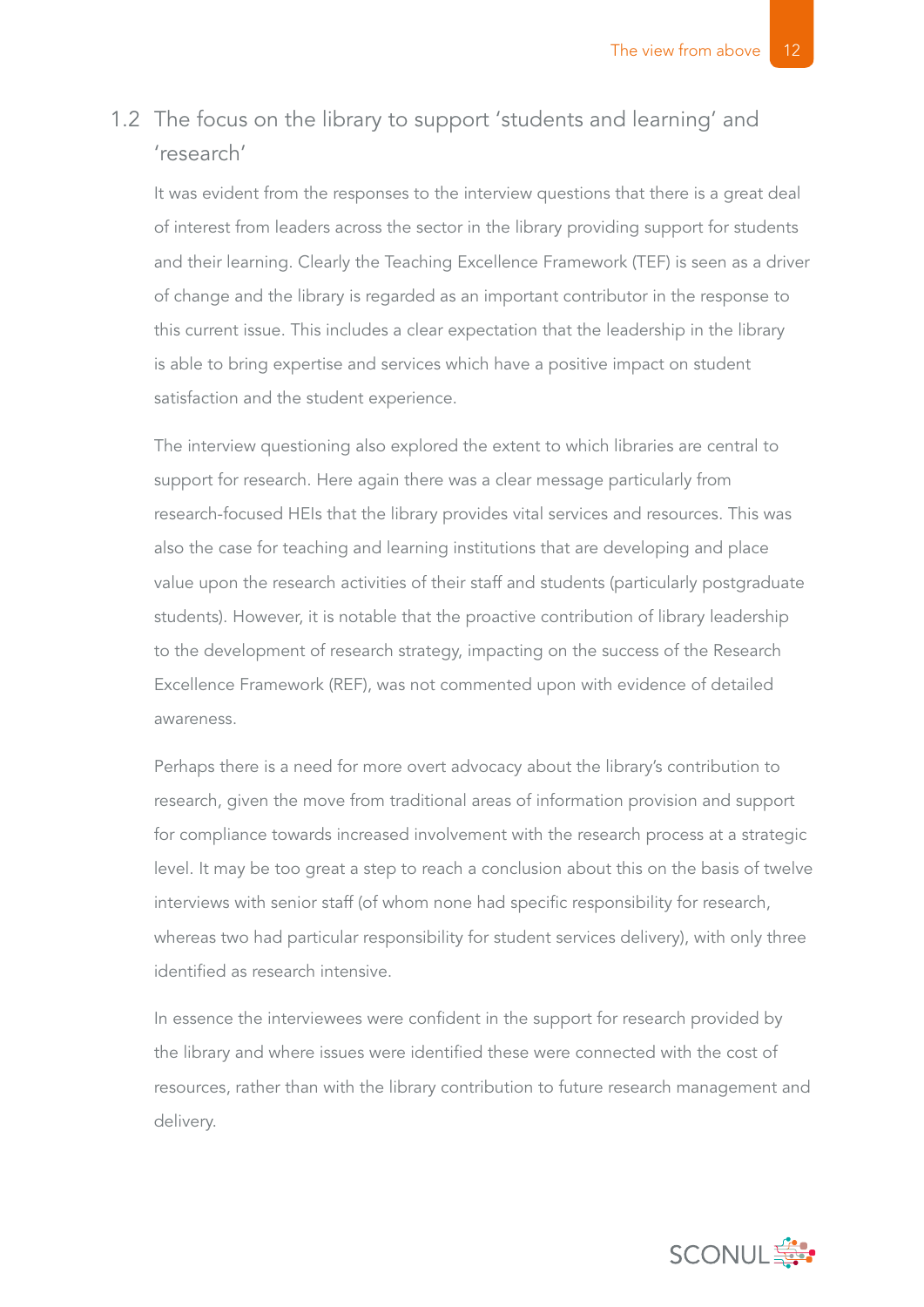The following quotes are indicative of the feedback about research emerging from the interviews.

The most evident focus of the library at senior level is around students rather than research issues.

Registrar Russell Group

Strategically it is important to see the library at the heart of the university, even though the way people study has changed over recent years. While the library still is about stacks of books, clearly it has key role in providing learning resources of all kinds, including e-resources. It could be suggested perhaps 95% of staff no longer visit the library, recognising the very different role it plays in supporting research.

Vice-Chancellor None (Scotland)

More recently I invited the librarian to develop a library vision and that has provided a platform to communicate with deans and senior staff. This has been a powerful initiative for the library, allowing them to re-connect, and has given them a way forward.

Head of Services Russell Group

The library is also key in the development of Open Access and the changing research needs of academics and the university. The library seems to be on top of this and the research agenda seems less of an issue.

Head of Services Russell Group

An annual report that exhibits what the library has achieved, with quantified data that drives success, is good. But to acknowledge and communicate the impact that it has had across the university strategy is better. Move beyond your own world and if you are a member of a management or executive team avoid talking only about the library.

Head of Services Russell Group

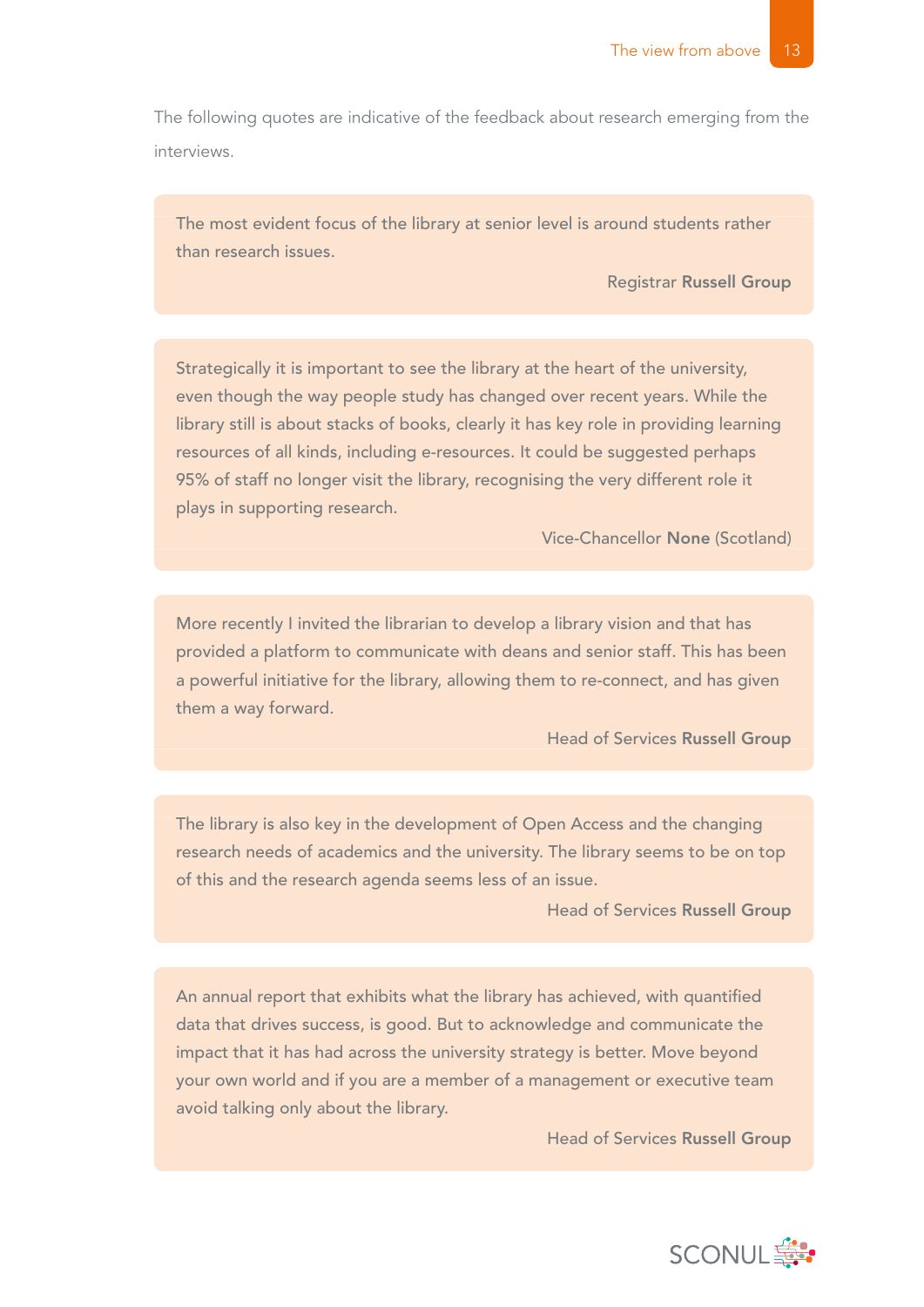The growth of technology and the digital nature of much teaching and learning have played a crucial role in helping connect textbook and research-based learning. The library now supports the delivery of academic quality in the interrelationship between print and digital.

Deputy Vice-Chancellor None

The librarian has ensured an innovative response to growing the amount of digital resources, including pursuing good Jisc procurement deals, which has helped to support and drive research.

Deputy Vice-Chancellor None

It is easy to demonstrate how the library is a driver of transformation. The challenge is to ensure that everyone understands the services that they offer the student and staff of any institution. They are the engine of the university, without which the university can neither do research nor teach.

Deputy Vice-Chancellor None

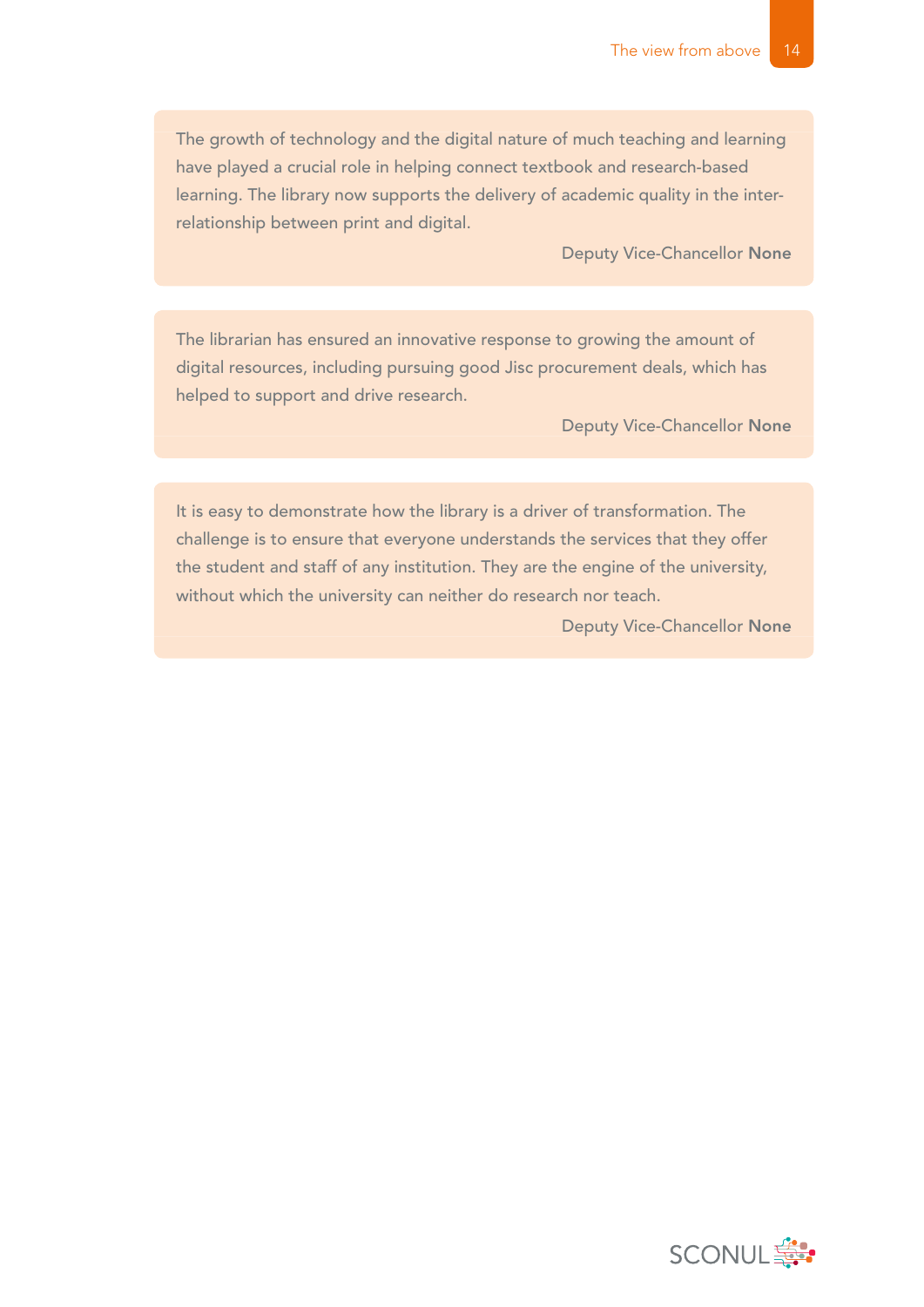## 2. The library and the librarian

This first part of this detailed digest looks at how the library – and the librarian and staff – are viewed 'from above'.

### 2.1 The library as a concern: not a problem

All the respondents said that the library was 'not a problem' and not therefore on institutional risk registers within the university because there were no major issues or complaints about it to senior management: 'the library is only a concern because it has to work well'. There was often recognition of the library's importance to the wellbeing of the institution overall, especially in terms of student satisfaction. There was a concern about future resource levels for the library, not only in terms of space requirements, but also looking to a digital-first or, in one case, a digital-only future.

#### *Quote 1*

The library sits well within the department: there is good student satisfaction and it punches well above its weight given its resource base and is well regarded. There are highly competent professional staff. Resources are the issue! But that is generic to the whole institution.

### *Quote 2*

The library is well run by an experienced leader, it has KPIs, excellent staff and is not itself a concern; however, what is a concern is the demand for more study space for students. This seems to be an incessant demand and, while the current library is well regarded, the building is tired and we will need to plan for a new one.

### *Quote 3*

The library is not a priority for my attention or the attention of the senior team, but for that reason it almost seems to beg further attention. What I mean by this is that it is well run, there are the usual issues around space management and increasing demands from library users, but there are many more pressing areas of the administration that need attention.

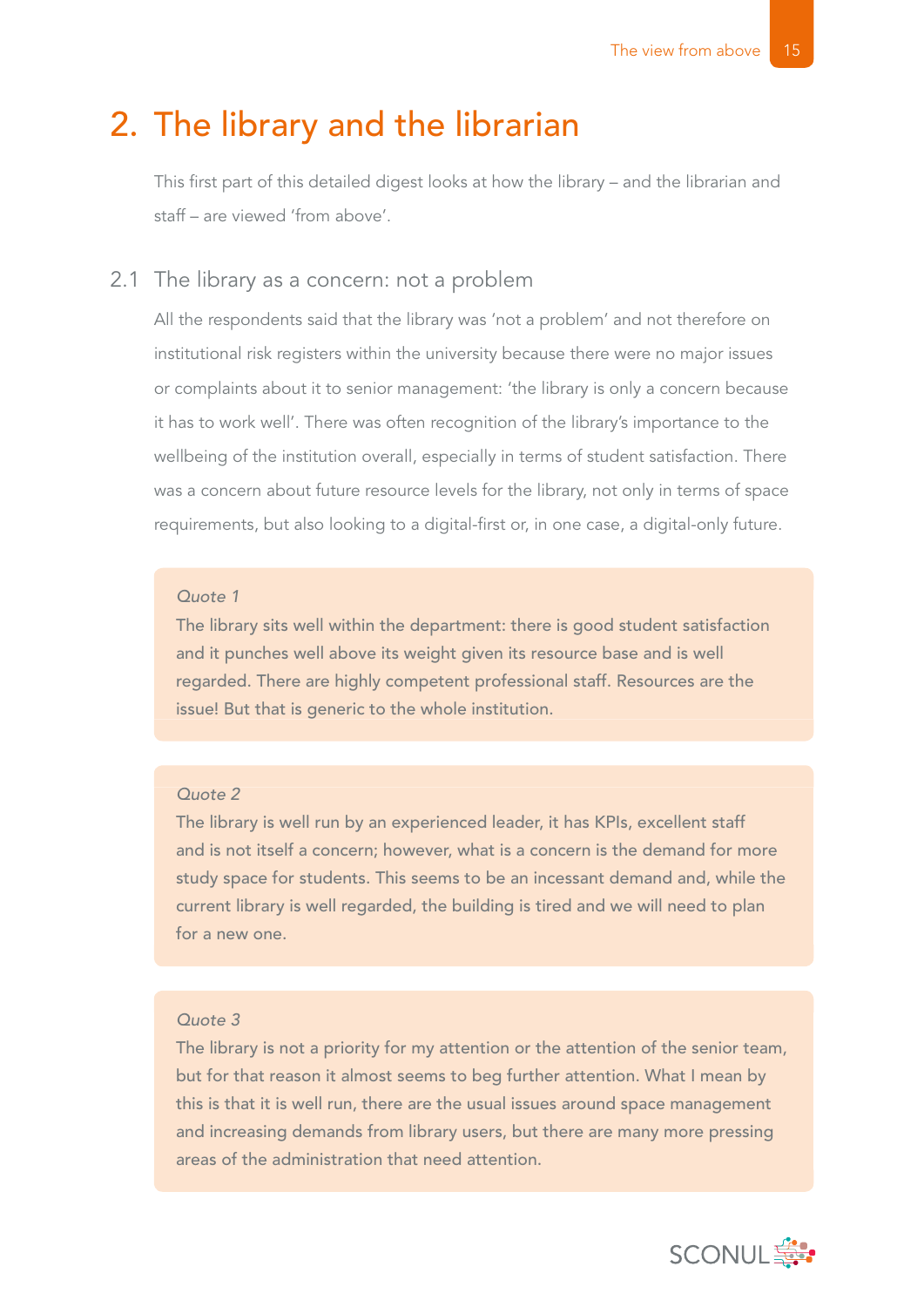The university NSS score has gone up, with the library now achieving 92–93% satisfaction.

### *Quote 5*

It is beholden on the library to develop its understanding and support of the students' development needs. The support of academic skills by the library is part of this, but it is often not sufficiently joined up across the university.

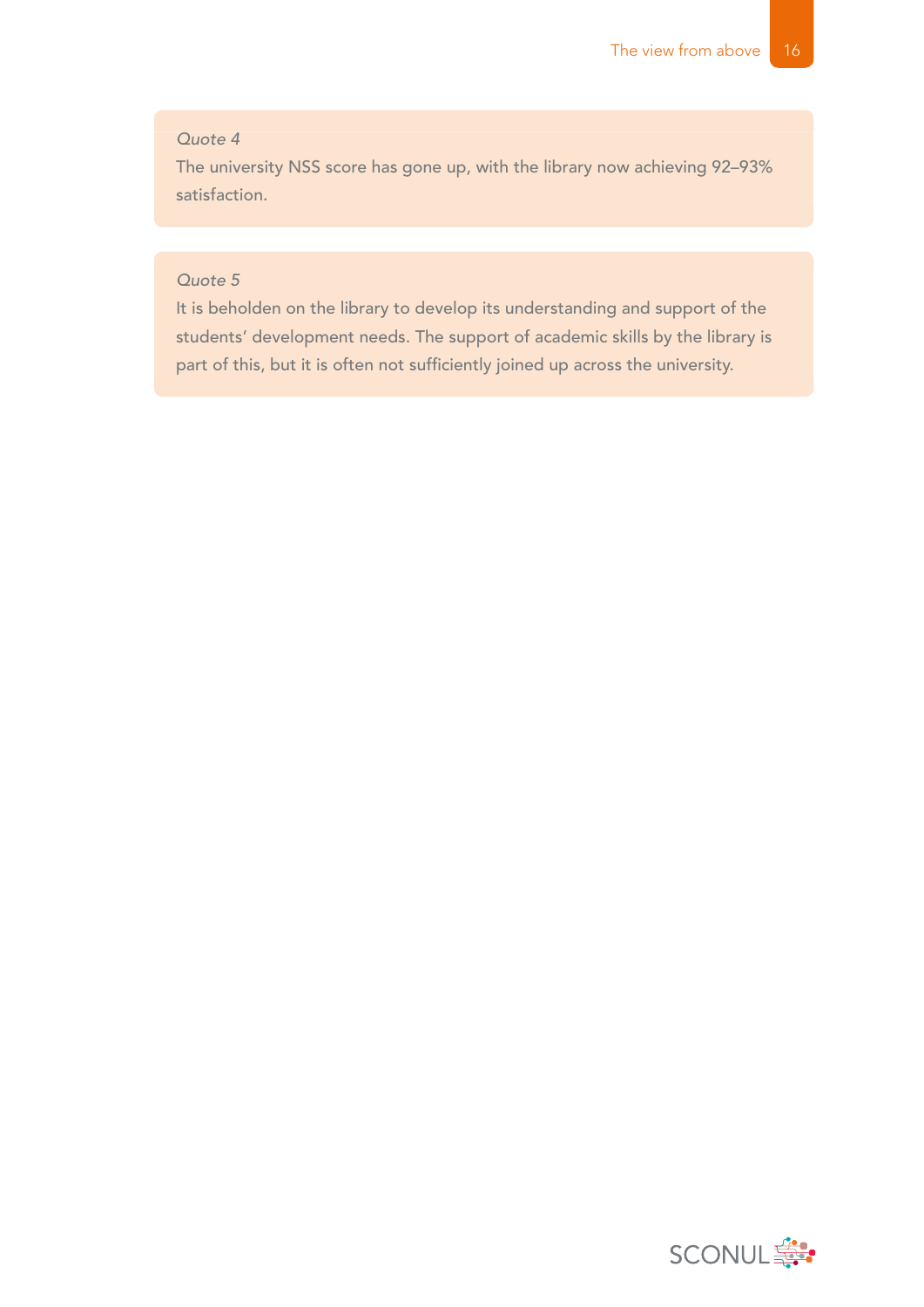### 2.2 Challenging futures: responding to change

Everyone stressed the current and likely future major challenges for HE institutions and that rapid and likely discontinuous change was on its way. Technology and quality assurance will be key drivers.

### 2.2.1 Identified change

### *Quote 6*

There are major issues around funding and the Teaching Excellence Framework (TEF). UK HE is now so driven by a range of different indicators: budgeting, metrics, money, growth, applications. Then there is quality: within the TEF there is also DELHE and the NSS. If [the university] doesn't move in the TEF then we can't grow, and if we don't have growth we can't survive. The growth agenda is the key, especially in an international context, underpinned by regulatory frameworks.

### *Quote 7*

Future trends? The whole use of technology in teaching and support for research will be a major area, as will TEF and REF; especially TEF in universities. The whole teaching quality agenda will be key.

The many changes now happening or forecast will affect all aspects of UK universities, including library provision. User expectations will both grow and diversify.

### *Quote 8*

Change is so rapid that everybody has to be on their toes all the time. People need to be involved in a tactical refresh.

### *Quote 9*

Many key future trends and challenges are evident. There is the issue of expectation of users against a background of the university's ability to provide a safe and good landscape – Amazon v. university infrastructure.

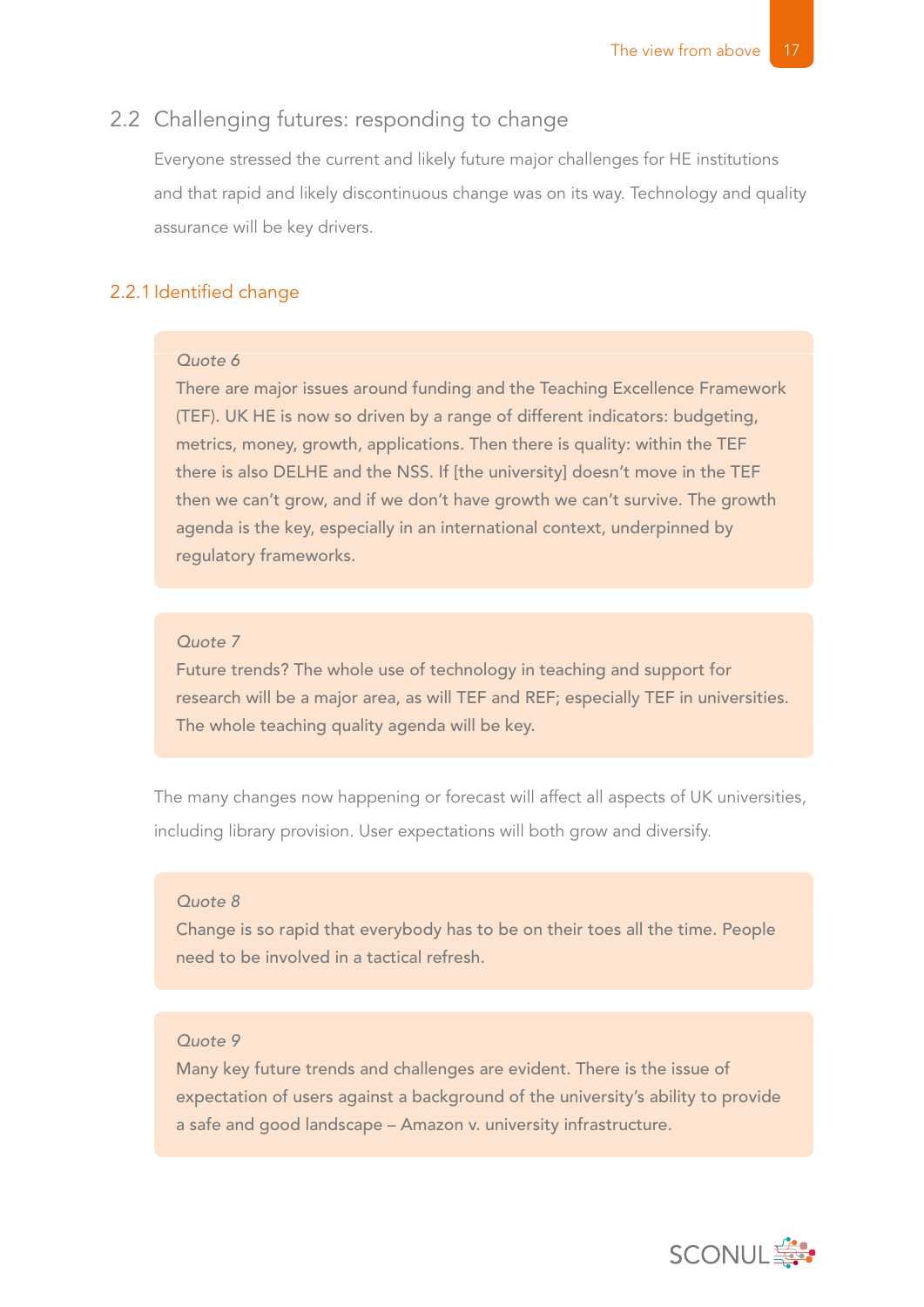### 2.2.2The future library: how it will change

It is clear that the future role of the academic library will be conditioned by several factors and driven by key imperatives, ranging from support for digital learning to student satisfaction; from open access to support for advanced research.

#### *Quote 10*

The impact of technology and the digital nature of teaching and learning is what now play into the bigger piece about the relationship between textbook and research-based learning. The library needs to support academic quality in the inter-relationship between print and digital.

### *Quote 11*

The library must be active in responding to NSS comments and concerns and this testifies to their ability to adopt appropriate and continuous change management processes.

### *Quote 12*

The library should be at the centre of the 'how to learn' and 'where to learn'. This is now a key contribution expected of libraries. It is the case that numbers in the library remain extremely good.

### *Quote 13*

The library needs to work to remain popular and well regarded by the students. For example, 24x7 learning space is now a student expectation that has to be responded to.

### *Quote 14*

Strategically it is important to see the library at the heart of the university, even though the way people study has changed over recent years. While the library still is about stacks of books, clearly it has a key role in providing learning resources of all kinds, including e-resources. The library continues to be an important place of learning for the students. It remains a focal point of the university.

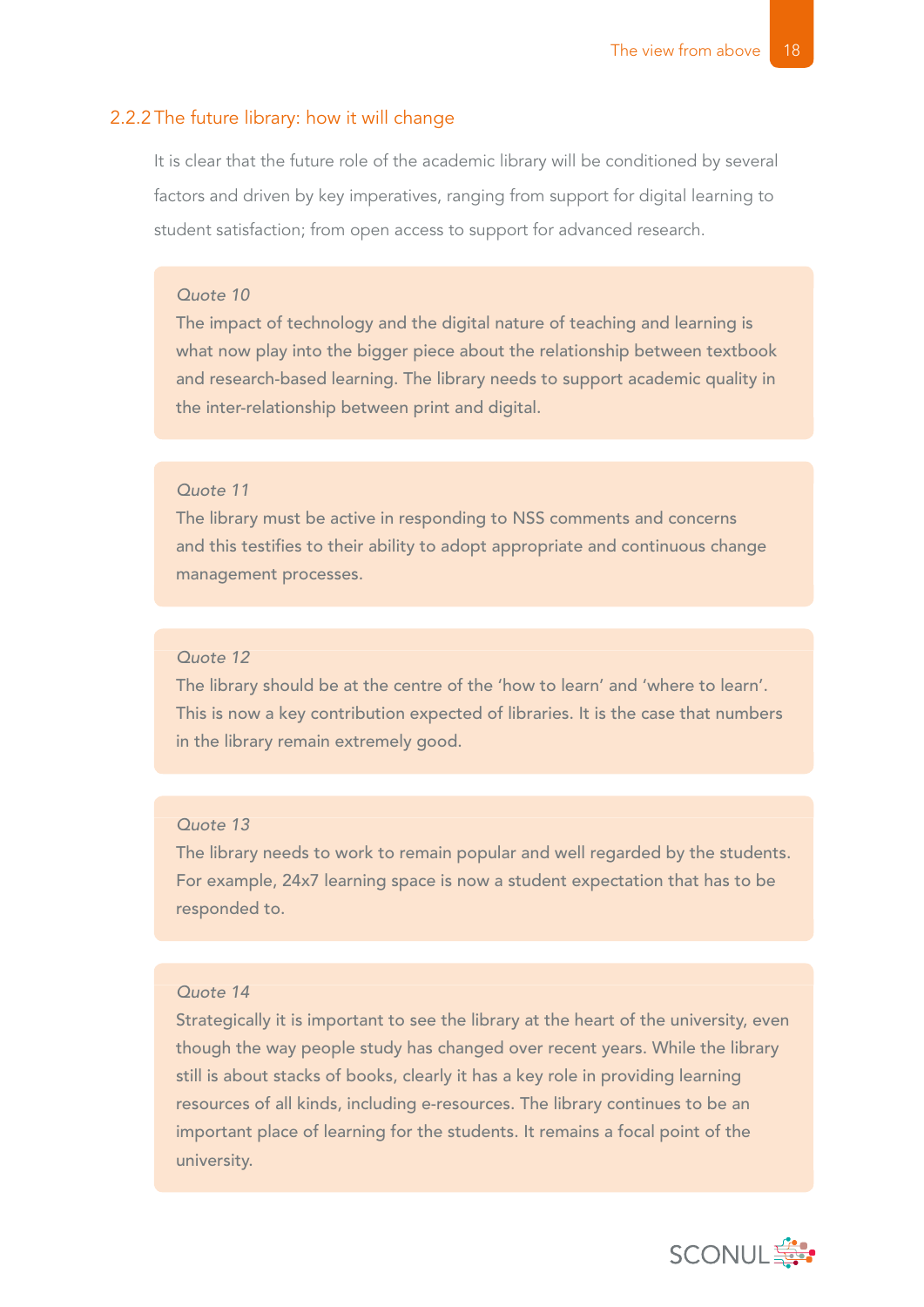[Information and Library Services] make an enormous contribution to the institution. From a student's perspective, it is absolutely crucial. It drives the whole feel of the place. The university is starting to embrace digital first, though it is quite a way behind where it needs to be on the digital piece. But… there will always be a physical space – the learning centre.

### *Quote 16*

The new centre will not be called a library, it will be the learning commons. The language around 'the library' is historical. Libraries as stores of knowledge are being replaced – so what must a library become to maintain its relevance?

### *Quote 17*

The librarian should be seen as a driver of understanding and change – able to provide insights that are valuable to the team, particularly about how students study and learn.

### 2.2.3The future librarian: change and change management

Given all the challenges facing UK HE in general and academic libraries especially, it is not surprising that the ability to be a good change manager is an essential part of the librarian's skill set. The best (library) change managers will welcome and embrace change.

### *Quote 18*

Library digital resources and a library to support digitally focused learning requires innovation and forward-looking leadership. This is evident in many libraries, although the battle about why we need libraries has to be fought!

### *Quote 19*

Clearly most librarians will lead change in the library; very often this may be operational change and there is confidence in this. A library director therefore should be well practised in change and the introduction of innovation.

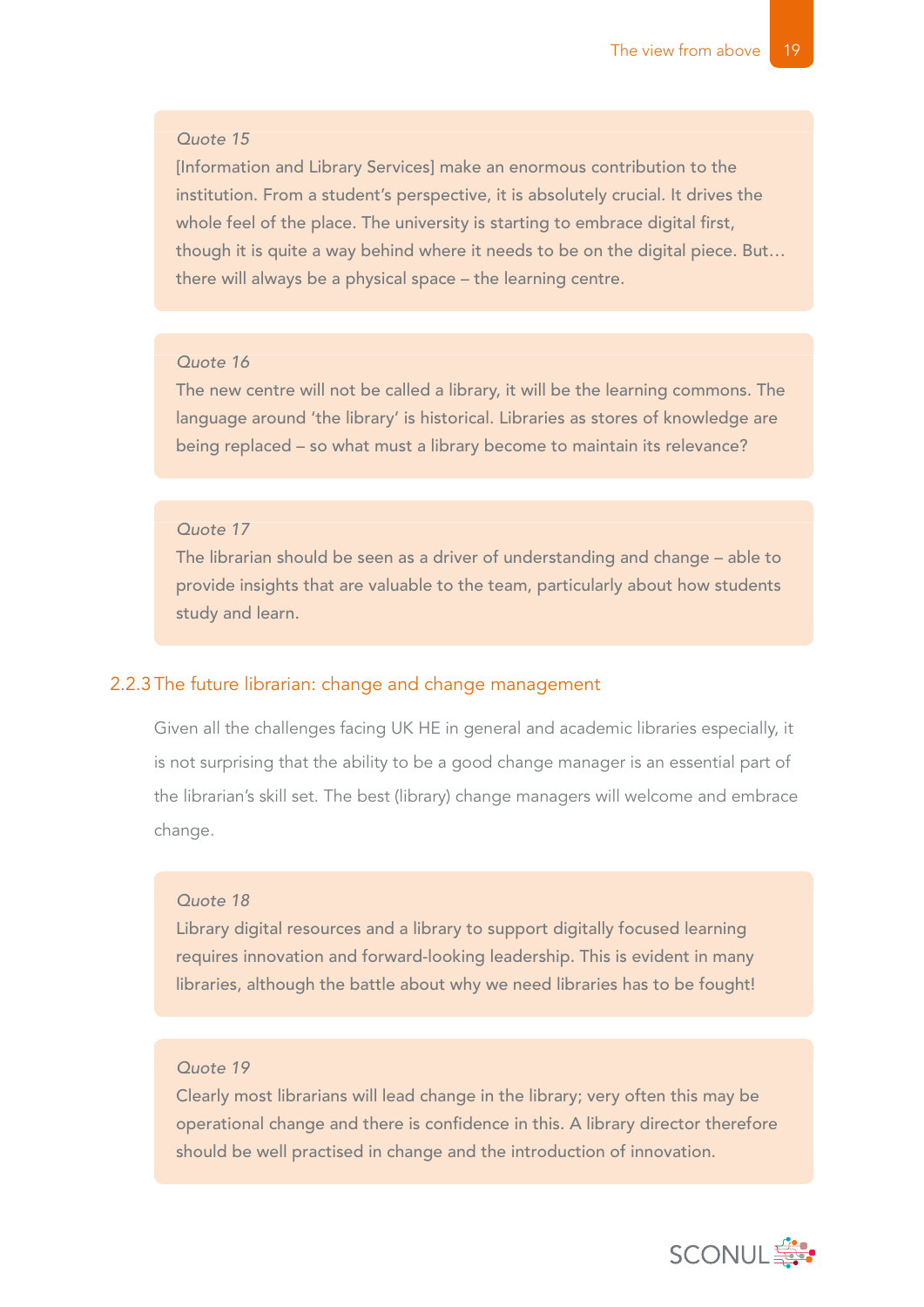There are several key ways of responding successfully to change that are particularly relevant to library leaders. It is important to be agile and be ready to think how to best respond to the changes, the agendas. Take a lot of input from other sectors: retail, high street, electronic sales, etc., especially with constraints (no cash!).

### *Quote 21*

Ask how best to respond to university and sector agendas. There needs to be a firm connection between what the change is and the librarian's place in that change.

### *Quote 22*

Change management has to be part of a librarian's skill set, in particular to be able to achieve successful re-structuring to update services, delivery, and efficiency. Intrinsically this requires a good understanding of process mapping to understand and trigger change. It also requires good people management. The library leadership must demonstrate this in the preparation for change, in a way that engenders a wish and will to change through widespread staff involvement in the process. The advantage of front-loading change through engagement leads to a much more effective process with less kick-back and union mistrust.

### *Quote 23*

I have seen three library leadership teams at the university: the first two were very professional but not very innovative; the most recent is the only appointment that is showing signs of innovation. Changes to date have been driven more by PVCs than the librarian.

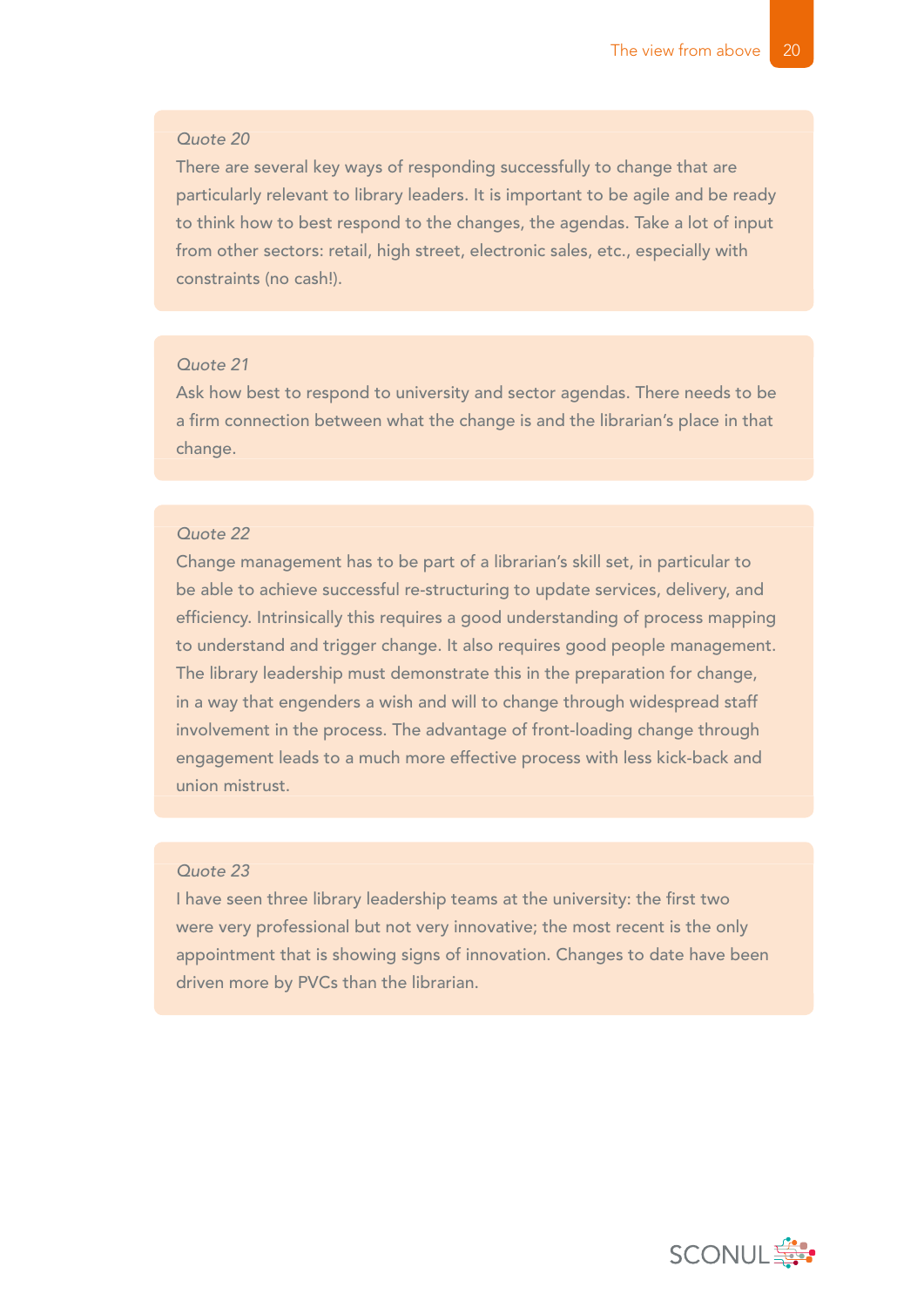There is confidence in the library leadership because of the way they approach [the move]. It has been a big ask, but they have done it, they have come up with the goods. They provide a critical part of the university and not just a quiet zone. They know what they are doing: anticipating, being one step ahead of you. In the sector more generally, experience is mixed. N has seen library teams being reactive rather than proactive; they have been focused on the student experience but they cannot see the bigger picture.

### *Quote 25*

There is confidence in the library leadership to lead change. They are driving and inventing new ways of working. They are valued researchers in their own right, breaking down the idea that they are just professional services; they are creative and well led. This is quite unusual, but it will become more usual. We need to invent Library 2.0.

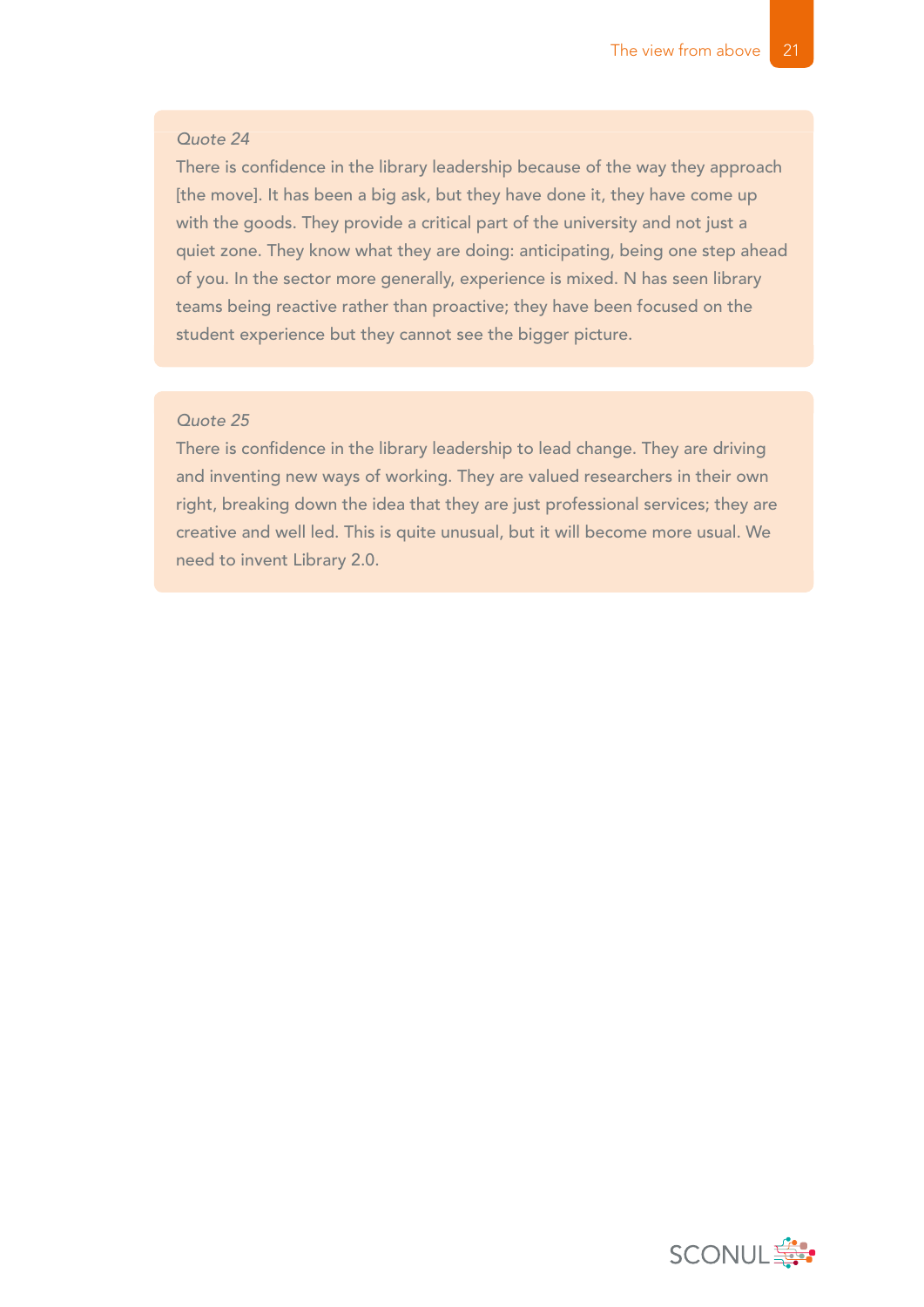### 2.3 Positioning

In organisational terms it is recognised that the library in some institutions is no longer the central independent unit it once was and 'the librarian' is at least two tiers down in the senior staff structure. This was evidenced by the interviews and reveals some challenges for library leadership in how they position themselves and the services to achieve maximum impact.

### 2.3.1 The library within the institution

It is evident that the position of 'the library' within the university varies. In some cases, the library is part of a converged service (whether with IT services or some other multiservice grouping, or both) or one unit within a broad group of student-facing services. Typically, this will include media services and learning technology. In a few institutions, even closer convergence is envisaged; in others, de-convergence is happening. The general trend is towards greater centralisation of services, whether or not the libraries are then converged within a single academic / student support unit.

### *Quote 26*

The blurring of library boundaries and structure is common, as was the case in my previous institution as a Learning Resources Centre… offering front-facing services to students.

### *Quote 27*

The aim is to achieve a properly converged service that can offer a full 'mash up' of IT and content management. The service is delivered through two hubs – library and IT support are offered through the learning support hub and all aspects of student administration through a general support hub.

#### *Quote 28*

Having a corporate-level executive means that the library is further away from senior management than before. There is a library committee; discussion is based around faculties and student engagement with various user panels and groups.

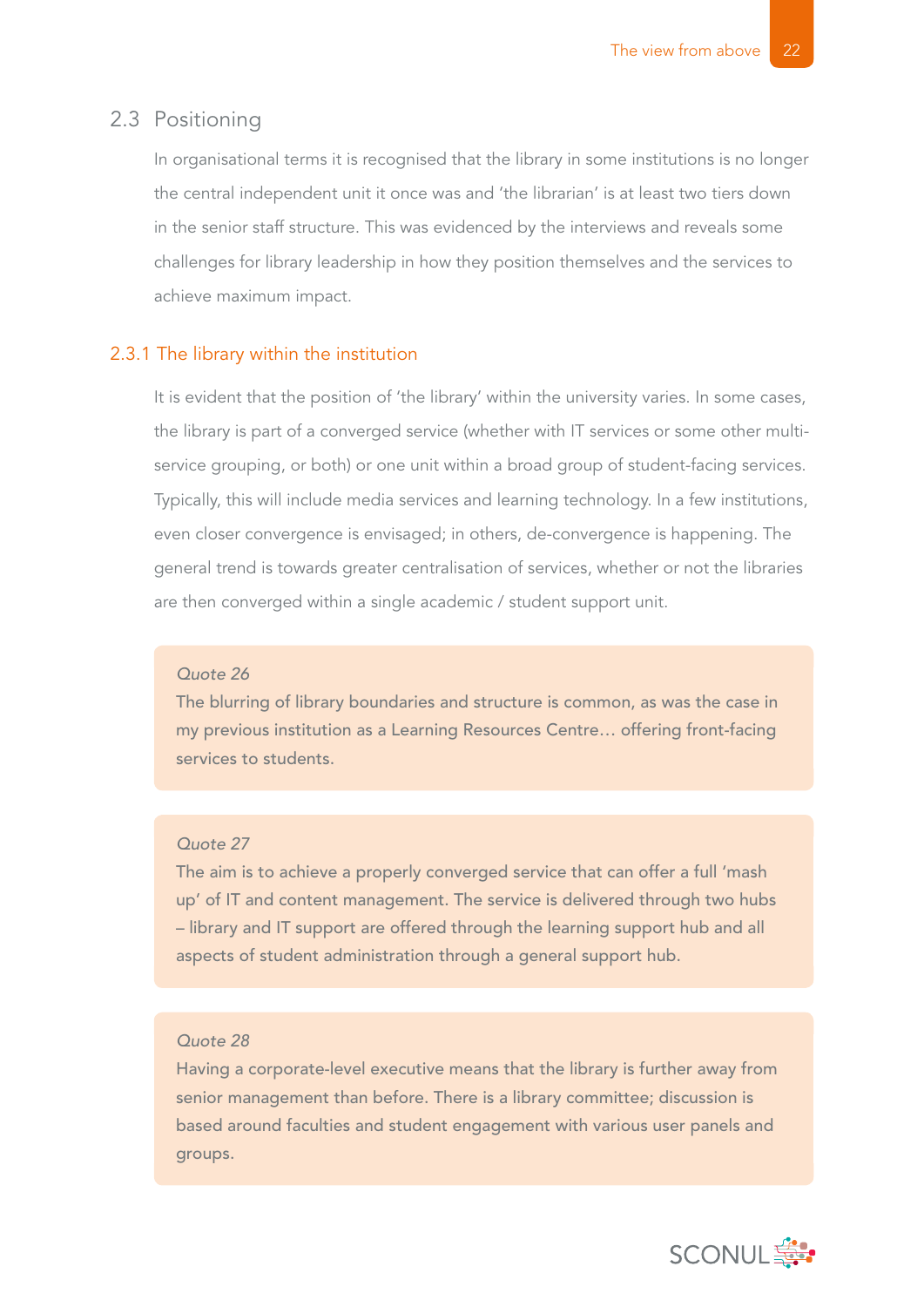Historically the librarian was a member of the Academic Board but this is no longer the case, which may be a reflection of an institutional re-consideration of the role and the position of the library. In the past, it might have been considered unusual for the librarian not to be part of the Academic Board.

### *Quote 30*

The library in my current institution has more recently been punching below its weight due to the focus of the previous librarian on getting the house in order, rather than promoting the library and gaining more strategic impact. The influence of the library's own stage of development and the response to these demands of the director, as well as their personality and focus, can influence the widely-held perception of the library at a strategic level.

### *Quote 31*

The library is largely invisible to the senior executive group and for many senior staff in the university. The library has maintained good relations at various levels of the faculties and delivers well-run user services, which receive positive user feedback. The library has been awarded external customer service accreditation. However, it does lack profile in the institution and at strategic level there is no shared view of what it is trying to do or be.

### *Quote 32*

lt is easy to demonstrate how the library is a driver of transformation. The challenge is to ensure that everyone understands the services that they offer the student and staff of any institution. They are the engine of the university, without which the university can neither do research nor teach.

### 2.3.2 The librarian within the institution

There was much comment on the role and especially the status of the librarian within the institution. While there were threats to the future of librarians within universities, significant opportunities for reinvention were identified.

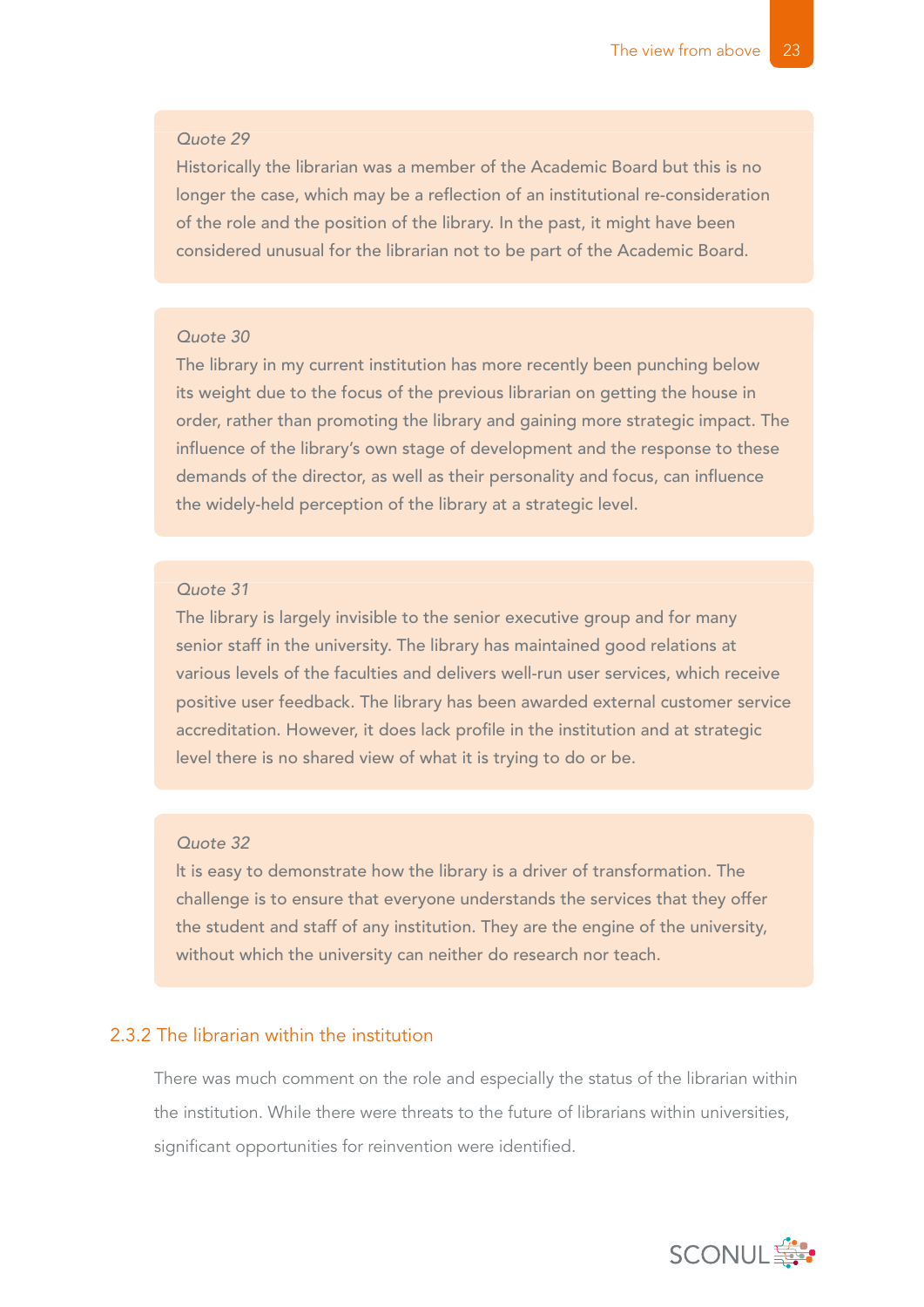Avoid the danger of being too specialised – especially within the confines of a professional service – work instead towards a joined-up infrastructure. Look to the join between library services and technology.

### *Quote 34*

You are not always at the top table as librarian even though everything is supposedly coming back to the library. The game-changer was taking on IT in a Russell Group university – that was the difference – there I was at top table.

### *Quote 35*

This is an opportunity for librarians to reinvent themselves, but it is about moving out of their areas. For the most part librarians don't bring problems; nor do they bring solutions. The library is the library. The NSS feedback is typically OK. Librarians need to move out of that cosy environment.

### *Quote 36*

Always go with it – you have to capitalise on opportunities – if you can't employ that mindset, then go back to cataloguing.

#### *Quote 37*

The members of the service are encouraged to push themselves 'above the parapet' across the institution regarding student satisfaction; the NSS impact is well recognised. It is important to push the relevance of department – value and impact – plus the potential for adding value. The senior staff all step up on behalf of the service and push above the parapet: if there is a place where they contribute they do. There is a lot of generic activity: panels, staff and student disciplinaries, investigations, etc. and individually as a third party in universitylevel activity at top and second tier level in particular. Library staff with liaison responsibilities also sit on various faculty and related boards.

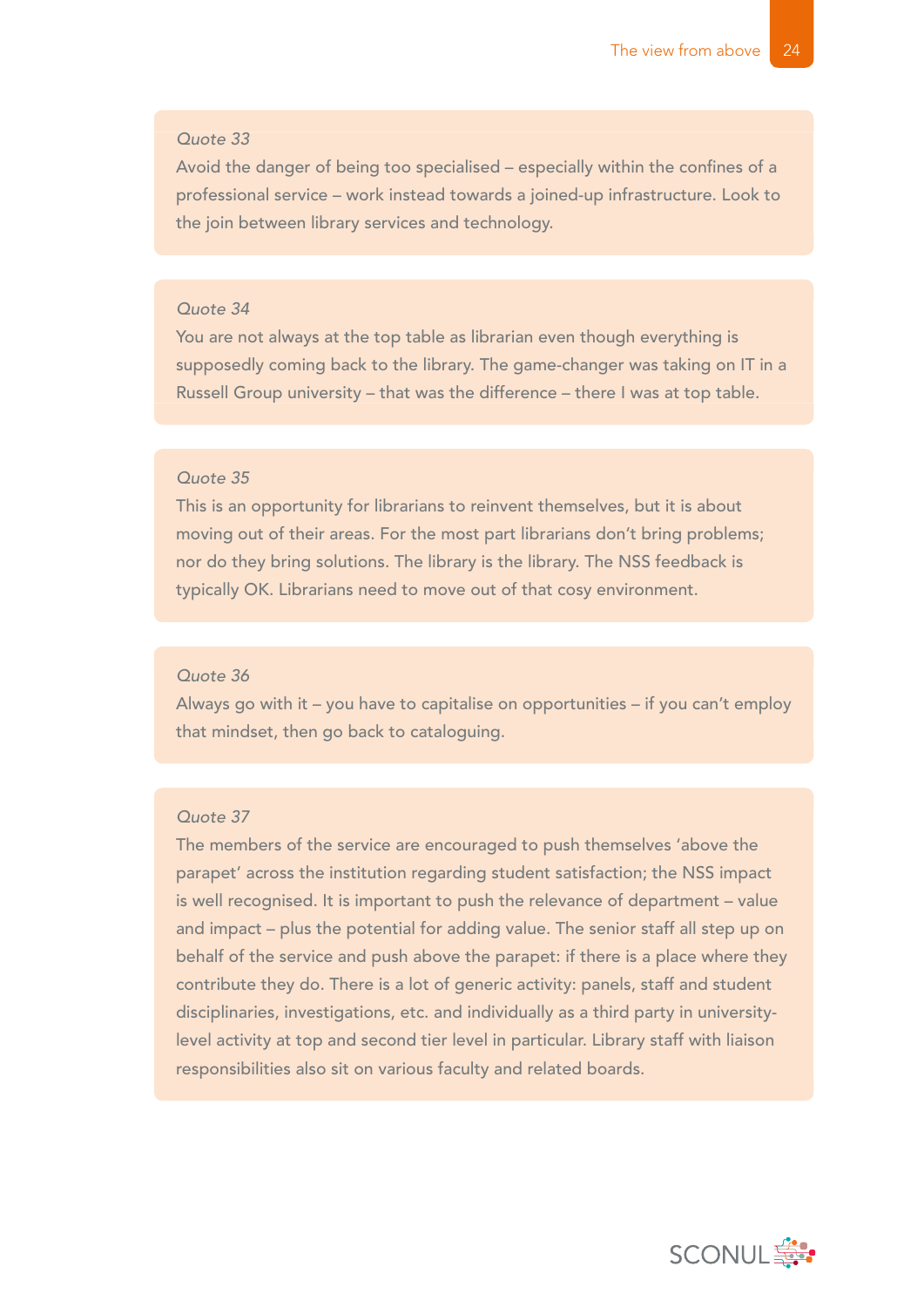For a new library director to engage at a strategic level, to 'get a seat at the table' and / or to influence upwards, s/he needs to have a strong relationship with their line manager, who will always be at the top table. This is especially important if the line manager is taking all the credit. In other words, manage the boss. That's the key element.

### 2.3.3 Raising the stakes

There is a clear message that library leaders need to provide innovative solutions to current and likely future challenges – and not just those facing the library. Librarians already are moving, or need to move, out of their policy and managerial areas and raise their profile and their contribution across the institution, not only to ensure that the library has a secure and vital future, but also to maximise senior library staff opportunities for further advancement by helping to solve cross-institutional problems.

### *Quote 39*

At the retirement of the librarian there was then a library review to change the mode of operation and to benchmark it against other specialist libraries. The result was an increase in staff and a determination to engage better with the academic community under a new (younger) librarian.

### *Quote 40*

The new librarian has really upped the ante in terms of the quality and accessibility of resources available. We are looking at a learning space and not a library space. Even the laggards are moving forward with the accessibility of material online.

#### *Quote 41*

Librarians have a terrible habit of wanting to collaborate, but when it comes to it, you have to go outside of your own doors. Internally the library is a nice cosy 'something' that isn't a problem.

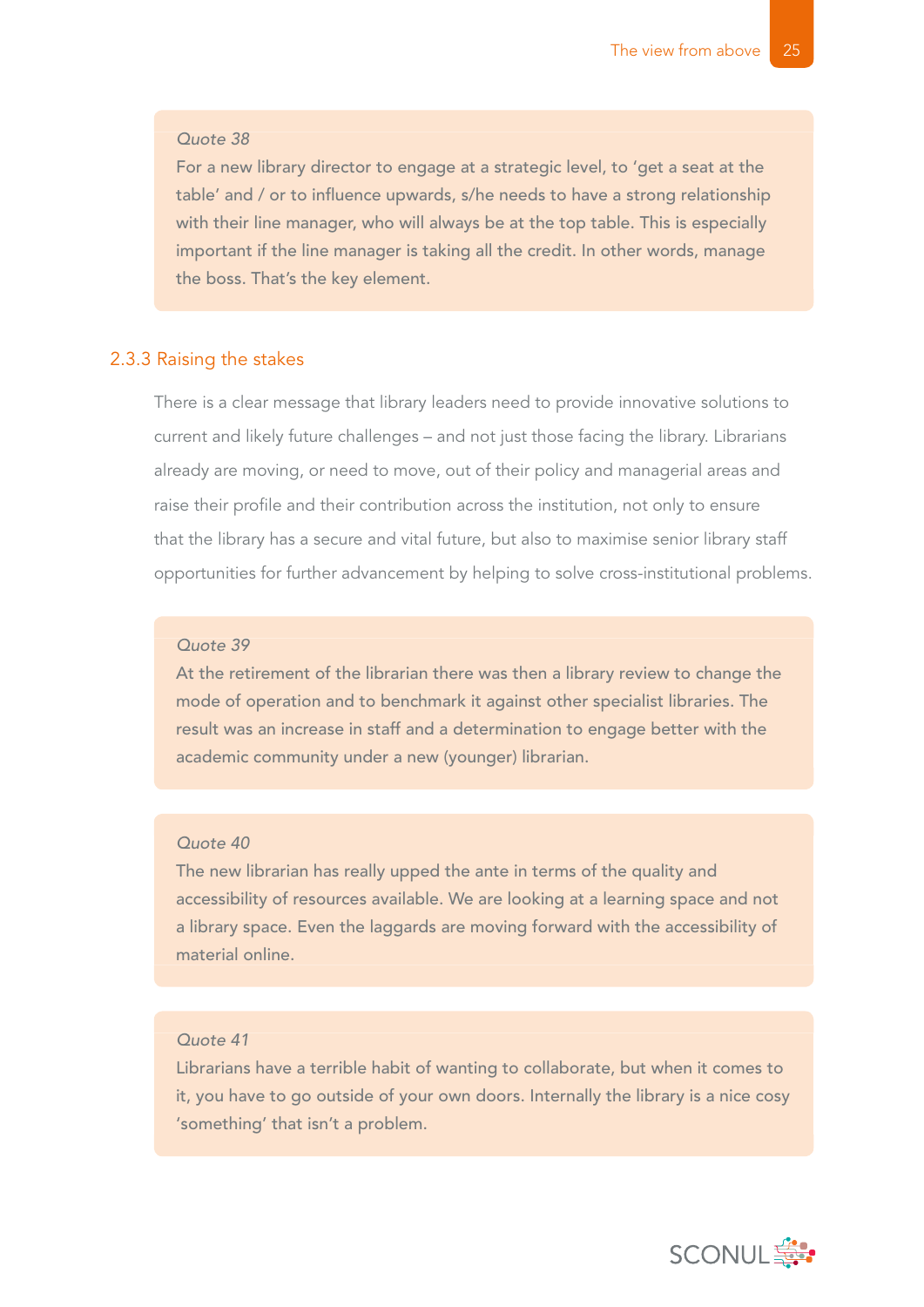Subject-to-subject links are very good, but you don't get the head of library having a conversation with the dean about what the future library might look like. It's about moving from the specific to the general.

### *Quote 43*

An understanding of the institution's processes and structures and approaches and participating in them will result in the improvement of personal and library impact. Take the initiative to contribute to them, for example by looking closely at NSS library results and engaging with the quality enhancement process.

### *Quote 44*

Have an understanding of what is going on and a critical eye on transformation. Demonstrate the ability to transform. Never approach the role as a traditional support role – see it as much broader.

#### *Quote 45*

Put your head above the parapet! And why not in a positive way to help the institution with the changes? Libraries have done a lot with digital means: why isn't that expertise being used in other ways in which we are engaging with students? The library is not the only area that keeps itself to itself, but if you want to get yourself known…

### *Quote 46*

Another aspect of the changing demands on universities that the library could tackle and lead on is around information compliance and information management. Librarians getting involved in quasi-governance / legal / audit role would be helpful.

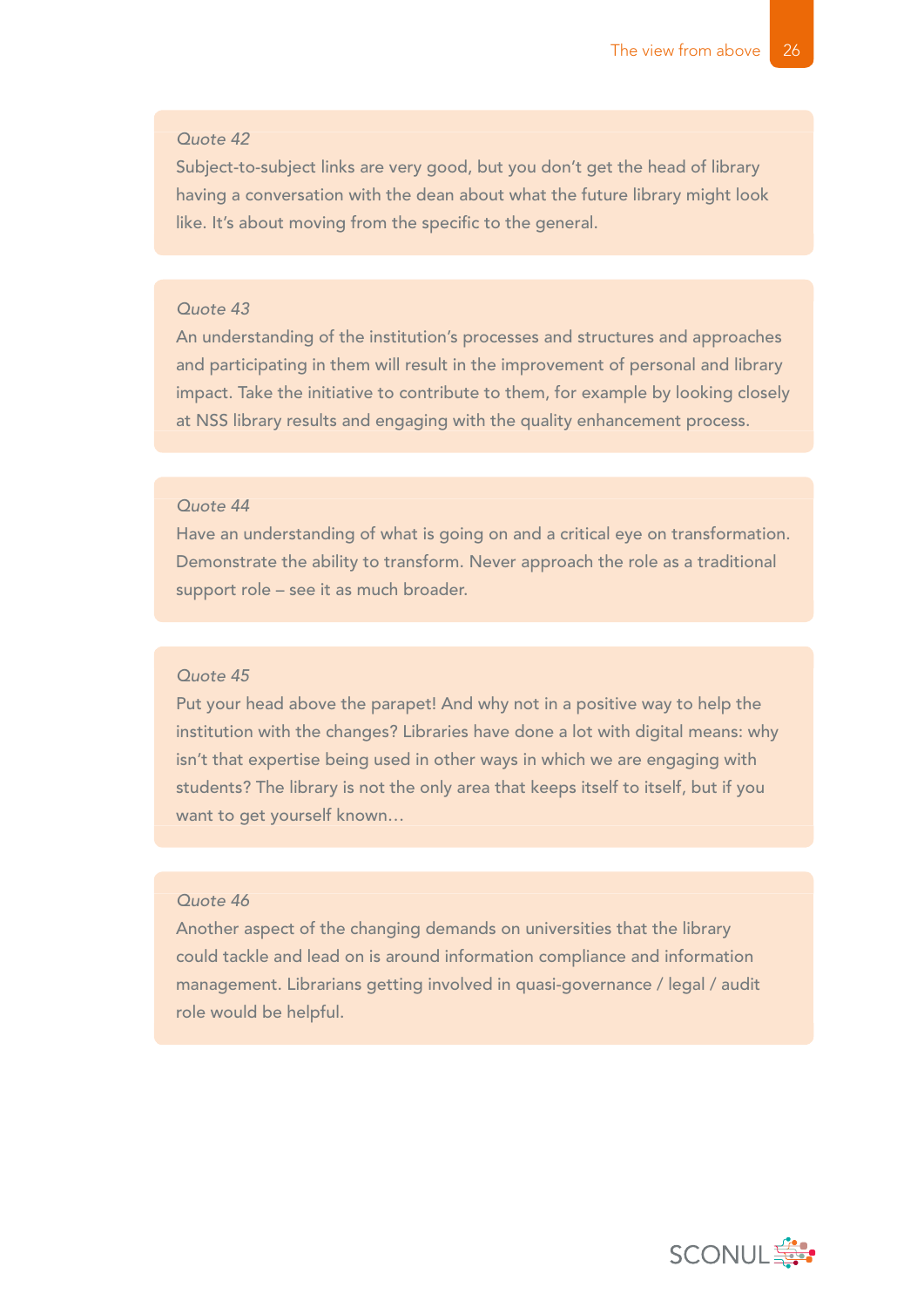I invited the librarian to develop a library vision and that has provided a platform to communicate with deans and senior staff. This has been a powerful initiative for the library allowing them to re-connect and given them a way forward. Although a higher profile at corporate strategic level still seems to evade them.

### 2.3.4 The (in)dispensable librarian?

Just as library leaders can move into more senior roles that involve leading and managing other areas, so too might the library be led by someone who is not a career librarian in the future.

#### *Quote 48*

You must have good functional leads – you don't have to know everything – good leads that you trust. Some librarians have made step changes with libraries.

### *Quote 49*

There doesn't need to be a librarian leading the library. Increasingly it won't be the librarian who is leading on this.

### *Quote 50*

Do you have to have a librarian to run the library? No, but you would need a team with the expertise. It's the range of operational versus strategic; e.g. subject specialists versus senior leaders.

### *Quote 51*

An important question for managers of librarians would be 'would it matter if the Director of Library Services wasn't there; what would / could be different?'

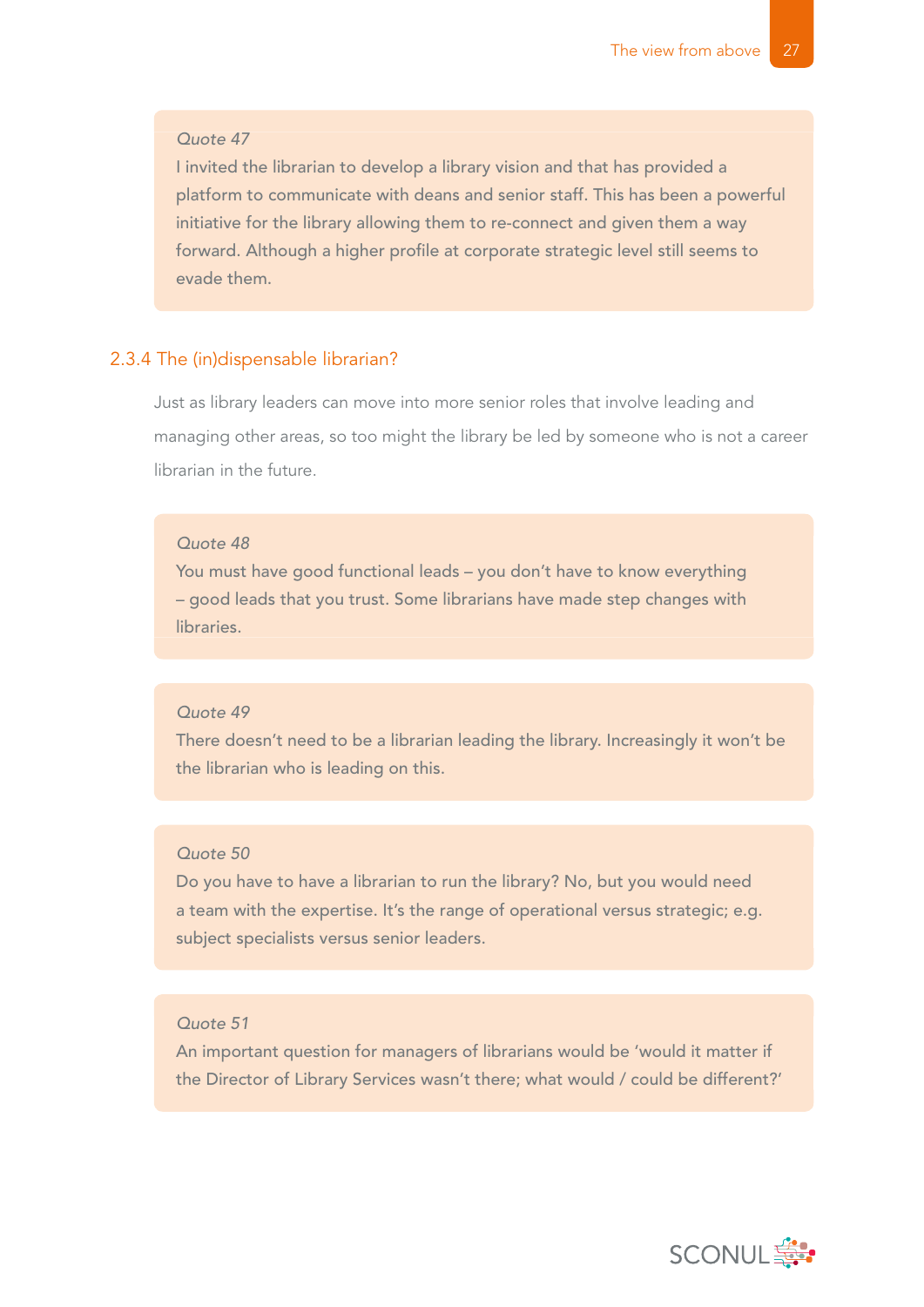### 2.4 The library as an investment: making the case

Cost reduction is happening or planned as the HE environment becomes ever more challenging and competitive. Libraries are being – or will need to be – restructured as a result, though many are already regarded as 'lean and effective'. There are tensions between the academic leadership and institutional management and their respective expectations of the library: student and staff support versus tight financial management. Librarians must avoid the need to, or the reputation for, 'always asking for money'.

Financial stringency can provide opportunities for library leaders, but these are not always being seized. In some institutions, library development seems to be driven from the estates department as much as the library. This is affecting the status and credibility of the library and the senior library staff within the organisations concerned.

### *Quote 52*

Financial management is important, but it is more than just keeping the books; there is a bigger piece about how finances work within an organisation.

### *Quote 53*

There is evidence that the library work stream is in fact being driven by the estates department. This feels like a missed opportunity and reinforces prejudices about the ability of the librarian to put their neck out there and lead rather than wait for others just in case it's difficult.

### *Quote 54*

A vehicle for initiating some new thinking and re-definition has been to ask the librarian to consider how the library would respond to a 5% budget cut, but this has been responded to less creatively than was hoped, lacking therefore any leadership commitment to dynamic re-design. The focus has been on identifying the services that won't be delivered as a result of the proposed cuts rather than on taking this as an opportunity to rethink service delivery.

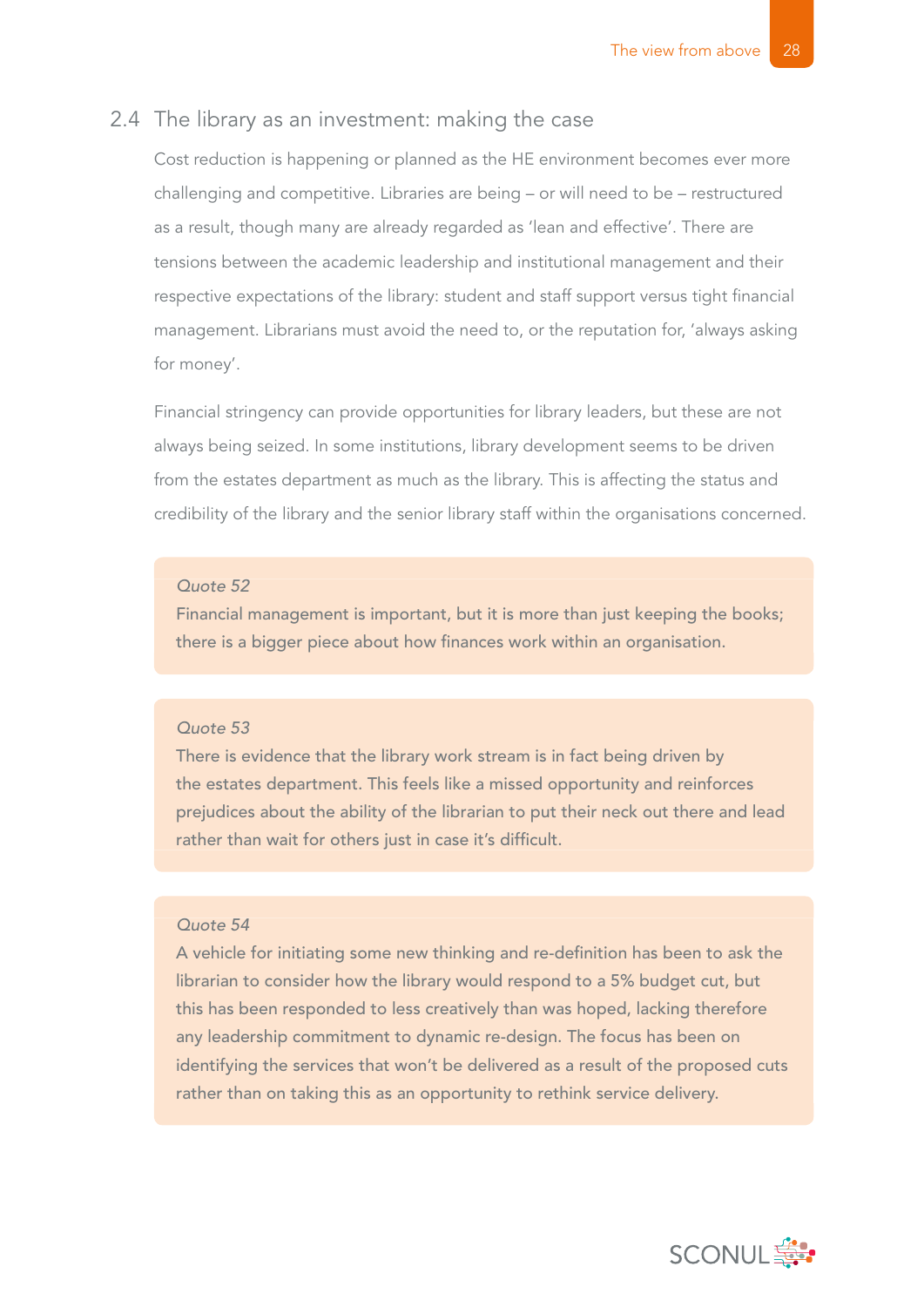The librarian is going to have to downsize the staff (undergraduate recruitment a problem) and yet protect the student experience. Public libraries are a lot better at this. Bring in new solutions, but librarians are not good at the staffing implications – e.g. self-issue v. staffing. Very traditional in what we do and how we do it – a strength but also a weakness.

### *Quote 56*

Successful leadership at times has to focus on investment and money and acquire particular skills in how to put a case for investment. Understand the need for prioritisation and 'doing deals'. For example, 'I will hold back on that, with a commitment to fund in two years, if the funding is made available for this now.' Be clear about what is critical now and understand how that fits in the big picture.

### *Quote 57*

It is the first time that I have had someone who has said they are going to stop spending money on books and go over to digital; previously it was just whingeing about wanting more money for books… you can do amazing things with support for learning.

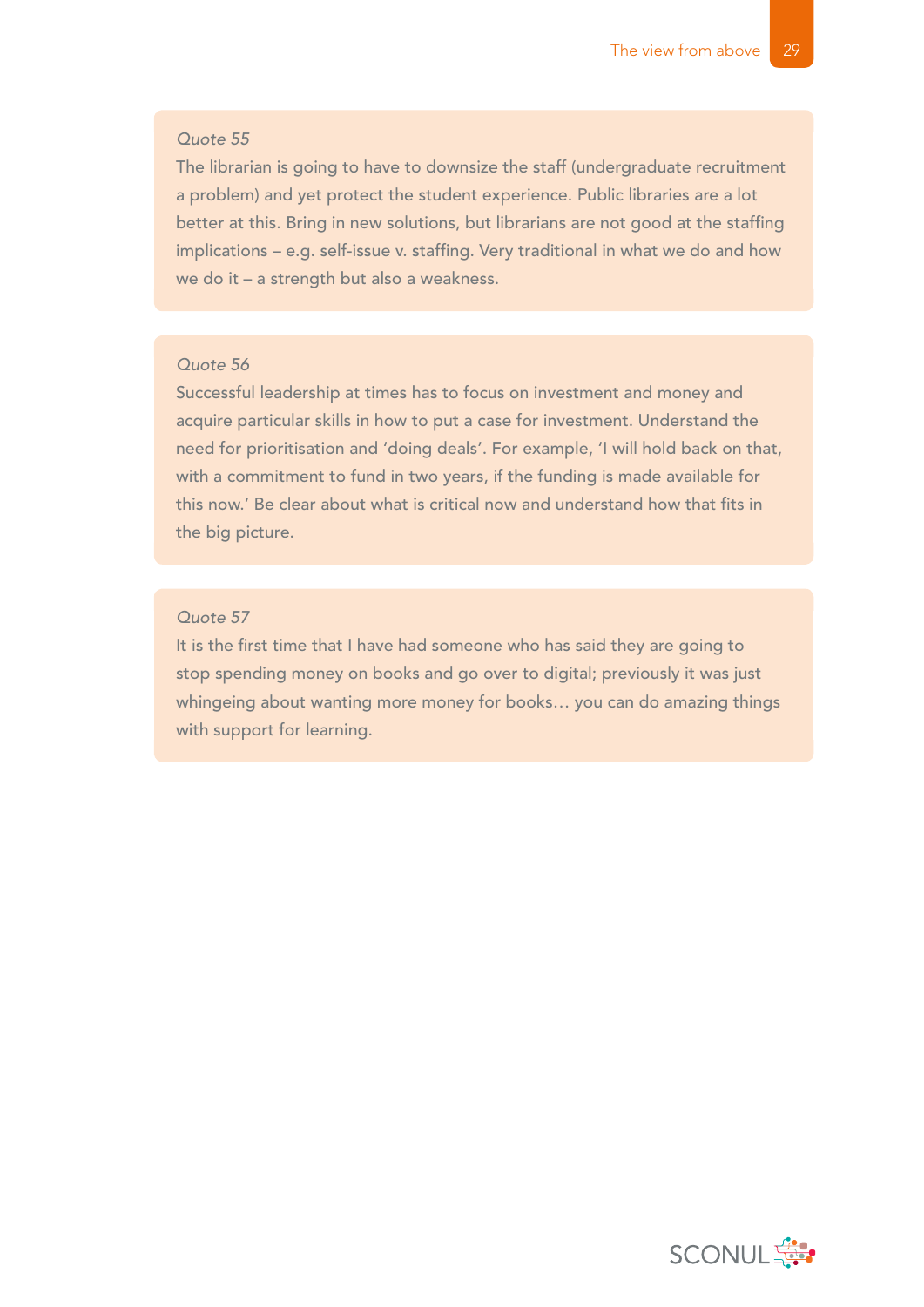### 2.5 Strategic alignment

For the library to be a vibrant, valued, and essential part of the whole institution, there needs to be good and integrated strategic involvement, alignment, and development and an identified and understood impact across the whole institution. The library is particularly seen as being key to the delivery of student learning and teaching strategy. There was less evidence of the library being seen as central to research strategy except perhaps for postgraduates, on the basis that resources (largely electronic resources) for research seem almost taken for granted.

### 2.5.1 Opportunities for strategic impact

It was clear that those interviewed were keen to see those responsible for the library overtly demonstrating their engagement with and understanding of the institutional strategy.

#### *Quote 58*

Demonstrate the more generic leadership skills including the ability to motivate, to influence, and to win confidence. Be open to new ideas, strive for continuous improvement, and operate at a strategic level. Avoid being pigeon-holed as a librarian. 'Think of yourself as being more than a librarian!'

#### *Quote 59*

It is essential that any library leader engages with and aligns their activities with relevant strategies and uses these to make the case for the library.

### *Quote 60*

As far as possible, be involved with strategy development, particularly around digital skills. The librarian should be the authoritative voice on the learning process and how the library contributes, and on the development of digital skills.

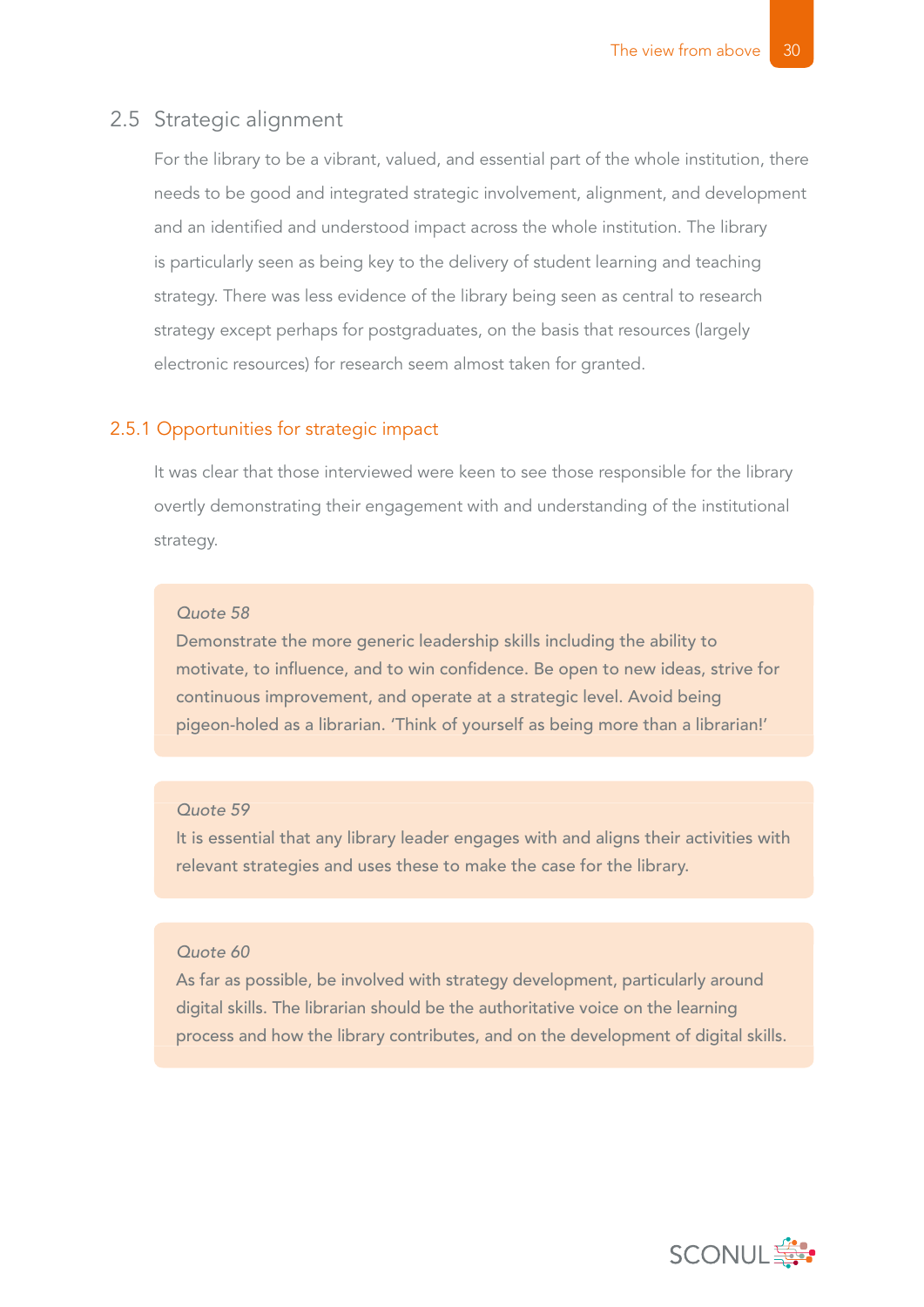To make an impression, a librarian should be proactive, not reactive. They should be engaged in and able to deliver to the learning, teaching and assessment strategy. For example, the strategy specifically has aimed to improve digital literacy, which it very much looks to the library to deliver.

### *Quote 62*

It is essential as a librarian to live and breathe the holistic strategy; it isn't good enough just to 'speak the speak' if behaviours and actions don't follow. Avoid the risk of retreating into the library and what the library wants to do.

### *Quote 63*

To impress at a strategic level, it is a mistake if all you ever talk about is your specialised remit. Have a view about 'other things' rather than only talking about the library.

### 2.5.2 Empowerment through information

Specific mention was made of the important, if often underused, role of the librarian in providing highly relevant information about student learning and engagement. Using their skills in information management is an area where the librarian and the library have an obvious area of expertise and potential opportunity in terms of future strategic positioning.

### *Quote 64*

Be prepared to share valuable information. An annual report that exhibits what the library has achieved with quantified data that drives success is good. But to acknowledge and communicate the impact that it has had across the university strategy is better.

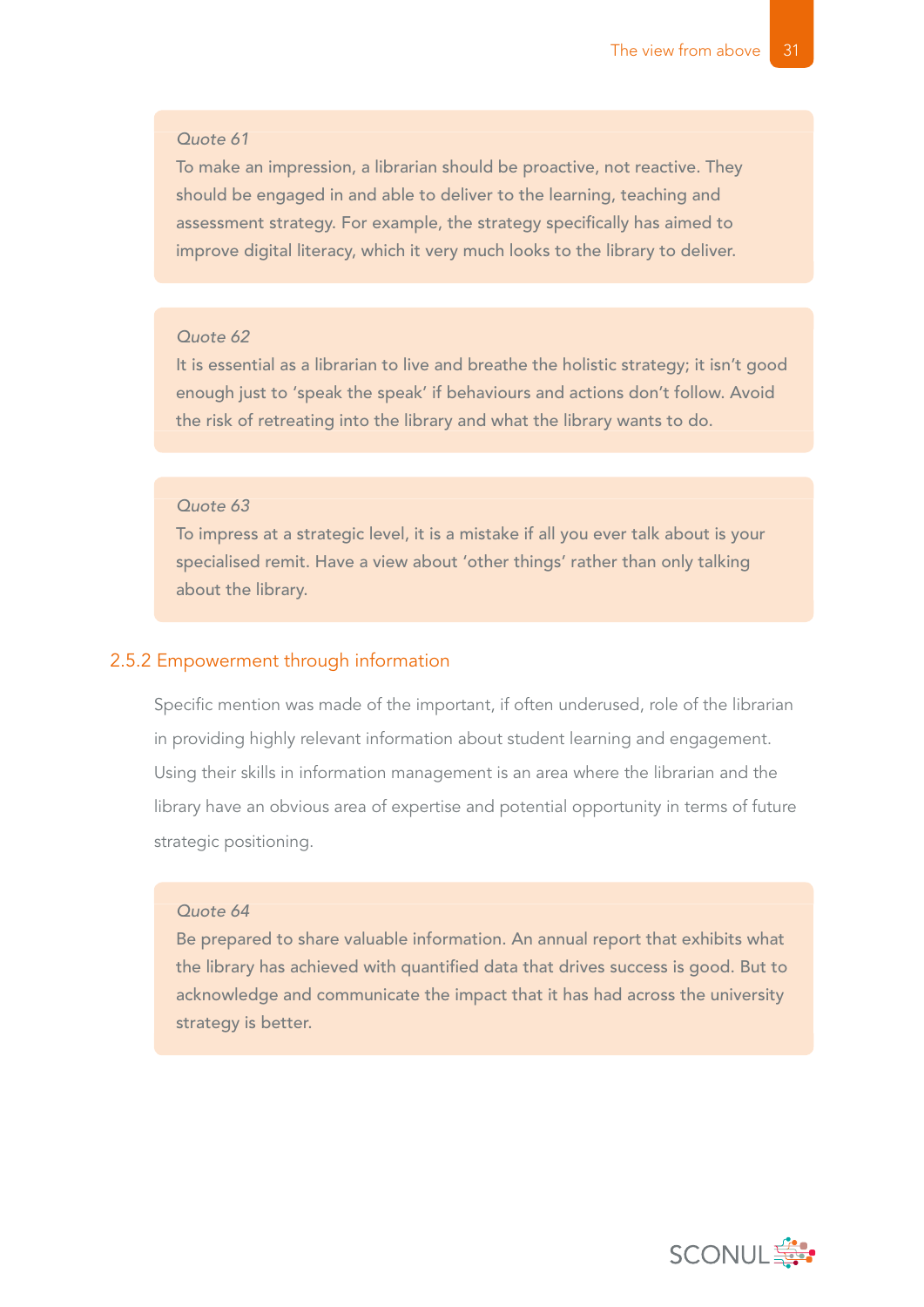A way of being noticed and referred to is to be a source of particularly insightful information about the student body and to communicate this at a senior level. The library can provide valuable intelligence for the university and indeed this can be communicated more widely to great effect.

### *Quote 66*

Listen to and understand your audience and your customers. There will be a range of views about the library but it is how you paint the picture that will influence to best effect. Demonstrate evidence and be ready with data and understanding about how to capture and how to communicate student views.

### *Quote 67*

Measure everything! Data is everything. Be savvy about what VCs are interested in and how the data will be used.

#### *Quote 68*

The ability to analyse and use data to set the vision is key, informed by creativity and innovation in thinking and implementation.

### *Quote 69*

Be aware of the emerging issues in the sector as a context for demonstrating leadership; for example, being aware of what teaching and learning metrics universities are interested in.

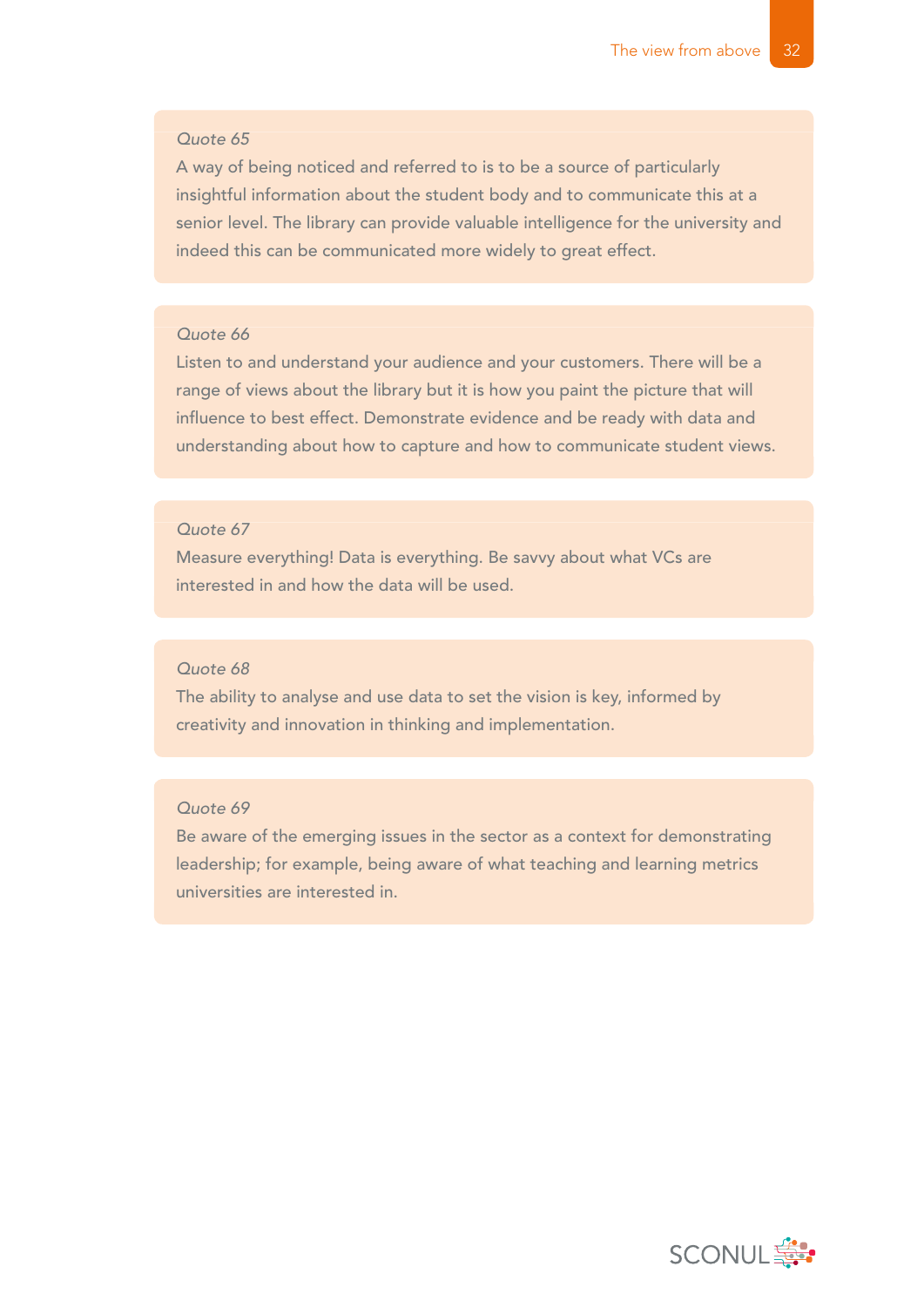#### 2.5.3 Contribution to student learning and satisfaction

The view is that libraries are customer focused and the leadership typically provides strength in this area, with the possibility in some cases that other related services may be moved to the library in the future as a result. The 'embedded service culture' is considered a strength. Positive responses to student requirements and overall professionalism were regularly cited. There was also a widespread acknowledgement that the library is crucial to the success of the parent institutions, at least in terms of student satisfaction.

#### *Quote 70*

The library is in touch with students. A great asset of the leadership is that they provide vital intelligence about the students, and the librarian has a good sense of key touch points of value to the senior team.

#### *Quote 71*

The library is usually switched on about feedback for services (alongside catering – they are pretty switched on too!) SCONUL gives them a wider perspective, including through benchmarking.

### *Quote 72*

The library is now understood as not just a place for books and articles but somewhere that responds to the needs of students. It shows an understanding of the behavioural nature of our student body.

### *Quote 73*

Changes are in part driven by student expectations and by the need for valueadded in competitive terms. A librarian needs to be aware of what is out there and what is coming down the line.

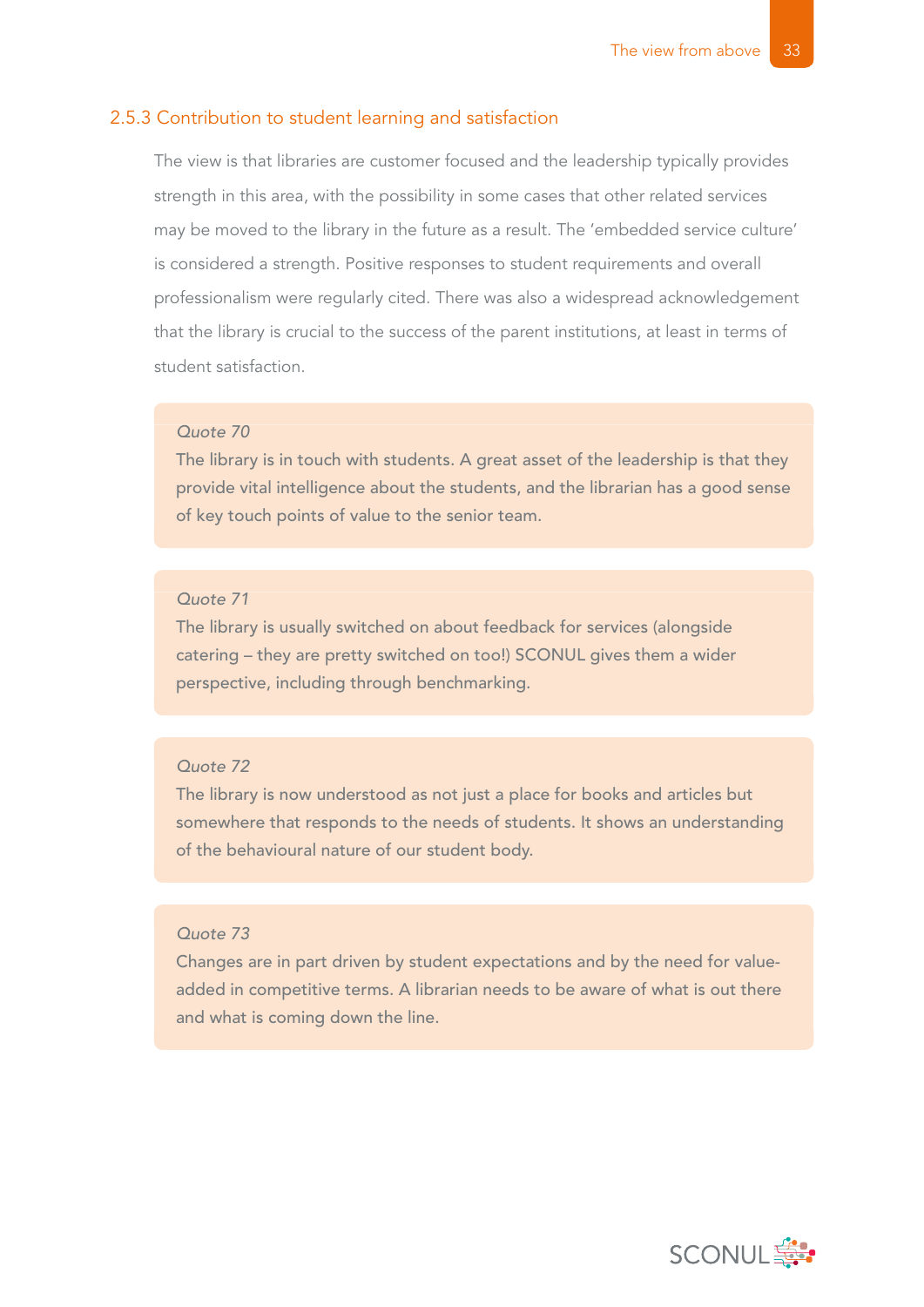To know what libraries are doing and how students are using them is important. Be aware of digital advances and how students are using libraries digitally and be prepared to communicate that. Be in a position where you can advise your VC on student learning and teaching. Understand how students work and share that intelligence. The library is in the unique position of having an 'open contract' with the student as an independent learner.

### *Quote 75*

The library demonstrates innovation in its services, including well being for students with preventative approaches to the avoidance of crisis, expressed over the exam period by 'bring a dog to work' and mindfulness sessions. This is an expression of thoughtful and progressive leadership.

### *Quote 76*

The most evident focus of the library at senior level is around students rather than research issues. At executive level the library leadership works! The KPIs and measurement against them tell a good story. The librarian is well respected and has excellent relationships with both peers and the executive team. The librarian demonstrates a breadth of thinking beyond the traditional view of a library and provides a modern and welcoming service.

### *Quote 77*

The librarian is more engaged with strategy and, in particular, began to work on social spaces for learning and support of the full range of learning and teaching methods, plus other innovations like pop-up libraries.

### *Quote 78*

A library initiative, in creating 'pop up' library space in low utilisation areas, is an innovative response to an idea that came from a lunch with students, which is one mechanism for listening to student demands.

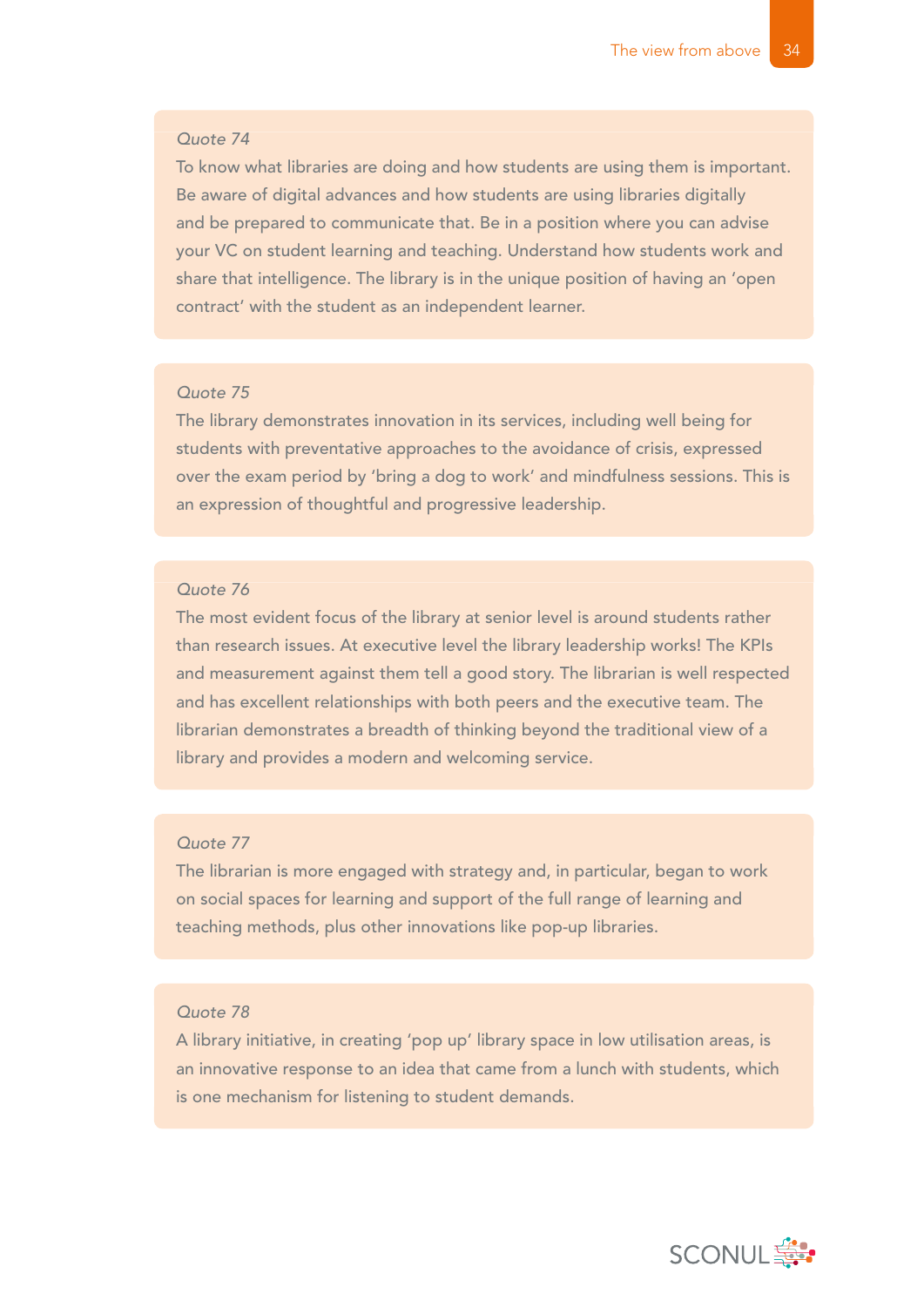## 3. Moving out and up

This section looks at all the aspects of the librarian moving out and up to a senior executive role beyond the library.

### 3.1 The general view

The general view is that there is no reason why librarians should not move into more senior executive roles within UK HE, though there are challenges, not least in terms of perceived narrowness of the library portfolio or being typecast as 'only a librarian'.

### *Quote 79*

There is no reason why a librarian should not become a registrar – they have to come from somewhere: it shouldn't be a problem, so what are the barriers?

- if you don't engage across the university
- if you can only talk about libraries
- if you have no personal ambition to move your career forward
- if there is no opportunity or the opportunity is not taken for personal development and leadership training.

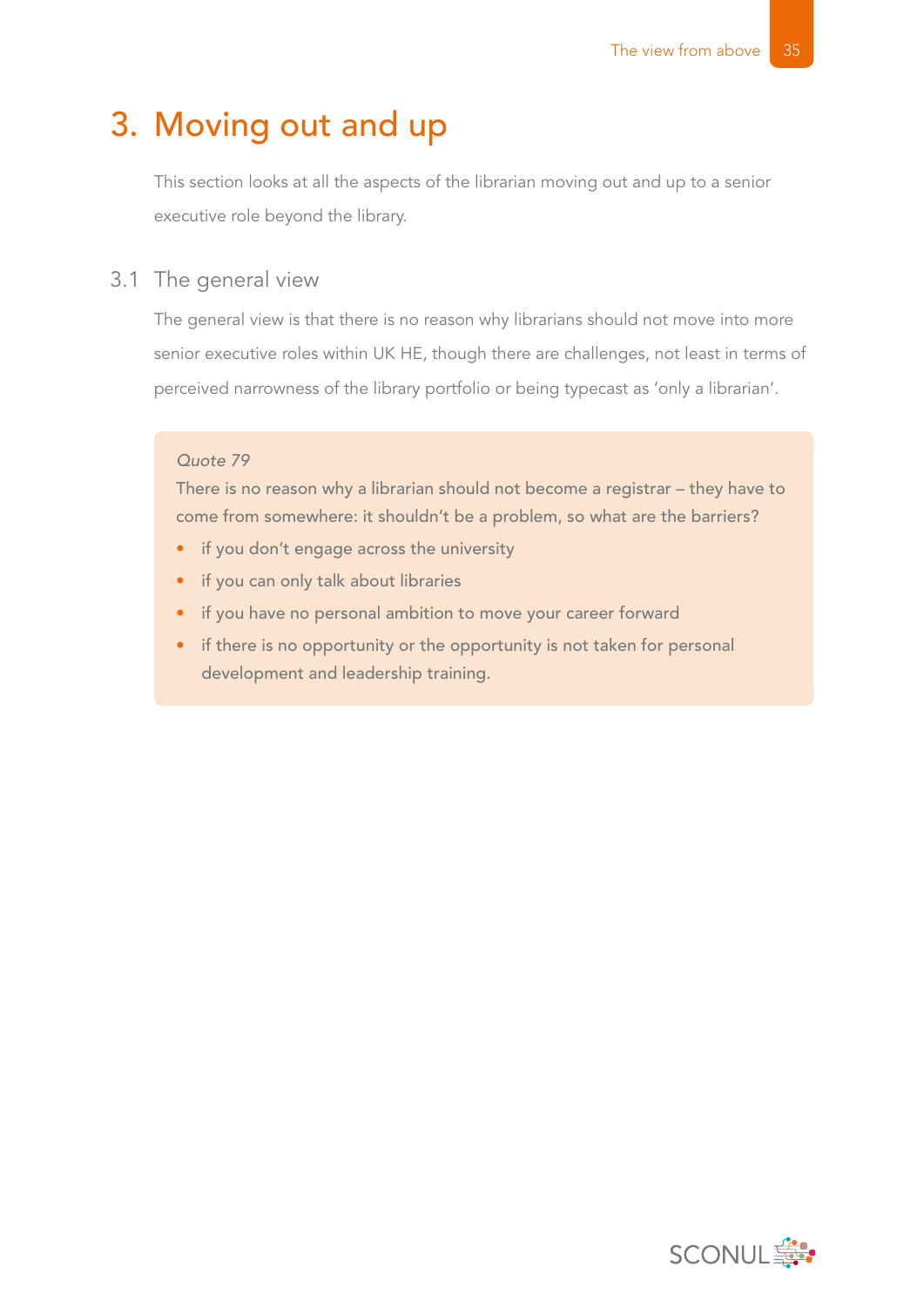### 3.2 Extend the portfolio: volunteering

There is no substitute for being prepared to take on non-library challenges and think of university-wide solutions. This is important not just for librarians in their current roles, but also those looking to move up within the institution: moving up may well mean moving out to areas with no direct involvement in the library, emotionally hard though this may be.

#### *Quote 80*

Sometimes you might not want to change your orbit of responsibility – it's what you love – librarians are almost unanimously dedicated to what they do – they genuinely love their job – and that is not necessarily true in the same way in other areas. They may not therefore move out and up because they don't want to lose the responsibility for the library. To move on you have to lose the library!

### *Quote 81*

Move beyond your own world and if you are a member of a management or executive team avoid talking only about the library.

#### *Quote 82*

Libraries are not a problem. The things that are going to get you up the ladder are the problem areas.

### *Quote 83*

A librarian will need to have more than just library services to hit the radar of senior management. The person would have to demonstrate that they can do more than just library. A common route in terms of promotion would be to take on a broader portfolio, developing a good understanding of student needs, and demonstrating leadership through leading and managing change projects, and especially where there is innovation. Not dissimilar from what you would expect of anybody moving out and up.

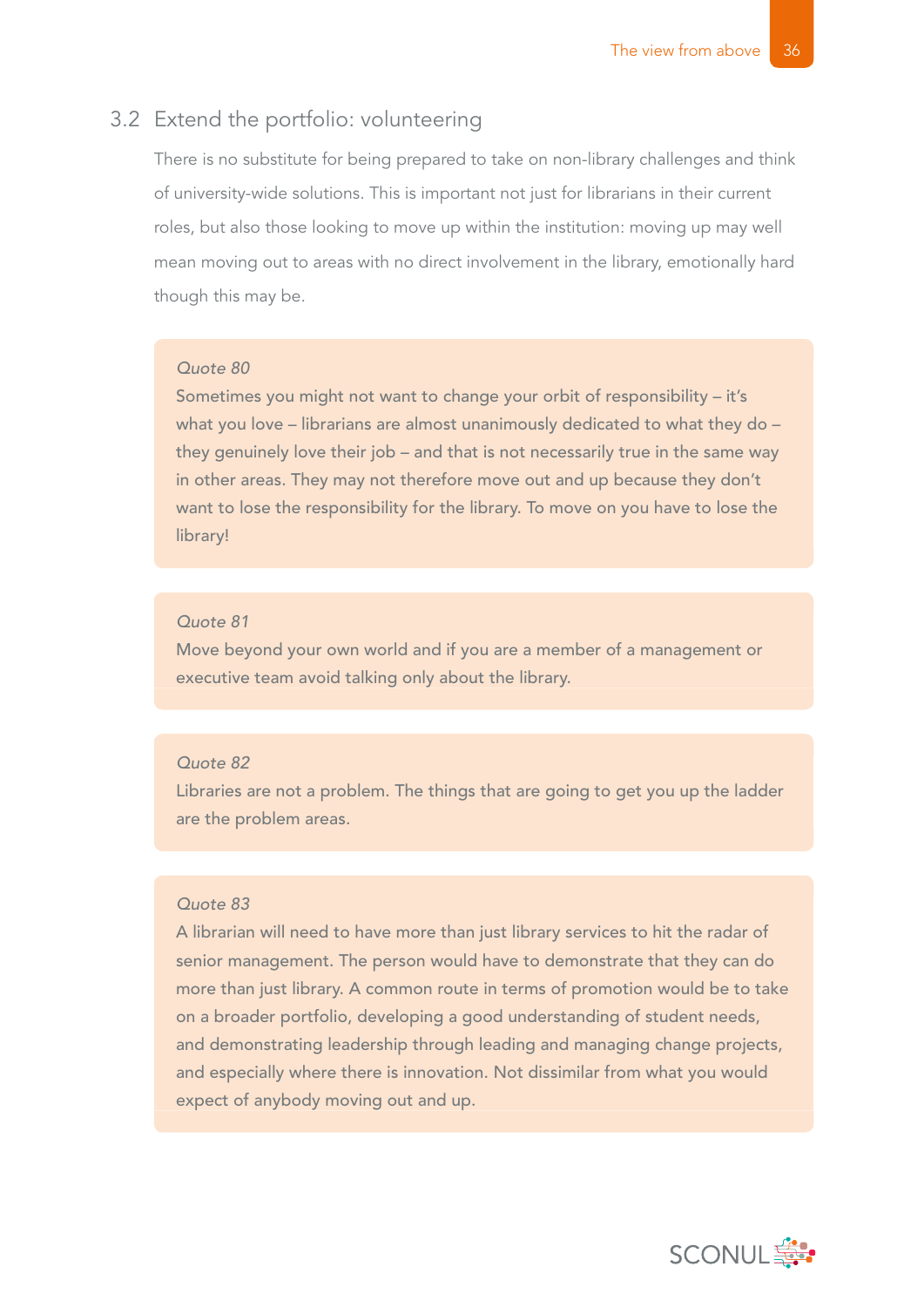For the librarian to gain status, it is key that they should build relationships with peers beyond the library, and seek supporters across academic and support services. Developing support through both formal and informal links and 'making friends' across the university should not be underestimated.

### *Quote 85*

Look beyond the library profession and the library operations and have views on what is topical and important beyond the library world. Understand what is going on within the academic domain and what is affecting other services.

### *Quote 86*

If you want to get on, stop managing the library and get a portfolio going across different services and then position yourself in relation to those things that would never have come near you before.

#### *Quote 87*

The key advice to a library leader wishing to extend their portfolio is to demonstrate that you can work across the whole piece. You have to reinvent yourself, to say goodbye to your roots. When I took on marketing and admissions at [institution], I said I didn't want libraries and IT. But it is a while before the professionals in those new teams trust you. But then people realise that you don't need to be an expert in those areas. I deliberately didn't intervene in library matters unless there was a danger that it was going pear shaped.

### *Quote 88*

There is a problem for librarians wanting to move up to VC roles. There is more of a need for a track record in the academy; while COOs typically have been a finance director. The current VC was DVC Resources and is an accountant by background!

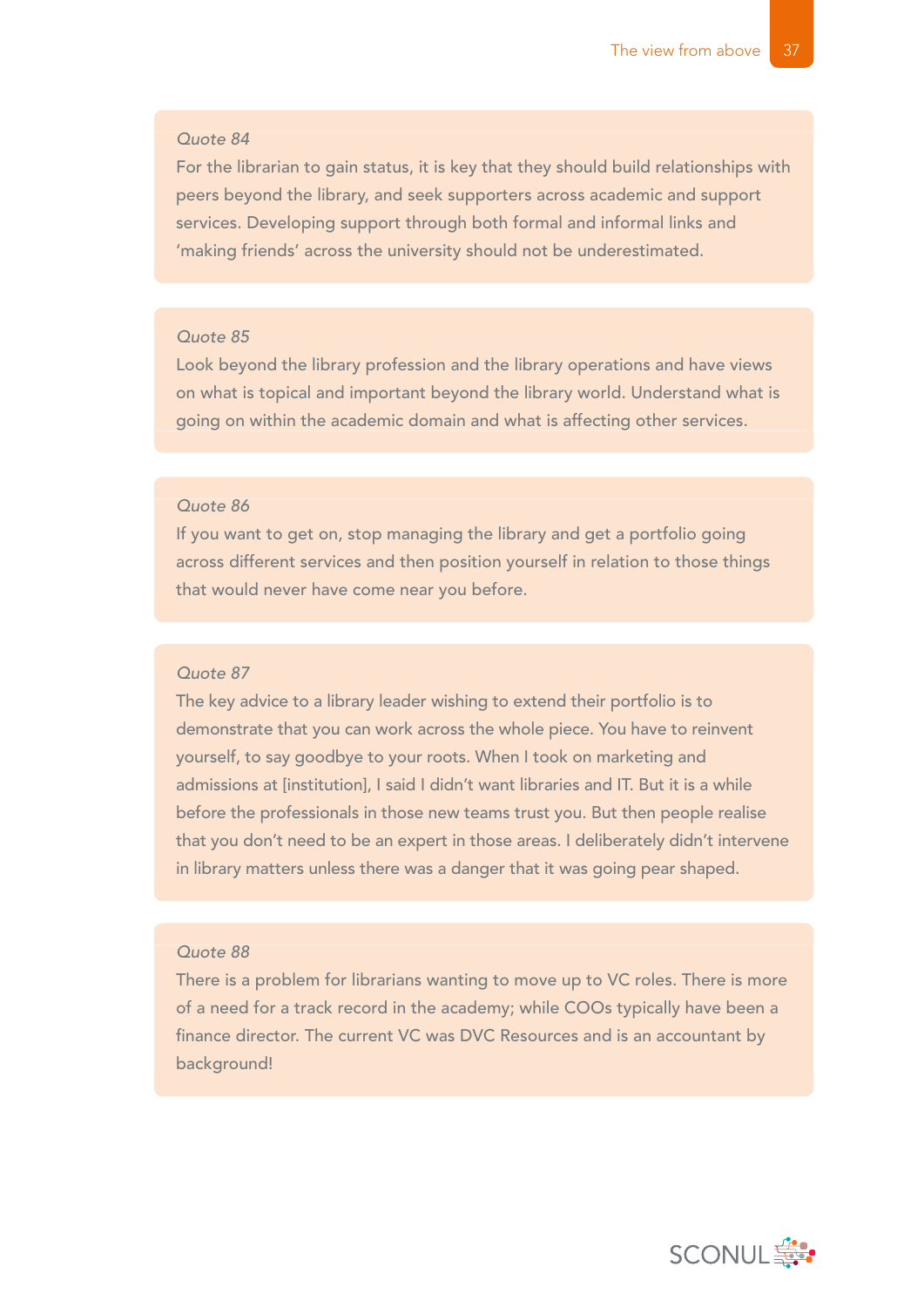It would be difficult for a librarian to become a COO or a senior director without the background. The word 'librarian' doesn't have the impact. Librarians need to reinvent themselves. They need to be – and are – respected as 'spot experts'. But to be a COO you have to have other qualifications such as accountancy. There need to be programmes to 'broaden people out'. On the other hand, do you need to be a qualified librarian to run a library?

### *Quote 90*

I was on the board and that was a massively useful experience. You need to build up ways of working, to get a sense of what it would be like [to be a VC/ PVC].

### *Quote 91*

Seek opportunities beyond the library; for example, chair a working group on something very different. Demonstrate you can work across the university.

As stressed time and again, being prepared to take on more roles and responsibilities outside the library – 'volunteering' – was deemed an essential ingredient in moving into top-table roles.

#### *Quote 92*

Be prepared to say yes, whether it is to work on equal opportunities agenda or on other cross-cutting initiatives. Demonstrate you are open to learning and up for a challenge. You need to be about to show that 'stretch' as a leader.

### *Quote 93*

Volunteer to take on more. Gain experience from major projects, both within and beyond the library.

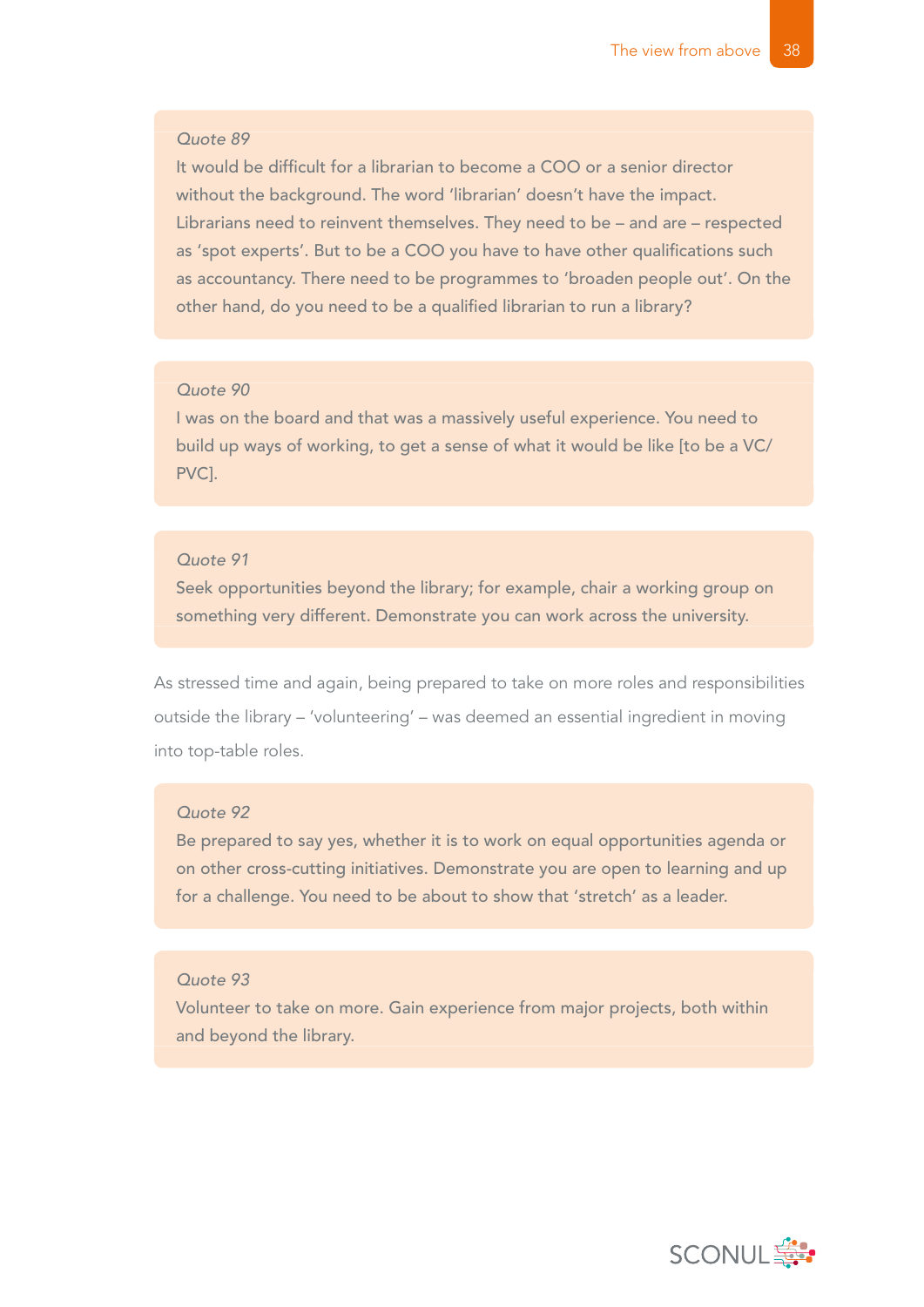Say yes to opportunity even if it takes you outside your comfort zone and seems frightening until you do it. That may include project work, speaking at conferences, getting involved in change initiatives and collaborative working beyond the university. Aim to get chairing experience.

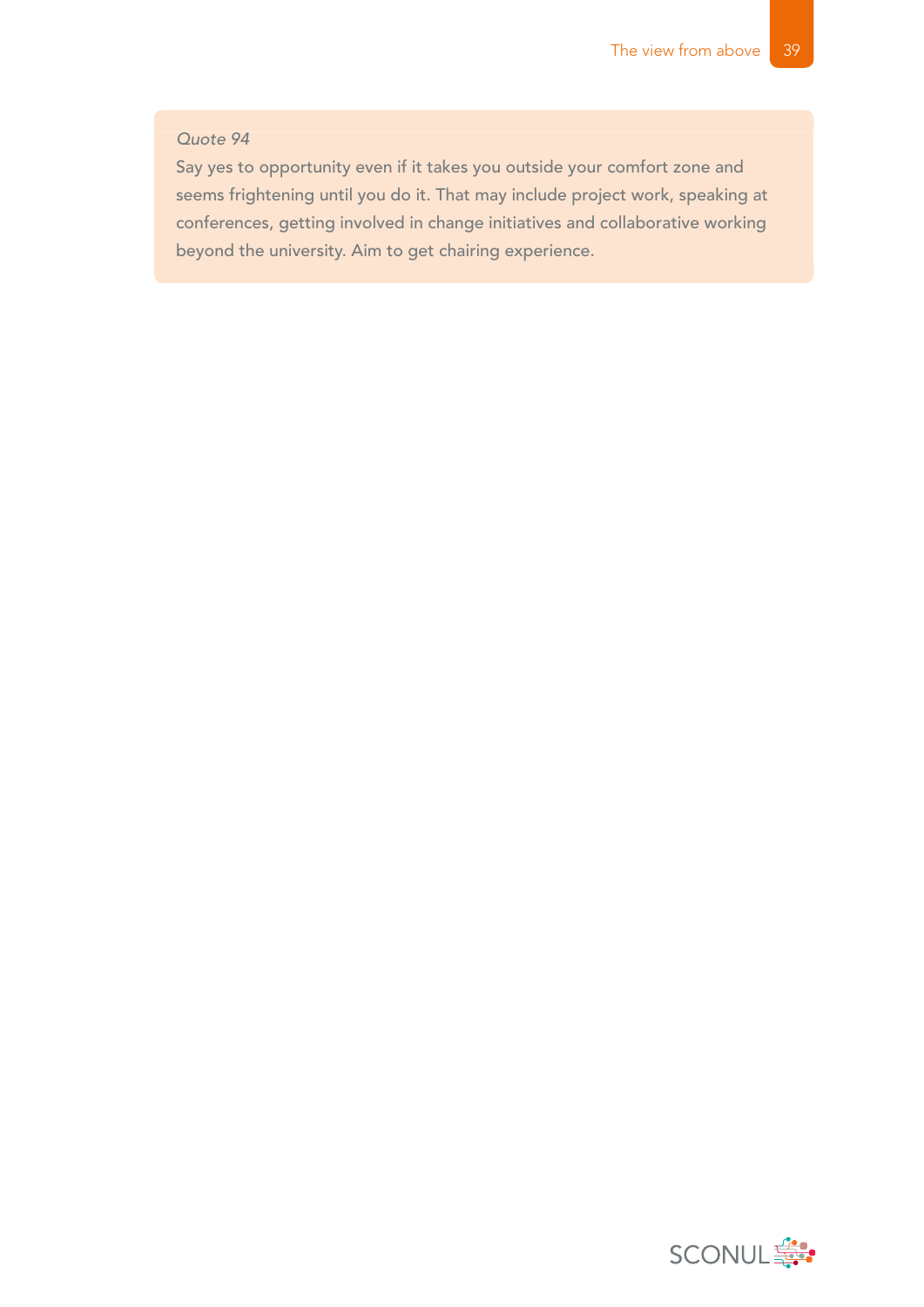### 3.3 Personal credibility

Personal credibility (professional and institutional as well as personal) was identified as being key to success. Many librarians already have significant credibility within their institutions.

#### *Quote 95*

Building personal credibility is key: being able to work within a team and demonstrating that you can take difficult decisions (e.g. making cuts) and being able to work in the same space as the senior managers. The broader management piece is really important. Credibility is around how you are as a leader. If people spot that you are good…

### *Quote 96*

You don't get a second chance; you need to judge all that. It is about credibility. You need to have good timing: knowing when to do something – or not.

### *Quote 97*

The typical view about libraries and library directors is that they have a good reputation; we are often asked to do things that aren't necessarily linked to libraries. It has been a job to make us open to other responsibilities while also maintaining the library presence. Librarians get things done but it has to be at the right level. Eyes up and promote the service; don't lose yourself in the library!

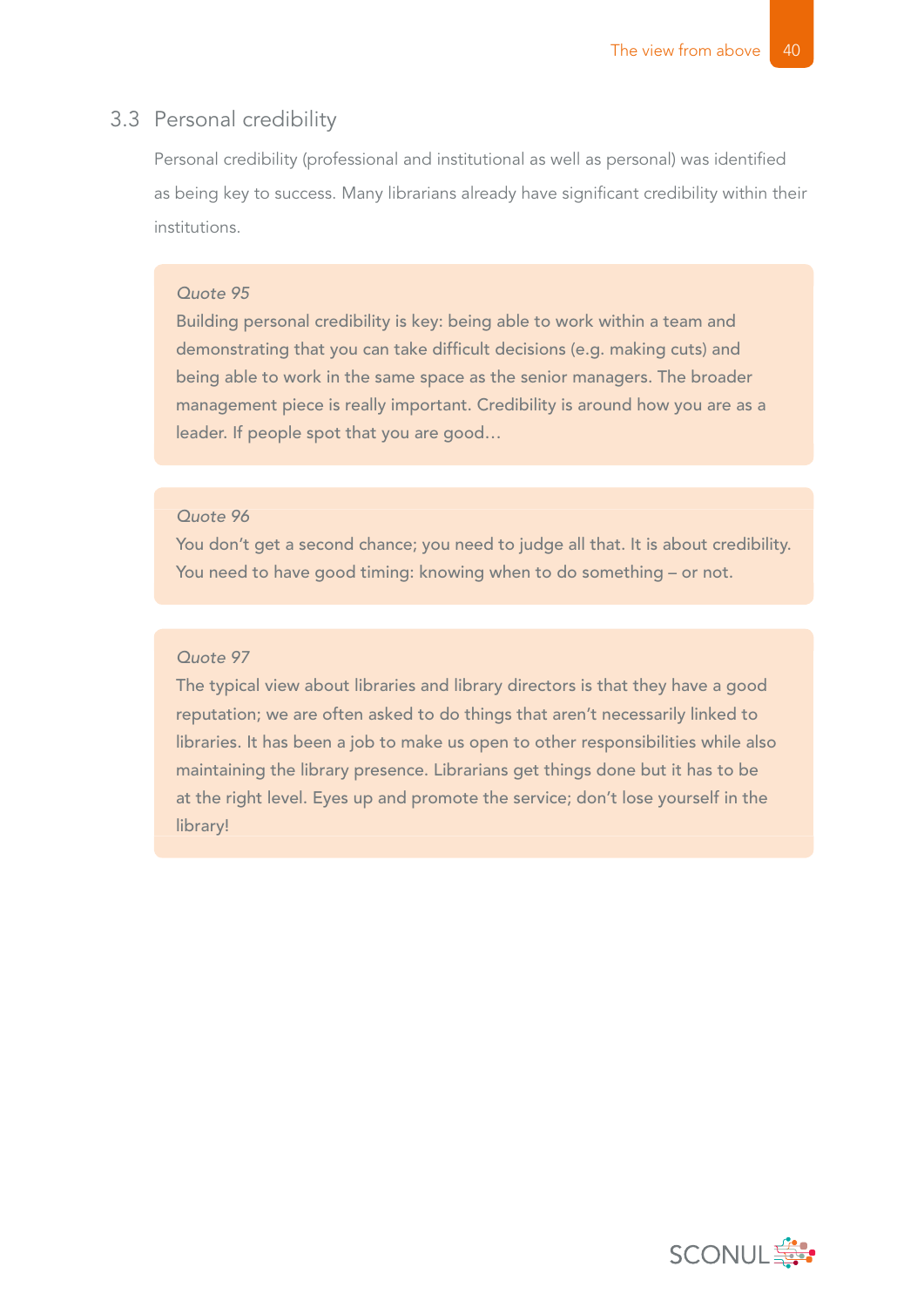### 3.4 Ambition

Being confident is a crucial trait. Comments were made about the need for librarians to appreciate their existing skill sets and to understand their strengths as well as the need to develop beyond their sector and their specialisms. In addition, it is important for librarians moving up the career ladder that they 'can make a major contribution as someone who can listen and understand'. They therefore need to be able to interact with the executive on an equal footing. In extremis, it would be possible to succeed by being 'super pushy'; to gatecrash everything. That might work, but you would have to be very careful.

### *Quote 98*

Gain experience and make reference to aspects of significant improvement that you have led and achieved.

### *Quote 99*

The qualities of leadership should include ambition – both personal ambitions and also overt ambition for the institution. Be seen to want more and better, but not just for the library. Be able to show passion and energy rather than the stereotype retiring and quiet profile.

### *Quote 100*

Be confident and talk in a way that breaks down silos and demonstrates an understanding of how the systems work across the institution and how they connect.

### *Quote 101*

Horizons – make sure that you keep extending them – don't feel that you are limited – don't say 'I am only a librarian.' Yes, you are, but you can do other things – constantly expand – push yourself. Be confident! Give off that air of confidence. You can go beyond; have a skill set, know what needs to be done to support students and research. Understand your skills set.

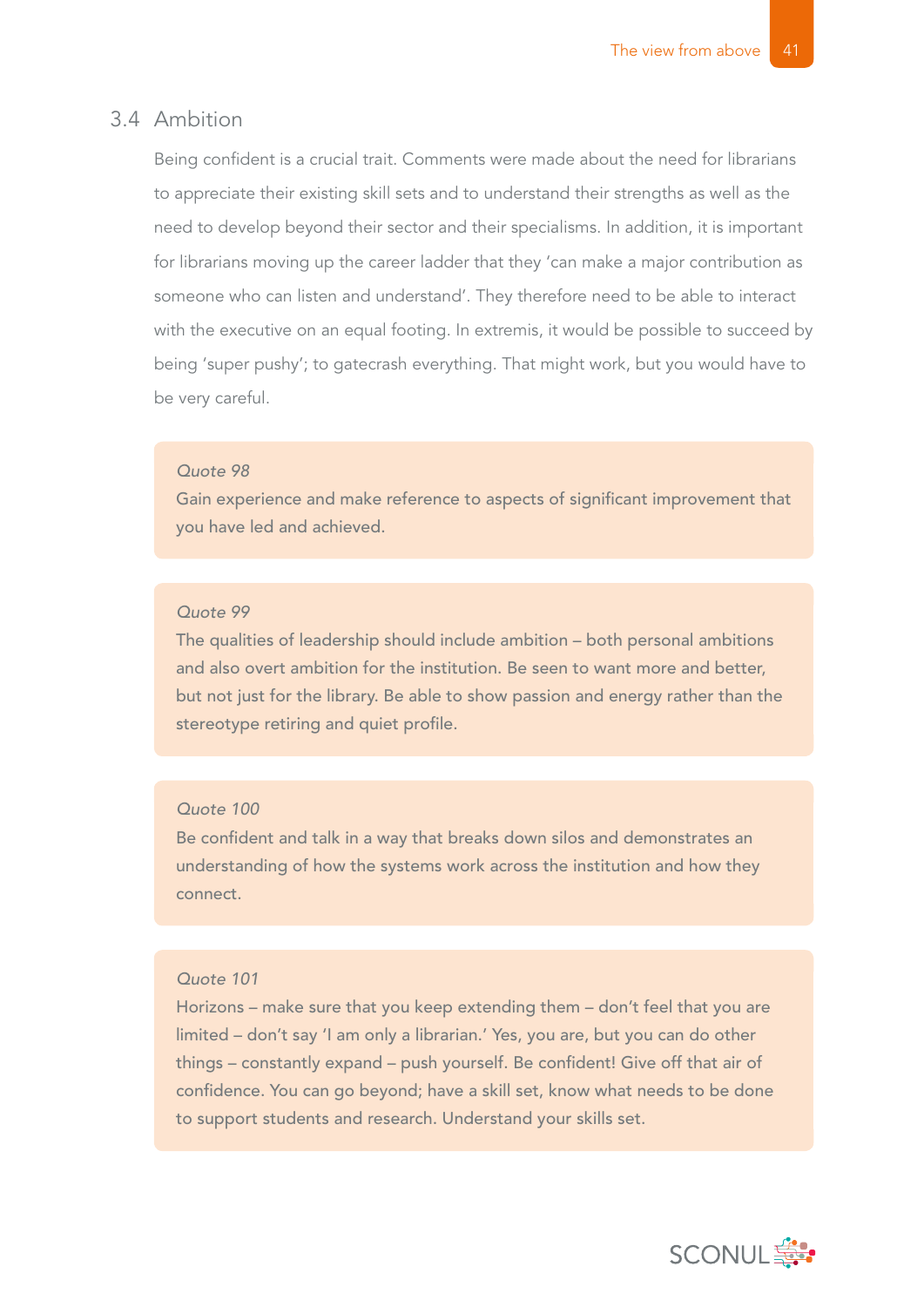Do not be in awe of the senior executive – have the confidence to hold your own.

### *Quote 103*

One characteristic for librarians to guard against is to be seen as too deferential, resulting in a sense of top-level agreement followed by a more tactical manoeuvring, which engenders a sense of mistrust and a sense that they are only interested in the outcome for the library. This is also wrapped up in needing to understand the professional identity of librarians and the extent to which their personal status is important to them.

### *Quote 104*

Be aware of the need to gain attention in order to further your career and avoid being part of the latent middle.

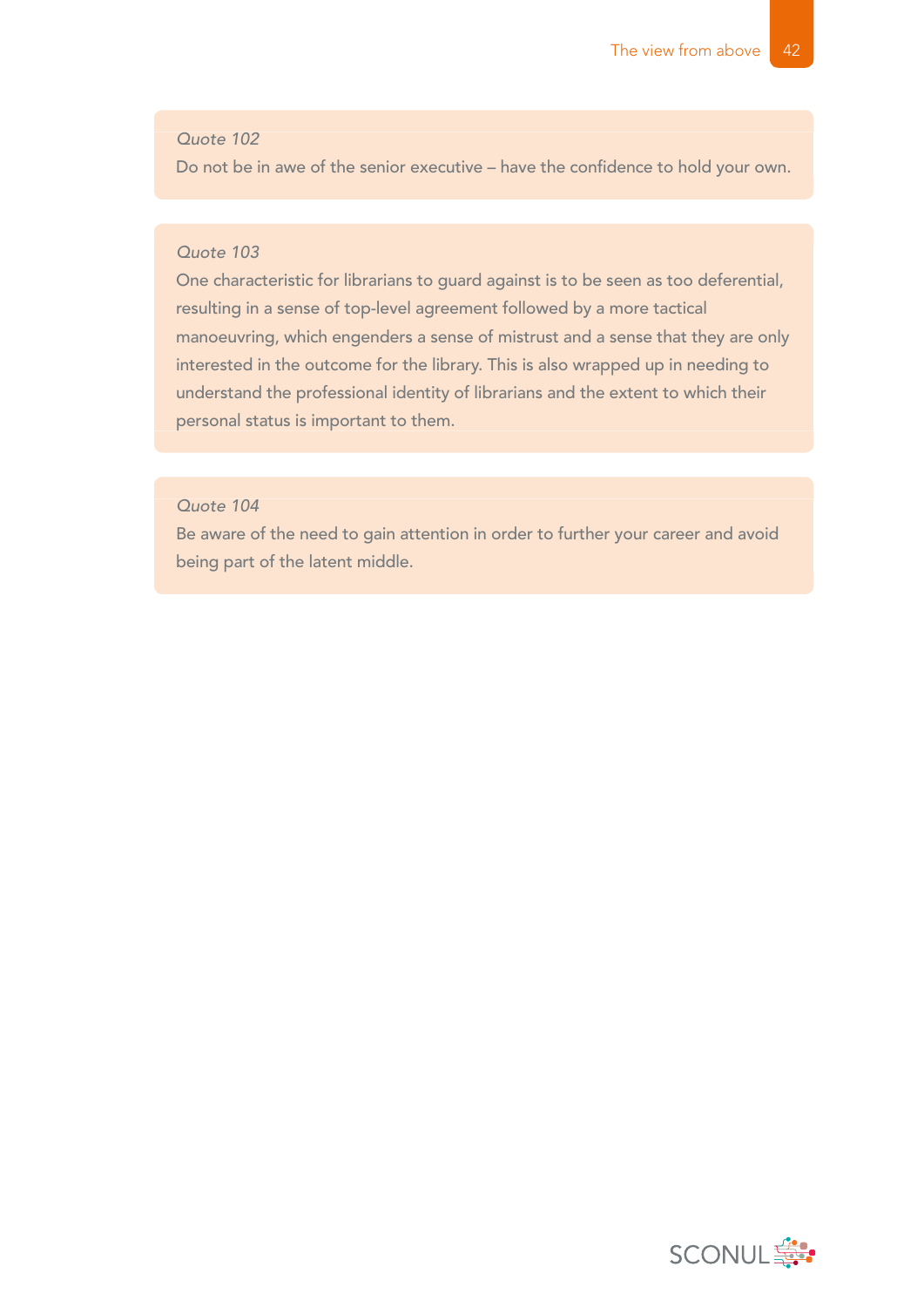### 3.5 Professionalism and academic empathy

Being a librarian in an academic organisation involves understanding the academic base of the institution as much as its managerial structures. This was seen as being key to gaining support to move to more senior roles.

#### *Quote 105*

It may not be overly important for the library to be academically led, but you do need to know enough. You have got to be able to understand their agendas. What does it mean to be an academic? You need to build your understanding of the institution.

### *Quote 106*

A librarian should be able to demonstrate a range of 'academic qualities', so consider how to develop a stellar set of academic as well as professional skills and attributes. Your role gives you the opportunity to transform lives and deliver long-lasting experiences. It is crucial that you are able to listen to student and staff views, understand evidence and respond innovatively, and monitor impact. Think about how your qualities would differentiate you from other candidates with a good CV.

### *Quote 107*

A future librarian should provide the focus for both 'learning' and, more broadly, 'education', including pedagogic appreciation of the use of the VLE and library resources and the support of blended learning. Library leadership should demonstrate the ability to move the library towards this and to become the advisor to senior staff across this broader brief.

### *Quote 108*

To effect change well the library should remain linked to courses and their development and be able to respond to academic change, working with the academics involved.

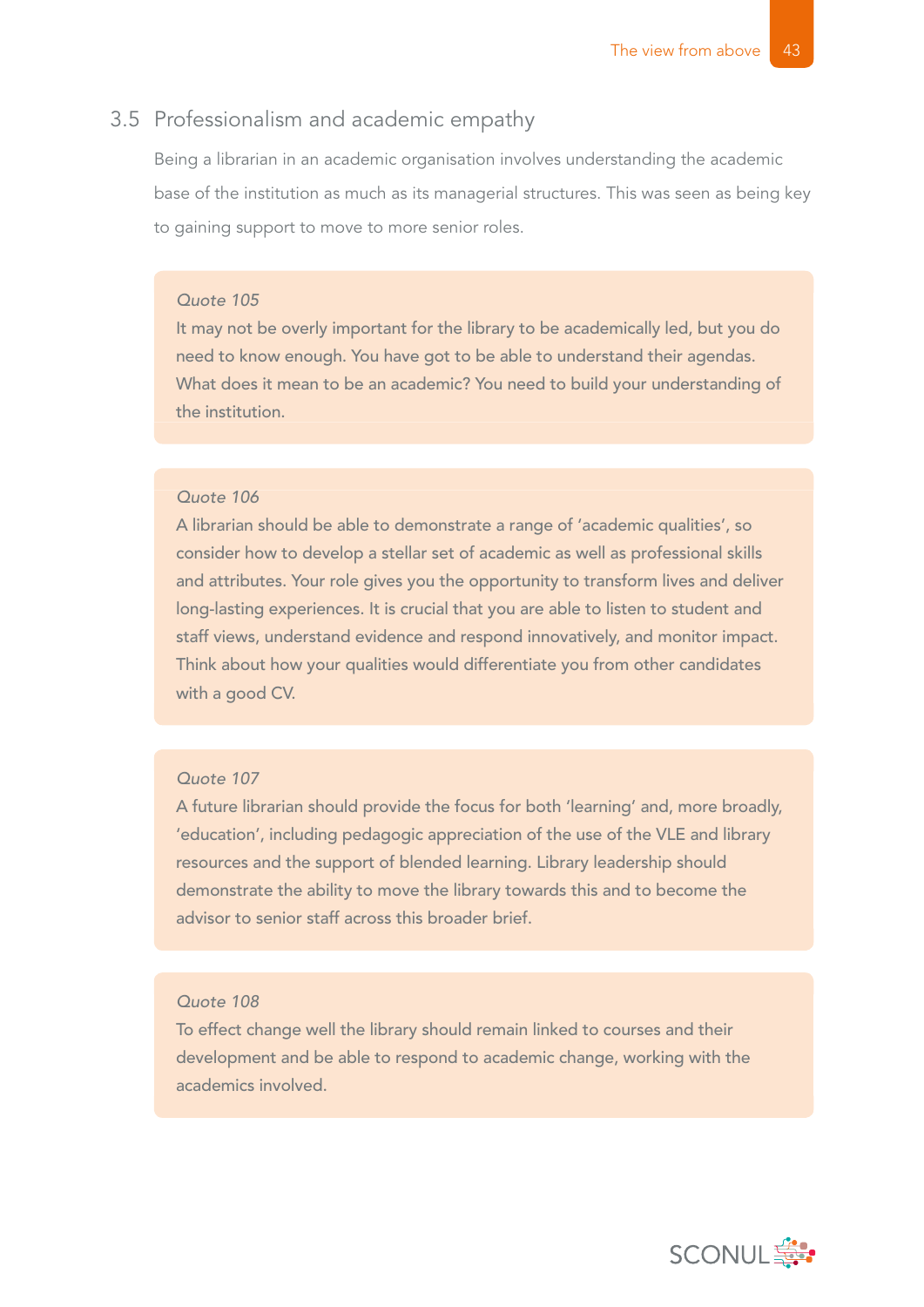The refresh of the education strategy is a great opportunity for the librarian to take the lead on the 'learning environment.'

### *Quote 110*

Mix with and gain an understanding of academics and other staff – be ready to 'help' them.

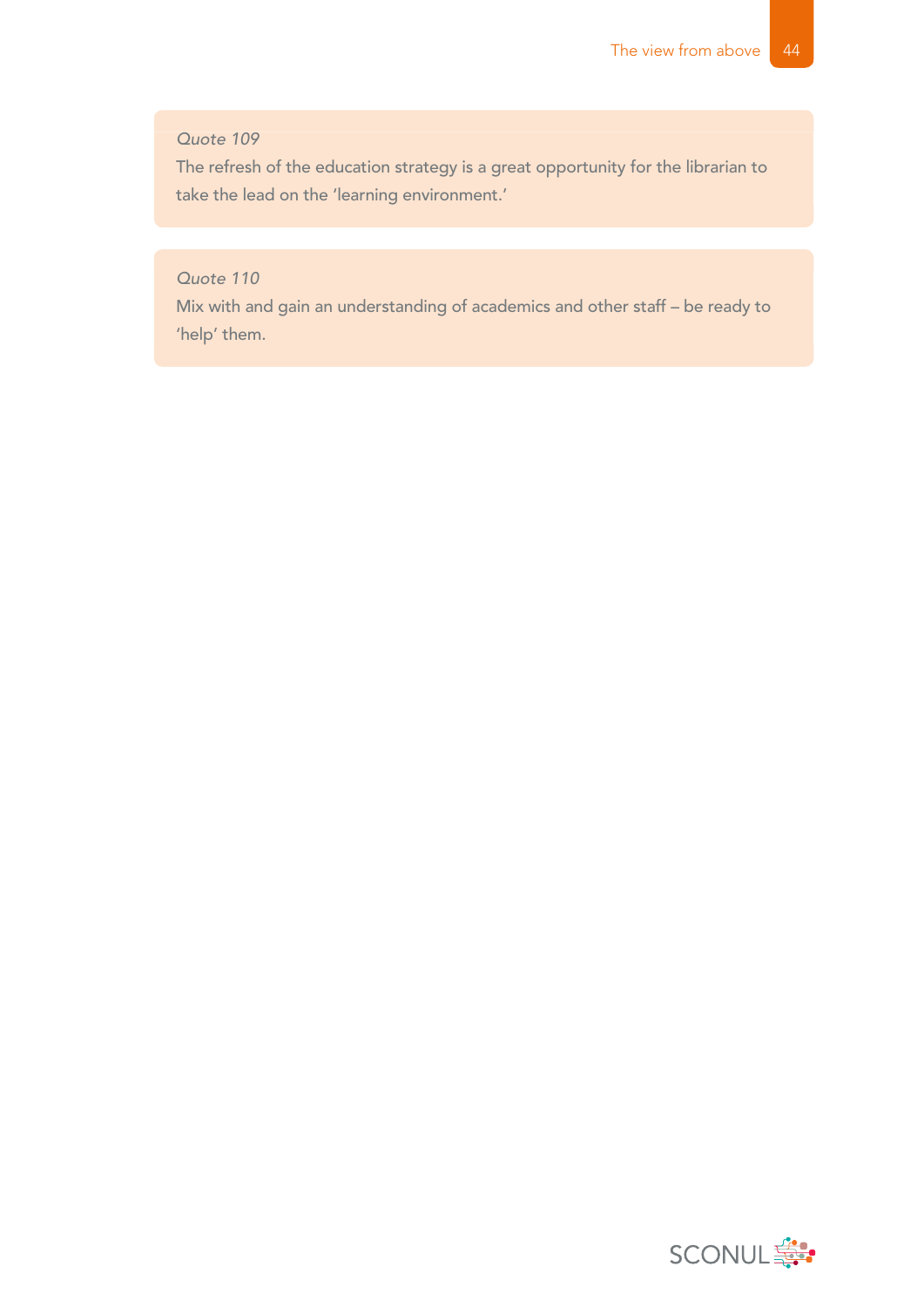### 3.6 Relationship-building and networking

Networking internally and externally and shadowing senior staff were considered to form important parts of necessary career and professional development. This was expressed as the development of personal and political alliances, including the advantage of having a senior champion.

### *Quote 111*

Personal development of the sort that results in networking and getting to know senior staff beyond the library world is invaluable. It should be maintained as a key component that assists individuals in moving up.

### *Quote 112*

Network inside and outside the university; for example, be involved with national bodies; contribute to publications.

### *Quote 113*

There are also smaller steps; for example, asking to shadow a senior member of staff to give you a sense of what is possible. You may also benefit from personal leadership coaching or mentoring, particularly when considering a new role.

### *Quote 114*

You need to understand the politics of the organisation and build relationships. Librarians are very good at that – working across the senior portfolios and building positive relationships.

### *Quote 115*

I was lucky in having a boss who passed on opportunities and pushed me, which is something I try to do for my staff.

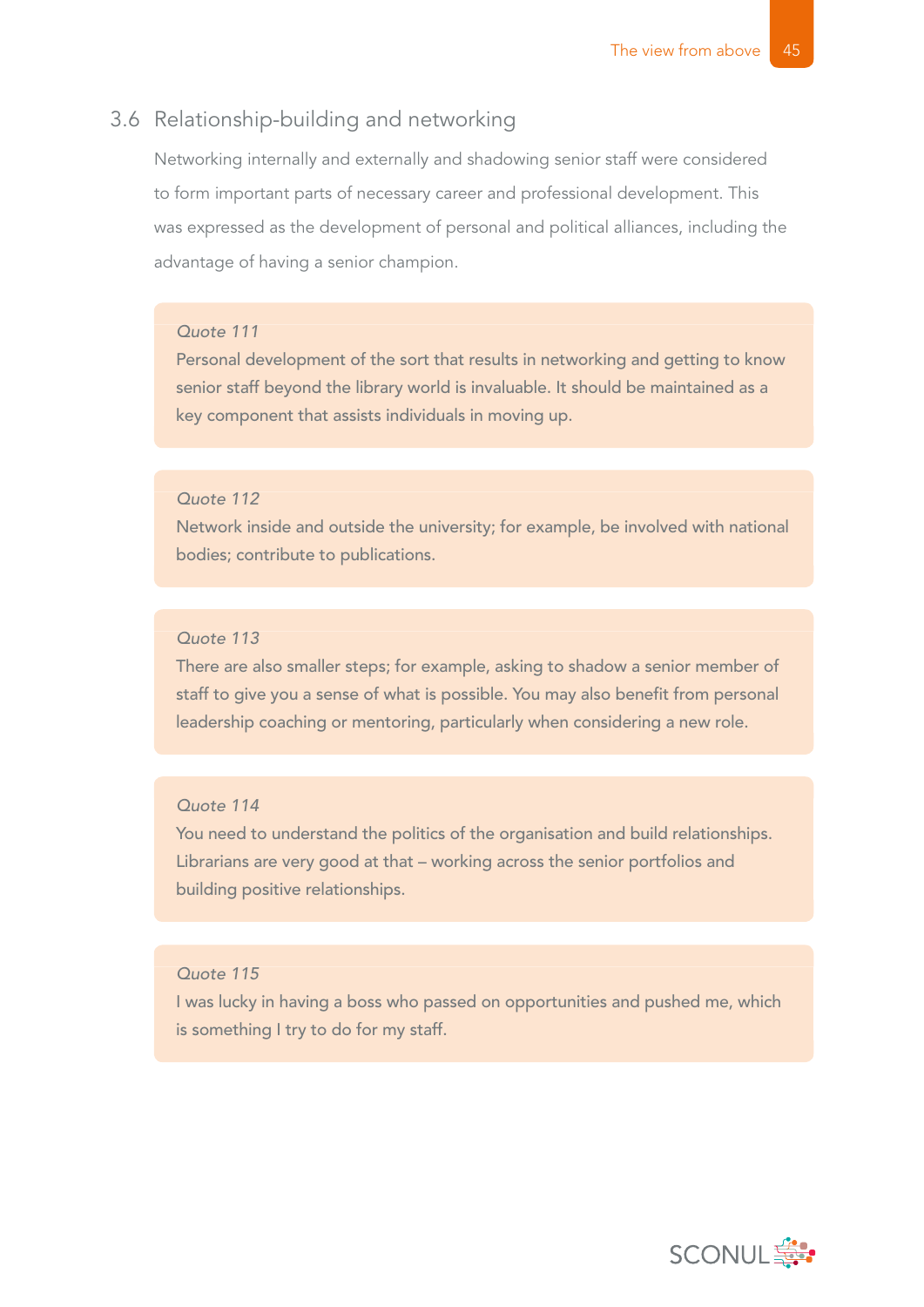Form personal alliances to bring on your side individuals who will support you as a leader and support the library. Get to know people across the university, both academics and service colleagues and work out what is important to them, understand what provides added value.

### *Quote 117*

The librarian needs to be networking and promoting a dynamic view of the library.

### *Quote 118*

Look beyond the institution and get involved across the HE community (not just SCONUL). It is a way of achieving added-value leadership. SCONUL connections are professionally helpful but this is only one community – expand beyond this to influence and add to others.

#### *Quote 119*

Get involved in national professional bodies like SCONUL or UCISA and contribute to professional practice through papers, journal articles and presentations. Seek out cross-sectoral networks, for example regional library groupings for collaborative working and to expand your experience.

*Quote 120* Getting on means getting headhunted.

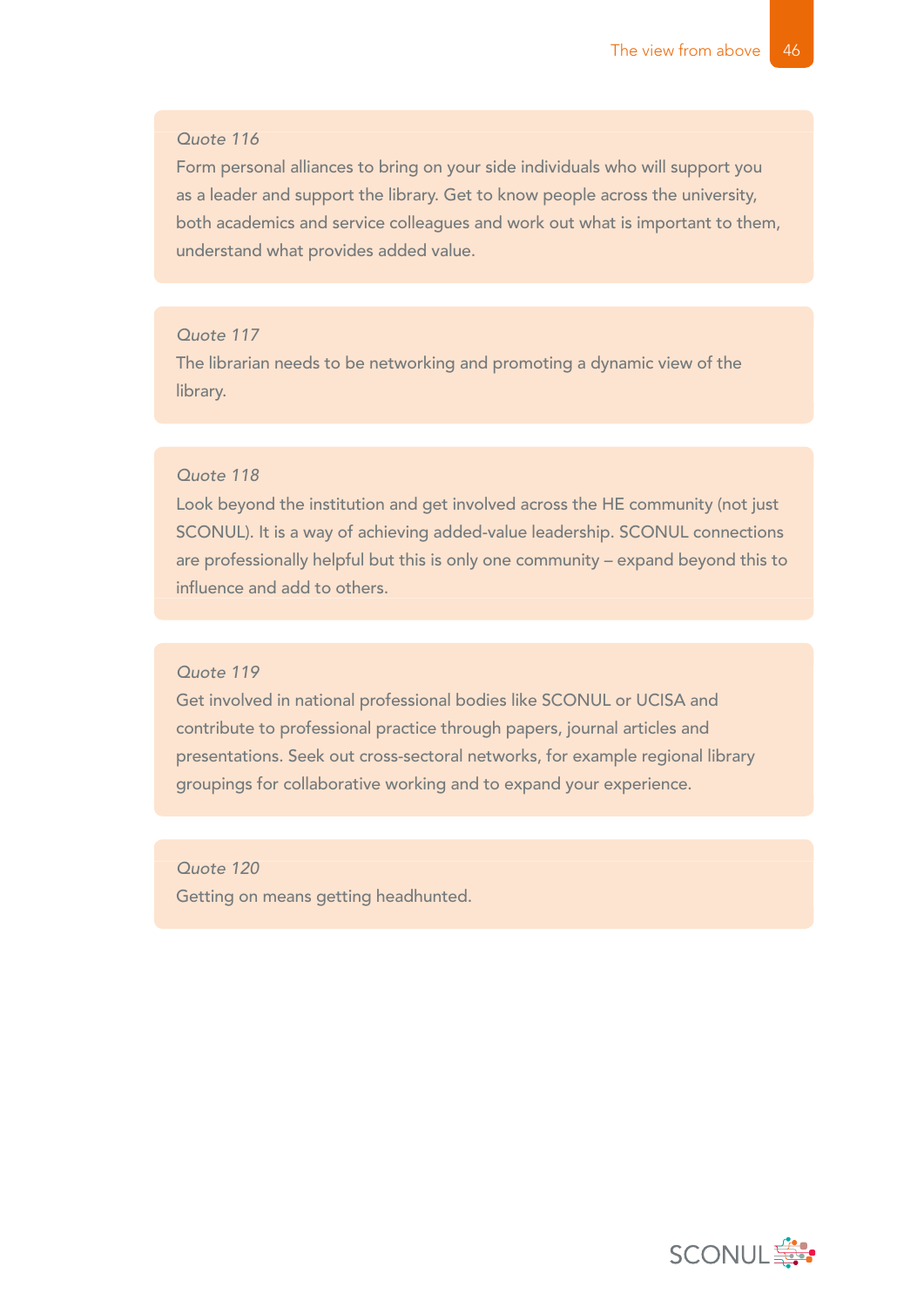### 3.7 Risk-taking

Any career move will involve risk. It may not always be possible to prepare for promotion and a seat at the top table. Some interviewees reported that it was a 'sink or swim' situation when they moved into a second-tier, executive management role.

### *Quote 121*

At some point, it is likely you will need to take a leap of faith, to move to a new role and to take on more. It may involve personal bravery and you need to be prepared to take a risk. If it doesn't work out there can be a way back.

### *Quote 122*

Track the success of others. If you see an opportunity – go for it! What is the worst that could happen? If, as a result, you take on a new role, seek a mentor to help.

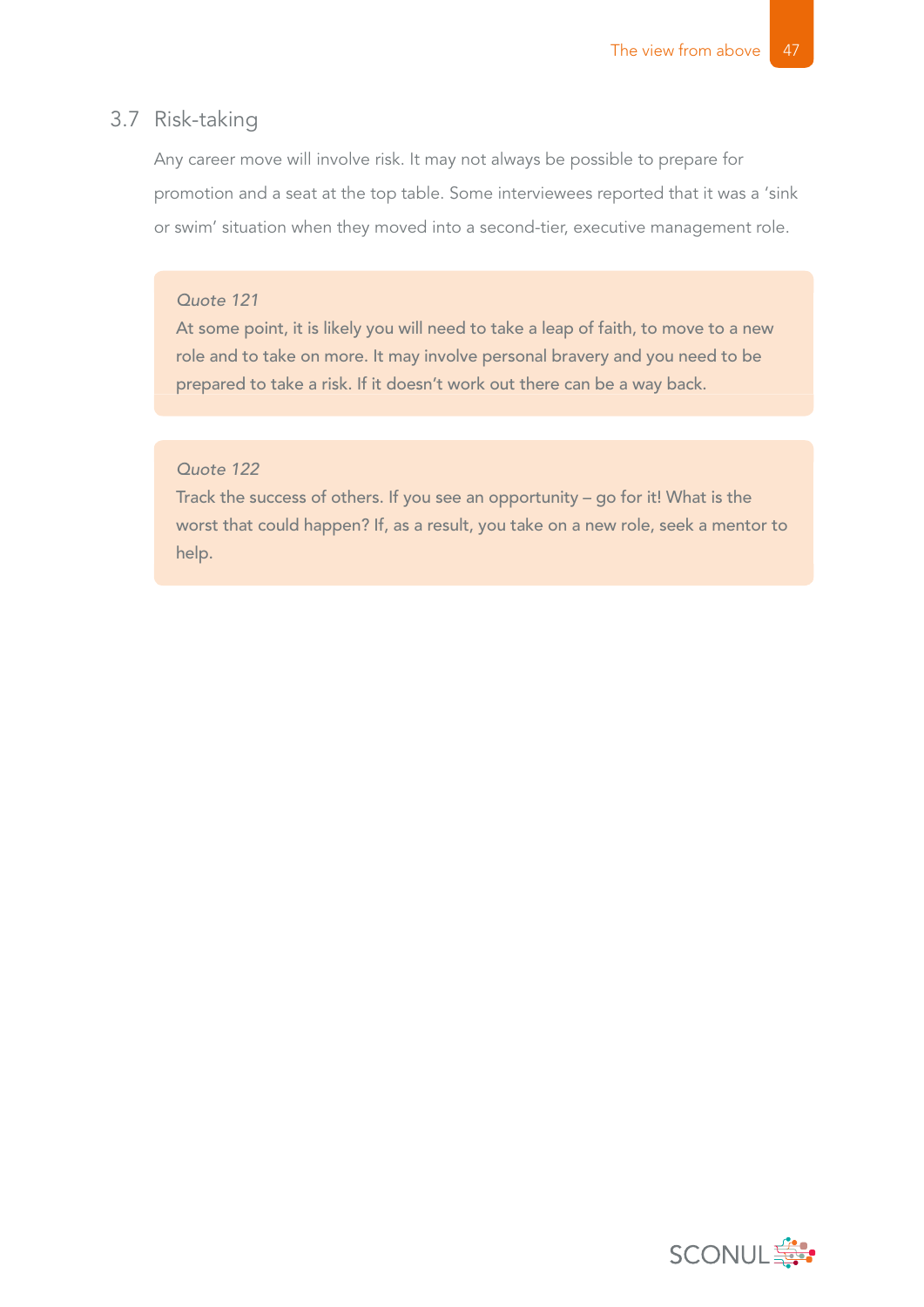### 3.8 Being prepared – or not

Some interviewees spoke of the lack of preparation that they felt when moving into higher-level roles. Even where preparation is given or made, those who moved out of the library were surprised by the broader range of activities that were undertaken and overseen by the executive within the organisation.

### *Quote 123*

There was no preparation for executive board membership. The university was very poor at that; there was no help or guidance; poor etiquette in meetings.

#### *Quote 124*

I think I thought that I knew how a university operated; you work across the institution as a librarian, but then being a PVC, I realised that I didn't understand a lot of what had been going on. I had another learning curve. You are not always at the top table as librarian even though everything is supposedly coming back to the library. But that is not true. The game-changer was taking on IT in a Russell Group university – that was the difference – there I was at the top table.

#### *Quote 125*

No amount of leadership development is going to help you with jobs like those being done by [senior] people. There is always an element of what an individual brings rather than training. That cannot be overestimated or planned for. The library is not the centre of the universe and never will be… Senior librarians don't need more staff development.

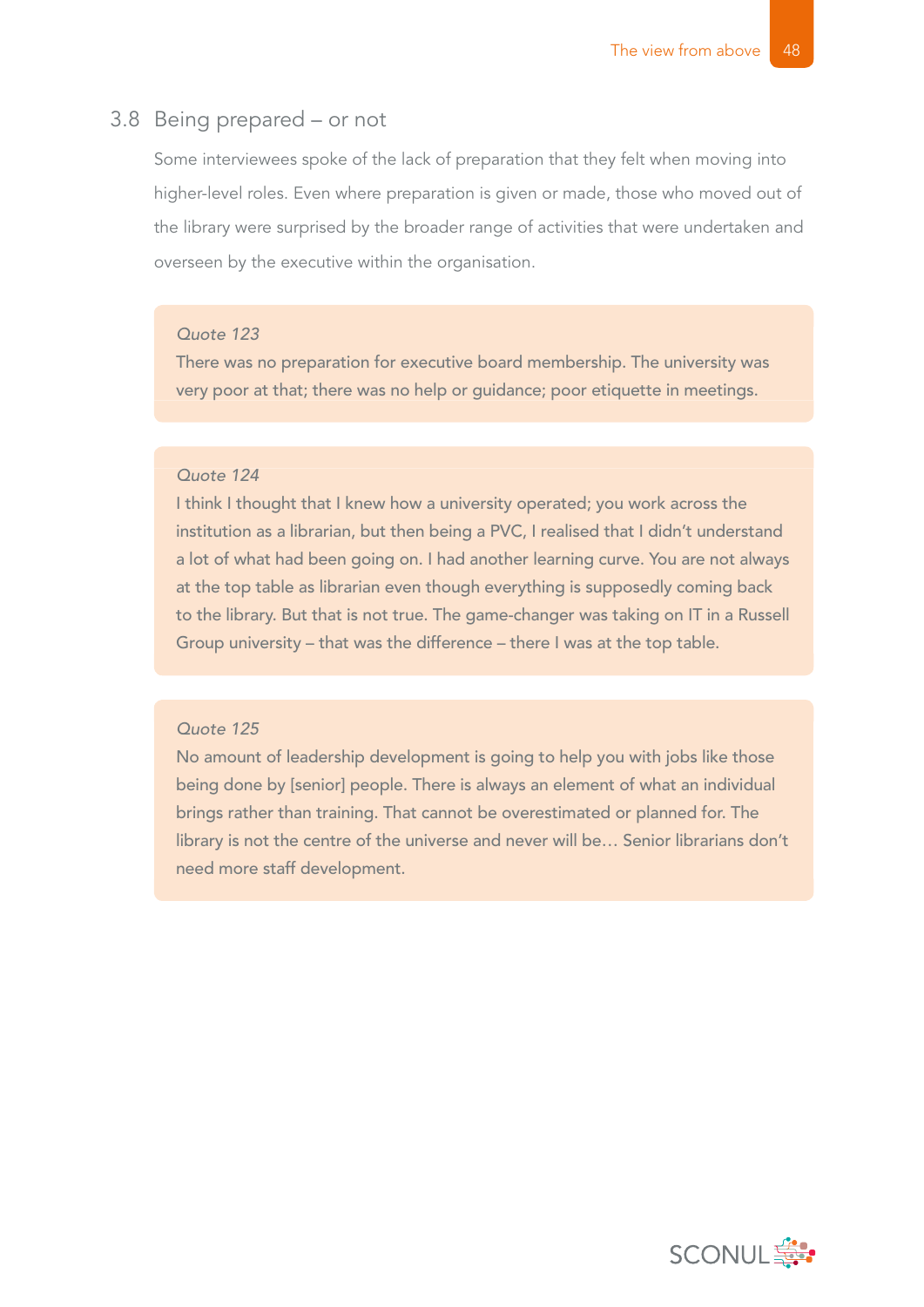## 4 Personal development

### 4.1 Know yourself

Successful leaders know their strengths and weaknesses, what they want to achieve and why, and how they might go about meeting their aims and achieving their ambitions. Formal tools to identify personality traits may be useful.

#### *Quote 126*

Understand your motivation to move on and up, and act on it. For example, I made an appointment to speak to my vice-chancellor to discuss my desire to move up from my role. He wasn't immediately able to offer any thing due to the makeup of the senior team but did come back with an opportunity to be involved in a university wide initiative in tandem with a PVC (who then left and my role then became a secondment and major opportunity to move onto the executive) and he also offered me the chance to go on the Top Management Programme (TMP), which was definitely beneficial for the shared learning and networking.

### *Quote 127*

There are some library-related skills and strengths and leadership experience that have proved useful in a broader institutional role. Analytical approaches are valuable in executive board discussions, for example, having the ability to boil the issues down to three or four facts / statements.

### *Quote 128*

Having a wide set of interests is useful: juggling, dipping in and out of things, filing information away until you need to use it - like old-fashioned reference questions. The downside of this is that you can use too much detail; you need to know when to stop the analysis.

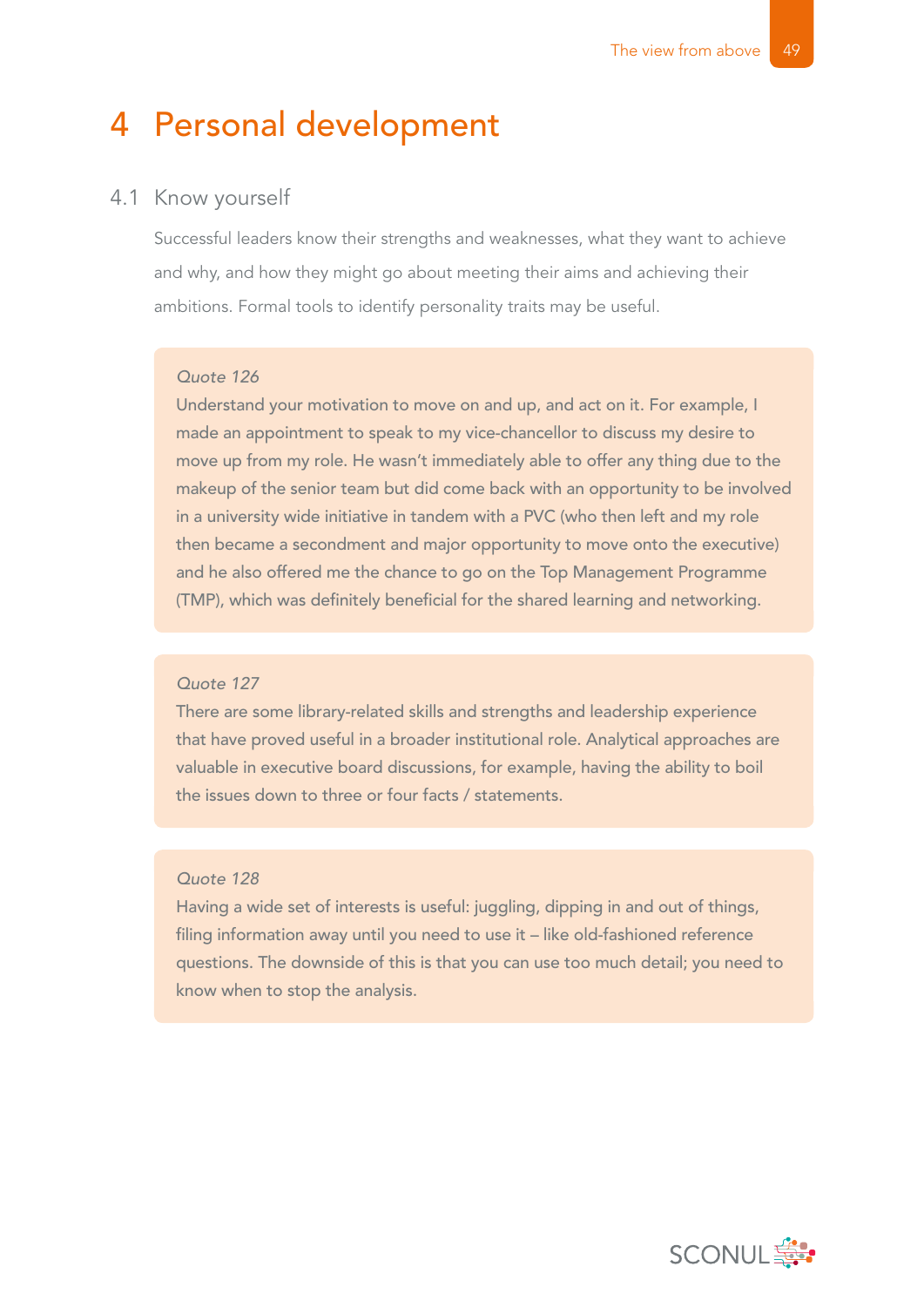You have got to want to do the job, and not just feel that you must do it. Talk less but demonstrate leadership by actions. Some are happy to babysit an organisation – they want to be something rather than to do something. But to do something you have to look at an organisation from outside and see what can be done.

### *Quote 130*

MBTI (Myers-Briggs Type Indicator) and the Insights Discovery tools provide insights and help people to see how they are perceived and where they need to change and develop; it helps the shape of who you are and how to mitigate the bad bits.

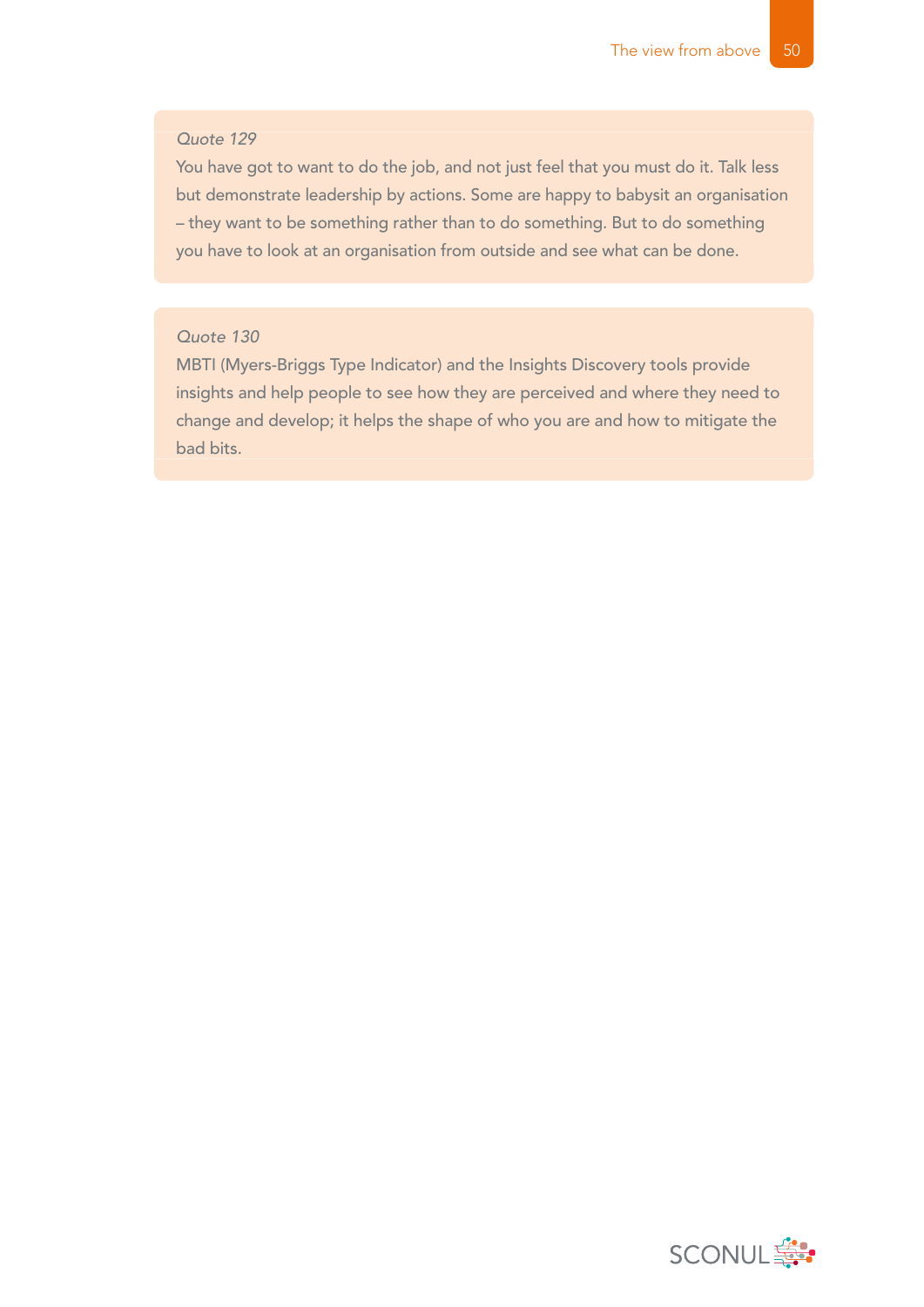### 4.2 Formal training

There was a divergence of opinion as to the value of courses offered by the Leadership Foundation for Higher Education (LFHE) and the Top Management Programme (TMP) in particular. 'Whether or not it was intrinsically valuable, if you have done TMP, then you have a notch on your belt.'

#### *Quote 131*

TMP is not fit for purpose: do something different that broadens you out. Go to things that are not library – e.g. audit committee – and learn stuff outside the library. Any strategic leadership course can give you the basics, but it is really about the continuous addition to your agenda. But you must be willing to do it.

### *Quote 132*

Formal training schemes such as the TMP were not particularly useful. Even though you may think you have a lot of the skills, the networks and action learning sets are valuable.

Studying and learning alongside senior staff from other professions and sectors was valuable, as was gaining an MBA.

### *Quote 133*

Look at leadership programmes that are not library or student support or learning and teaching focused, for example the Bath MBA in HE.

### *Quote 134*

Personal development should… include opportunities to undertake leadership training, but to be most beneficial it should be alongside people in different roles, in order to discover that other people have similar problems, and to share experiences.

### *Quote 135*

Universities should offer the opportunity for colleagues to join together for leadership training. These programmes provide networks pan-university and result in an understanding of the system as a whole.

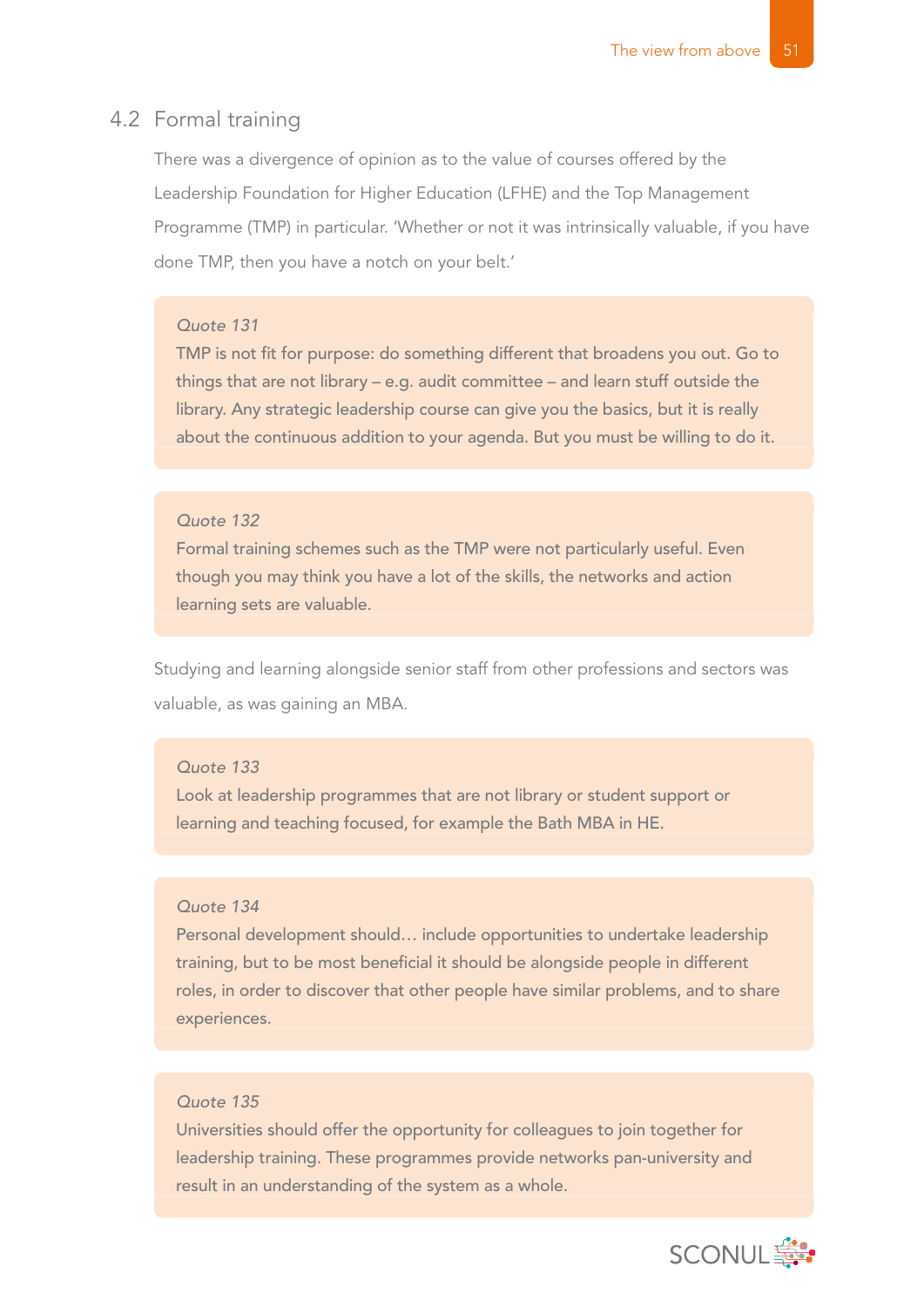### 4.3 Mentoring and coaching

Mentoring and coaching were widely seen as invaluable to career and professional development, including after promotion to the most senior roles. Having supportive senior management is a distinct advantage.

### *Quote 136*

Seek out coaching. I had it when I first became director and then maintained the relationship with the coach. More recently I have had more formal transformational coaching, which was a personal initiative.

### *Quote 137*

The opportunity provided by leadership coaching was also really valuable; this may be provided through the organisation to support those in leadership roles. Another helpful model is that when first joining AHUA you are offered three personal coaching sessions. Also of value was asking for help from LFHE to find a mentor and having sessions with someone doing a similar role at another university to provide support when new to the role.

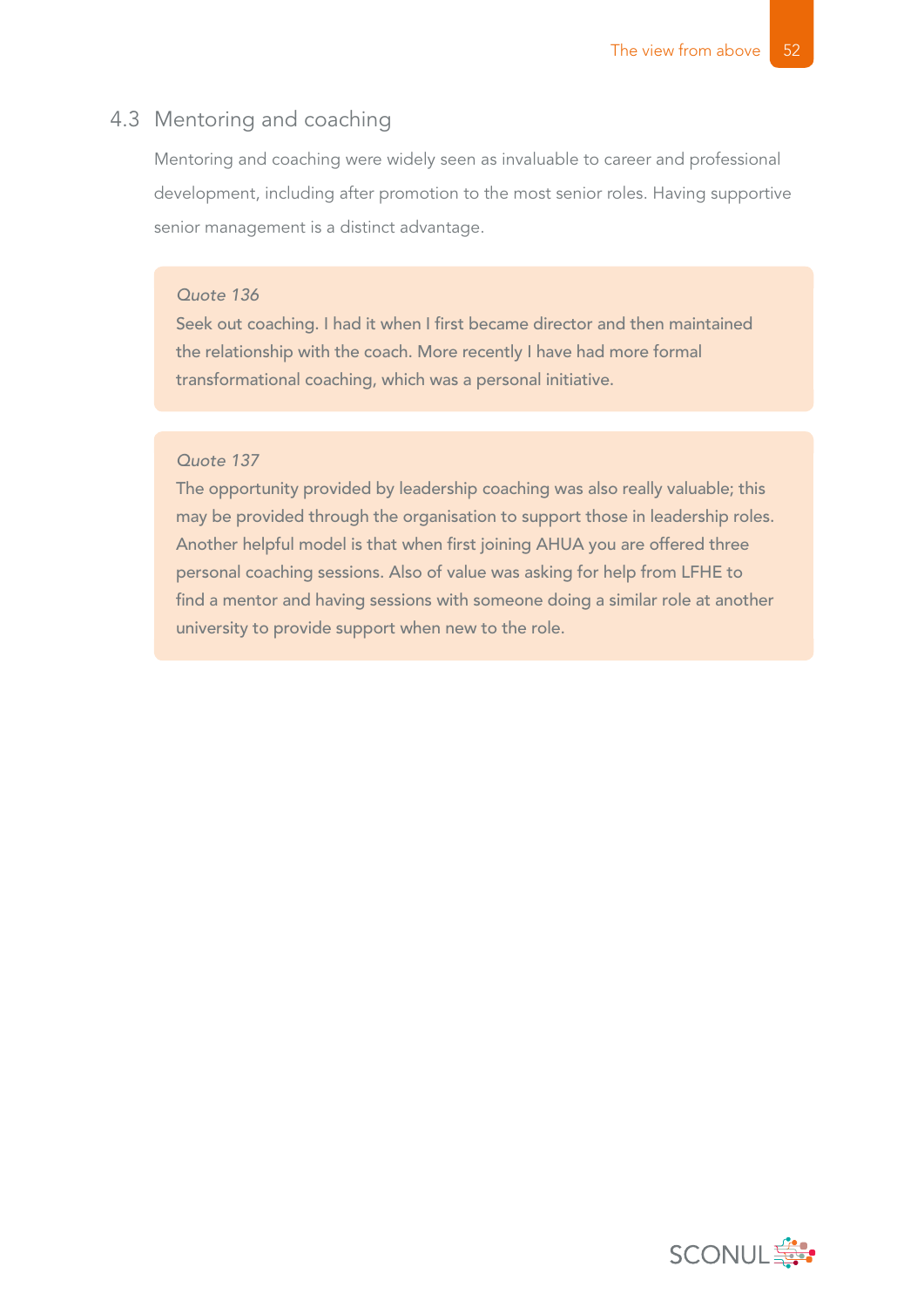### 4.4 Further reading

All the interviewees were asked to suggest key literature that they had found especially beneficial in their own professional and career development over the years. About half suggested titles, which are included in the literature review where these link with themes explored. It was noted that reading should be focused on specific topics or problem areas to be most effective. While a small number spoke of the benefits of undertaking a postgraduate degree in management and the opportunity that this provided for reading and learning, most interviewees stressed the importance of current awareness and keeping abreast of key trends within the sector and beyond (see Baker, D. & Allden, A. (2017) *Leading Libraries; Leading in uncertain times: a literature review*, part II, section 5). It is interesting to note that there is a marked similarity between the key themes and topics identified here and in the analysis contained in the Literature Review.

### *Quote 138*

Further reading [should have] an emphasis on why would anybody follow you? How do you become a leader who has credibility? And how do you do that at an institutional level? But there is no one set of management gurus.

### *Quote 139*

Go and look at business and management journals; don't look for leadership material in librarianship. Use Educause – get on to their mailing list. Get on Twitter. ('There is nothing worse than a VC who has been on a trip and read the in-flight magazine.')

#### *Quote 140*

It is more about staying one step ahead – always reading things about what is coming. What are the trends? What is the next big thing, the next thing that is going to impact? It is useful to keep informed through things like WonkHE and social media (Twitter), and to follow key organisations and individuals as well as networking through GuildHE, UUK, etc.

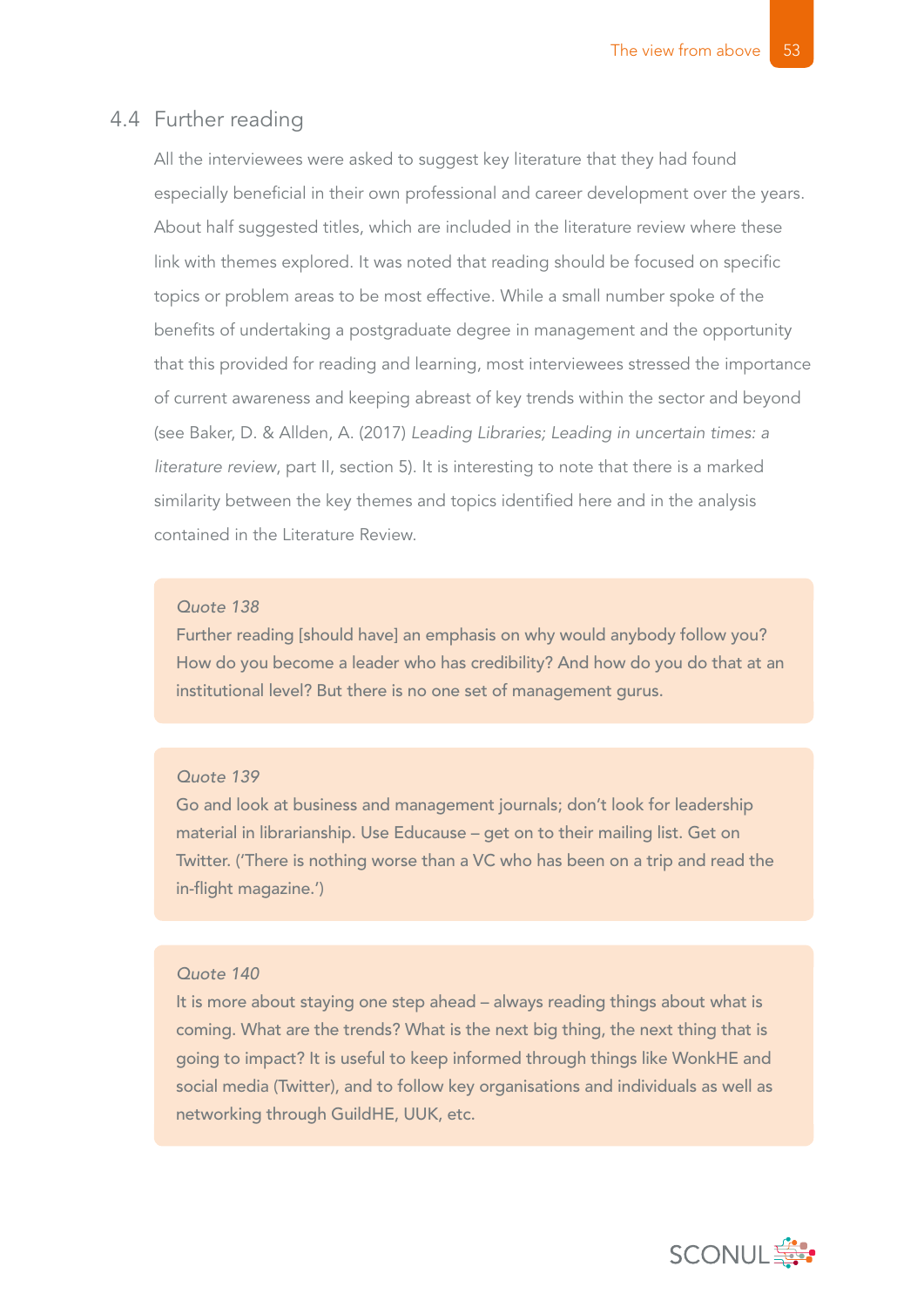## Appendices

### A1 Letter to interviewees

Alison Allden and I have been commissioned to carry out an exploration of senior leadership for the Society of College, National and University Libraries (SCONUL) and we are contacting you to ask for your help. SCONUL has established a Leadership Task and Finish Group to support new and existing library directors in their development of the skills and attributes required to lead the academic library through a period of sector-wide change. As part of this work, we have been asked to capture the perspectives of existing higher education leaders on the strategic impact of the library director within their organisation. This feedback will be used to advise library leaders on the positioning of the academic library for effective alignment and maximum strategic impact and to support the personal development of existing and emerging library leaders. We are carrying out a resources review and interviewing a select group of senior leaders within UK HE sector as a central component of this work.

We would very much value an hour of your time for a conversation to seek your advice on the following:

- the view of those at university senior leadership level of the leadership contribution and impact of the library director at a strategic level within the organisation
- effective approaches to leadership in the context of continuous and rapid organisational, legislative and technological change, particularly as affecting the library within the organisation
- what leadership attributes might assist library leaders in achieving their full potential, including increasing their strategic impact and potentially moving into a more senior executive position, such as PVC, Registrar or equivalent.

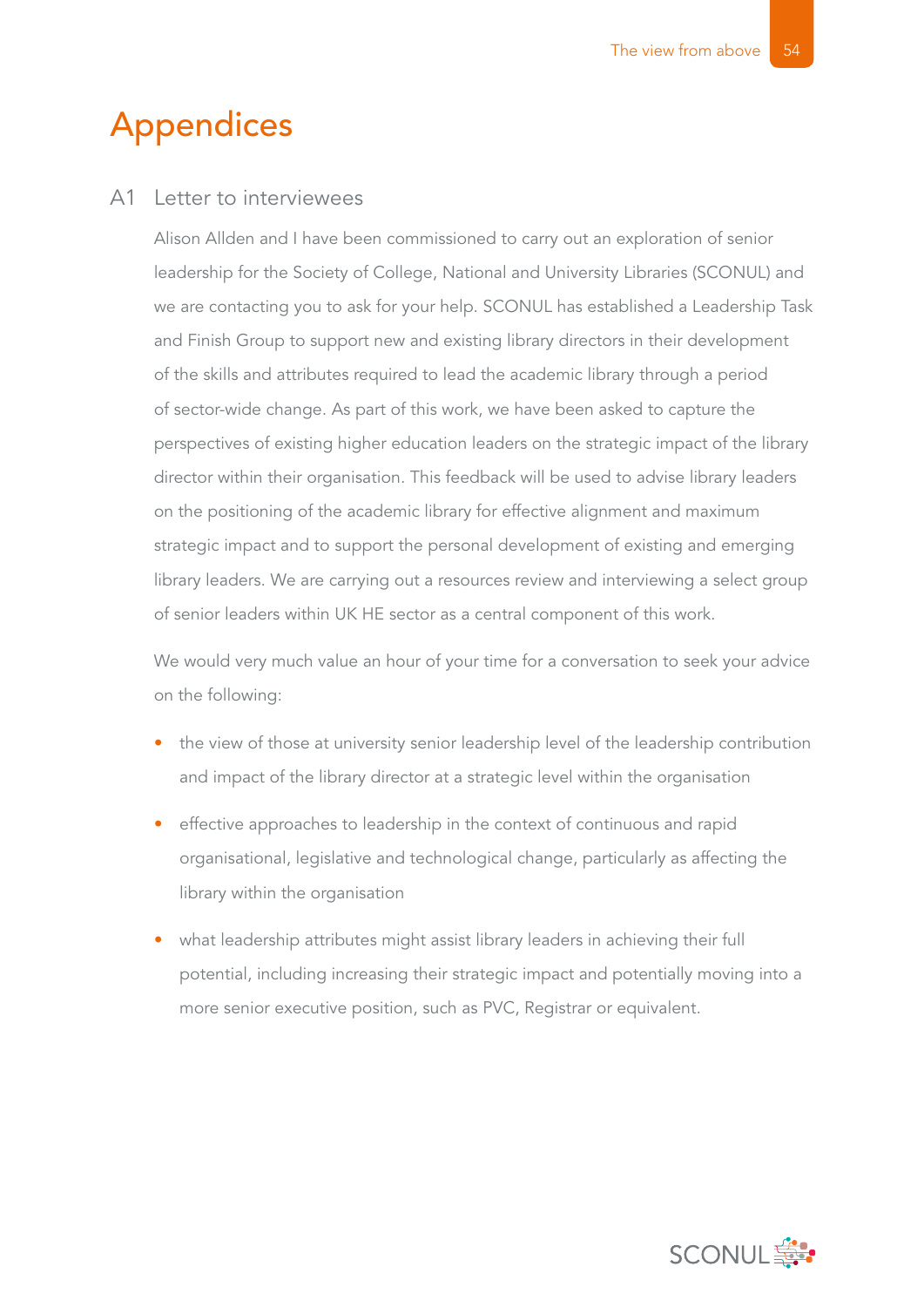I will be conducting the interview. This is likely to be by telephone, although if feasible we would be happy to meet with you at a suitable time and place. Attached are brief biographies so that you know something about us before the interview. We would ask you to be aware that:

- a. Notes will be taken but nothing is otherwise being recorded.
- b. A digest of the interview will be sent to the interviewee for final agreement within one working week.
- c. Material from the agreed record will only ever be used anonymously unless you are asked for a quote. The anonymised interview digest will be archived by SCONUL and may be re-used for a range of outputs with your permission.
- d. Details of who was interviewed and any contact details will be used for the duration of the project only and then destroyed.

We look forward to talking to you and unless we hear to the contrary Marie Sowden will be in touch to find a suitable date, time and location if appropriate. If you have any questions about the project or the process, please contact David, Alison, or Jane Savidge, Director of Library Services, University of Southampton, SCONUL Lead.

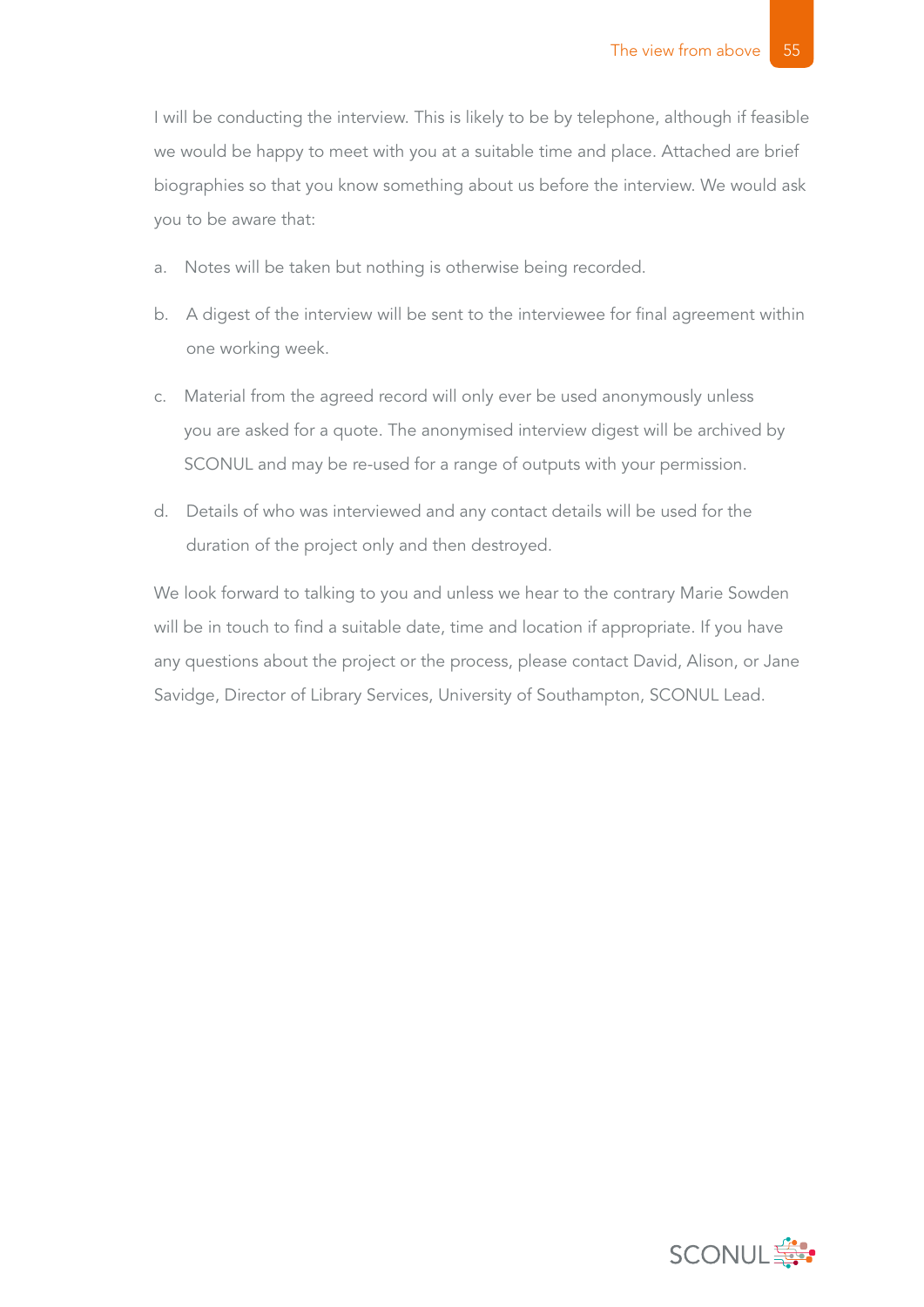### A2 Interview checklist

### Introductions

- 1. Check their name and title (if necessary / appropriate) and that they have had sight of the letter. (Be ready to ping it over if they haven't.)
- 2. Introduce yourself as necessary and explain that the reason for the call is to explore their perceptions and strategic view of the library and its leadership, aiming to provide advice on leadership and encourage aspiration for current library leaders.
- 3. Explain briefly what SCONUL is professional body for librarians in HE.
- 4. Inform them that as far as procedure and ethical approach go
	- a. The interview will last 45 minutes [minimum].
	- b. Notes will be taken but nothing is otherwise being recorded.
	- c. A digest of the interview will be sent to the interviewee for final agreement within a week.
	- d. Material from the agreed record will kept by anonymously by SCONUL, only ever be quoted / referred to anonymously.
	- e. Indicate how their library staff may be engaged in this work and its outcomes.

 NB Reflection on their own experience, and any theoretical underpinning to the answers given will be particularly welcome, including any specific resources or literature.

### Questions for former library directors

- 5. Explain that the focus is to benefit from their 'view from above' in order to have:
	- A their view (taking into account their experience) of the leadership contribution of librarian and impact and position of library in their organisation;
	- B their advice on strategies that library leaders might best employ to 'lead in uncertain times', ensuring effective approaches to leadership in the context of continuous and rapid organisational, legislative, and technological change;

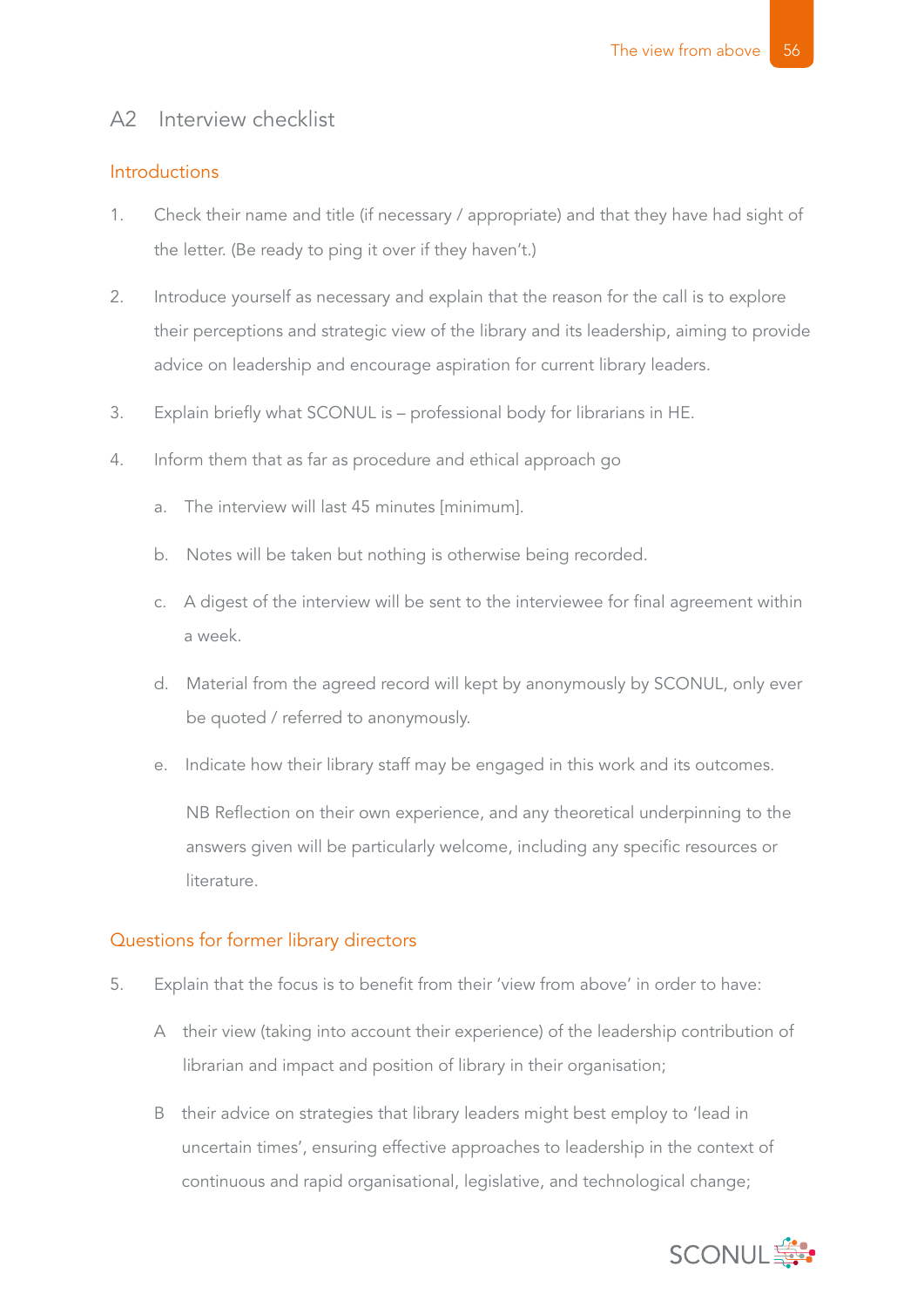C their insight and advice on being a successful leader of library and other services and moving into strategic / senior executive role beyond the library, based on their own experience and observations.

### Section A

- 1. Do you have responsibility in any way for the library?
- 2. Where does the library rank compared to other key issues you worry about (depends on nature of portfolio)?
- 3. Organisational boundaries representing 'library' have blurred with many and different convergence models emerging. Explore the position of the library within their own organisation and the leadership model.
- 4. What are your views of your library leadership and the culture and contribution of the library at strategic level in your institution?
- 5. Do you have particular advice or insights into the library leadership given your previous role in libraries?

### Section B

- 1. What do you believe to be the current and likely key future trends and challenges in (a) HE generally and (b) technology and learning that might affect academic libraries and their services particularly?
- 2. What do you regard as the three or four key ways of responding successfully to change, particularly as may be relevant to library leaders?
- 3. What gives you confidence in your library leadership to lead change?

### Section C

- 1. What were you underprepared for when you moved from a library director role?
- 2. Which library-related skills and strengths and leadership experience have proved useful in a broader institutional role?

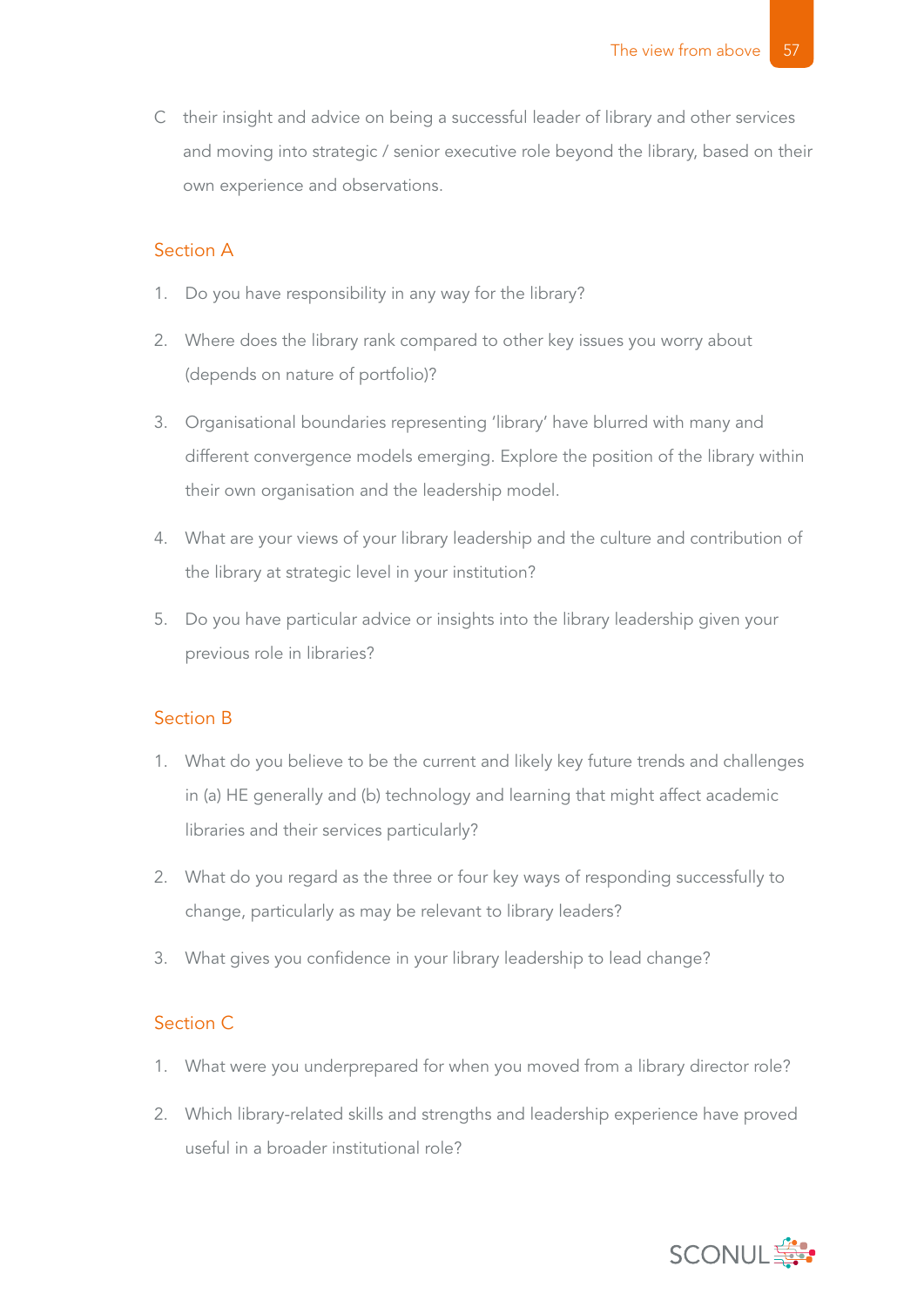- 3. Finally, what advice would you give a library leader who wished to extend their portfolio or move into a senior executive role?
- I. What personal development and literature do you identify as highly relevant to your own leadership pathway or to library leaders?
- II. Anything else you would like to add / tell us?

### Questions for senior HE managers with / without responsibility for/interest in the library

- 6. Explain that the focus is to benefit from their 'view from above' on these key issues:
	- A the library and its strategic position in their institution and their view of the library leadership and its culture, plus senior team perception and engagement with the library and its services;
	- B strategies that library leaders might best employ to 'lead in uncertain times', ensuring effective approaches to leadership in the context of continuous and rapid organisational, legislative, and technological change;
	- C insight and advice on being a successful leader of library and other services and/or moving into strategic / senior executive role beyond the library based on their own experience and observations.

### Section A

- 1. Do you have responsibility in any way for the library?
- 2. Where does the library rank compared to other key issues you worry about (depends on nature of portfolio)?
- 3. Organisational boundaries representing 'library' have blurred with many and different convergence models emerging. Explore the position of the library within their own organisation and leadership model.
- 4. What are your views of the library leadership and the culture and contribution of the library at strategic level in your institution?

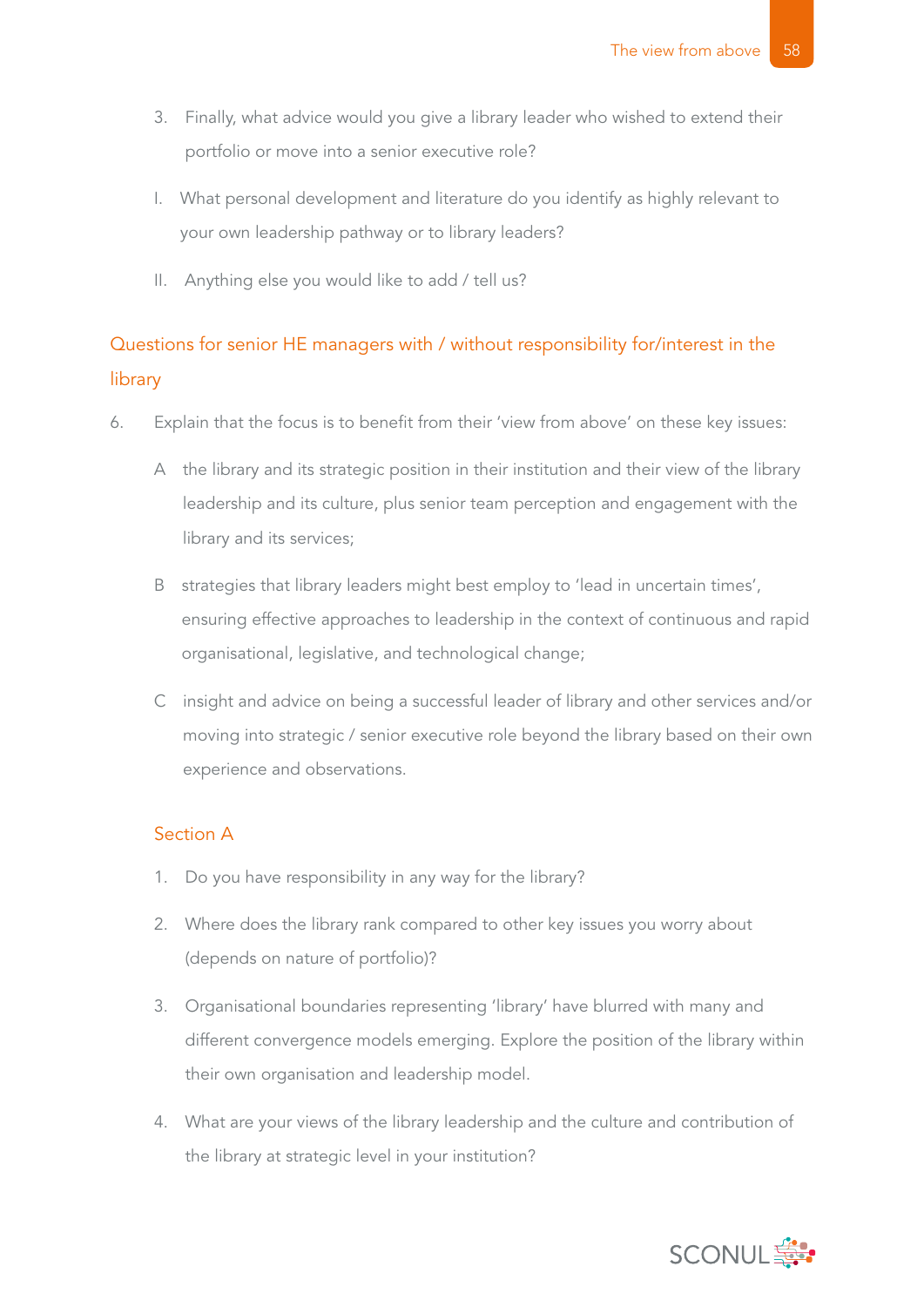5. How do your senior managers / the senior team view the senior librarian(s) and the library?

### Section B

- 1. What do you believe to be the current and likely key future trends and challenges in (a) HE generally and (b) technology and learning that might affect academic libraries and their services particularly?
- 2. What do you regard as the three or four key ways of responding successfully to change, particularly as may be relevant to library leaders?
- 3. What gives you confidence in your library leadership to lead change?

### Section C

- 1. What advice would you give to a new library director on how best to engage at a strategic level, to 'get a seat at the table' and / or to influence upwards?
- 2. Do the leadership qualities required in the university library map to generic leadership qualities?
- 3. Finally, what advice would you give a library leader who wished to extend their portfolio or move into a senior executive role?
- I. What personal development and literature do you recall as relevant to your own leadership pathway and / or that might apply to library leaders?
- II. Anything else you would like to add / tell us?
- 7. Thank them for their time. Give a timescale for completion of the interview digest and the project outcomes, check contact details and confirm they have access to or can be sent a contact name and number.

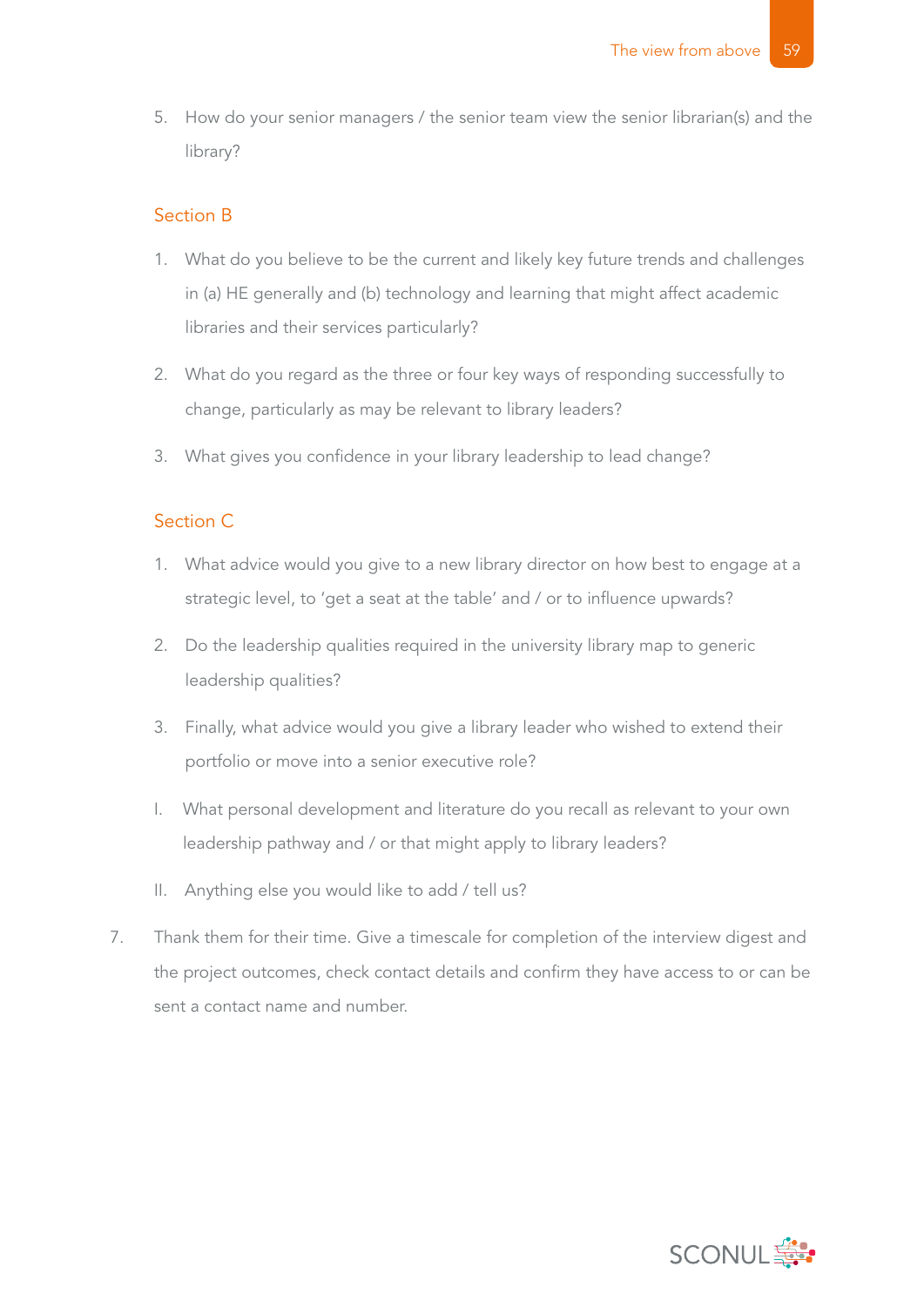### A3 Consultant biographies

### Professor David Baker

David Baker, MA, MMus, MLS, PhD, MBA, Hon FCILIP, FCILIP, FCMI, FRCO, FRSA has over 35 years' experience in higher education, including as Principal and Chief Executive of the University of St Mark and St John ('Marjon'), Plymouth (2003 – 2009) and as Deputy Chair of the UK's Joint Information Systems Committee (Jisc) (2008 – 2012). While Principal at Marjon he was Chair of GuildHE and Chair of Universities South West. Before moving to Plymouth, David was in turn Chief University Librarian, Director of Information Services and, from 1998–2003, Pro-Vice-Chancellor at the University of East Anglia. He is an alumnus of the Leadership Foundation's Top Management Programme. He has held a Chair in Strategic Information Management from the University of St Mark and St John since 2006. David led the university through the process of gaining its own taught degree awarding powers (TDAP). He chaired the Transition Board that turned Jisc from a public to a private sector organisation.

David has written widely in the field of library and information science (LIS) with 20 monographs and over 100 articles and book chapters to his credit, editing the peerreviewed *Journal of Information and Learning Science* along with two major monograph series in the field of library and information provision. He has spoken at numerous conferences, led workshops and seminars and has undertaken consultancy work in most countries in the European Union, along with significant work in Ethiopia, Kuwait, Nigeria, South Africa and the Sudan and for organisations such as the Association of Commonwealth Universities, the British Council and the World Bank.

David has led a number of large technology-based projects in the LIS sector, both in relation to digital and hybrid library development and content creation for teaching and learning. His other key professional interest and expertise has been in the field of human resources, where he has been active in major national projects as well as providing mentoring and coaching to a number of senior managers within UK HE. He also has significant experience of working at CEO level with universities and colleges. In recent years, he has been employed by a number of higher education institutions as their lead consultant on gaining

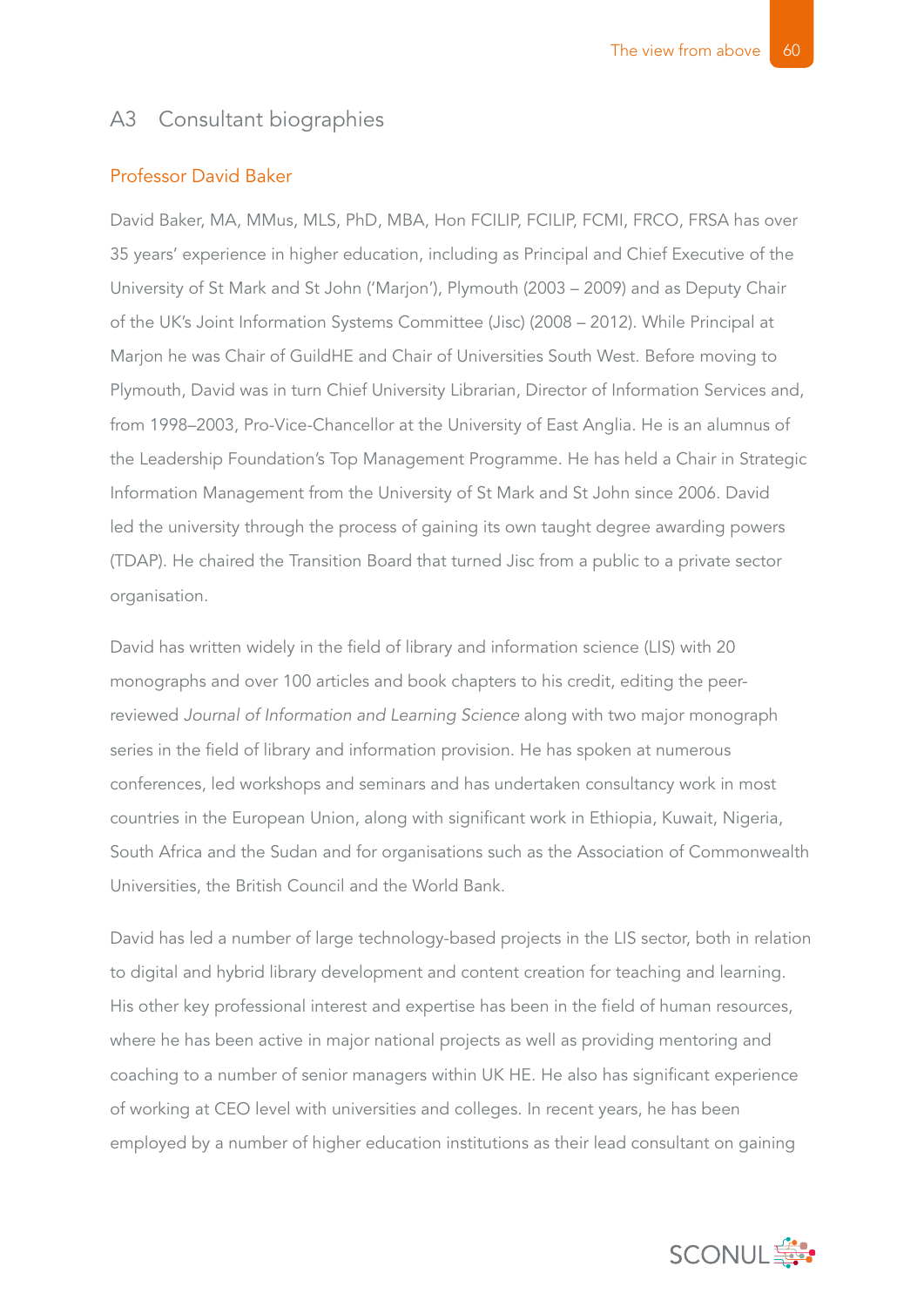taught degree awarding powers, including Regent's University London, the British School of Osteopathy and the Anglo-European University College, Bournemouth.

David is also a Principal Consultant with SERO-HE of Sheffield, having been involved in several national-level Library and Information Services projects within higher education as well as major work with Russell Group and other universities on the development of library and information provision, research support and online and distance learning development. He is a member of the boards of governors of the Universities of Northampton and South Wales, and is Chair of the Board of Governors of Trinity Academy, Halifax.

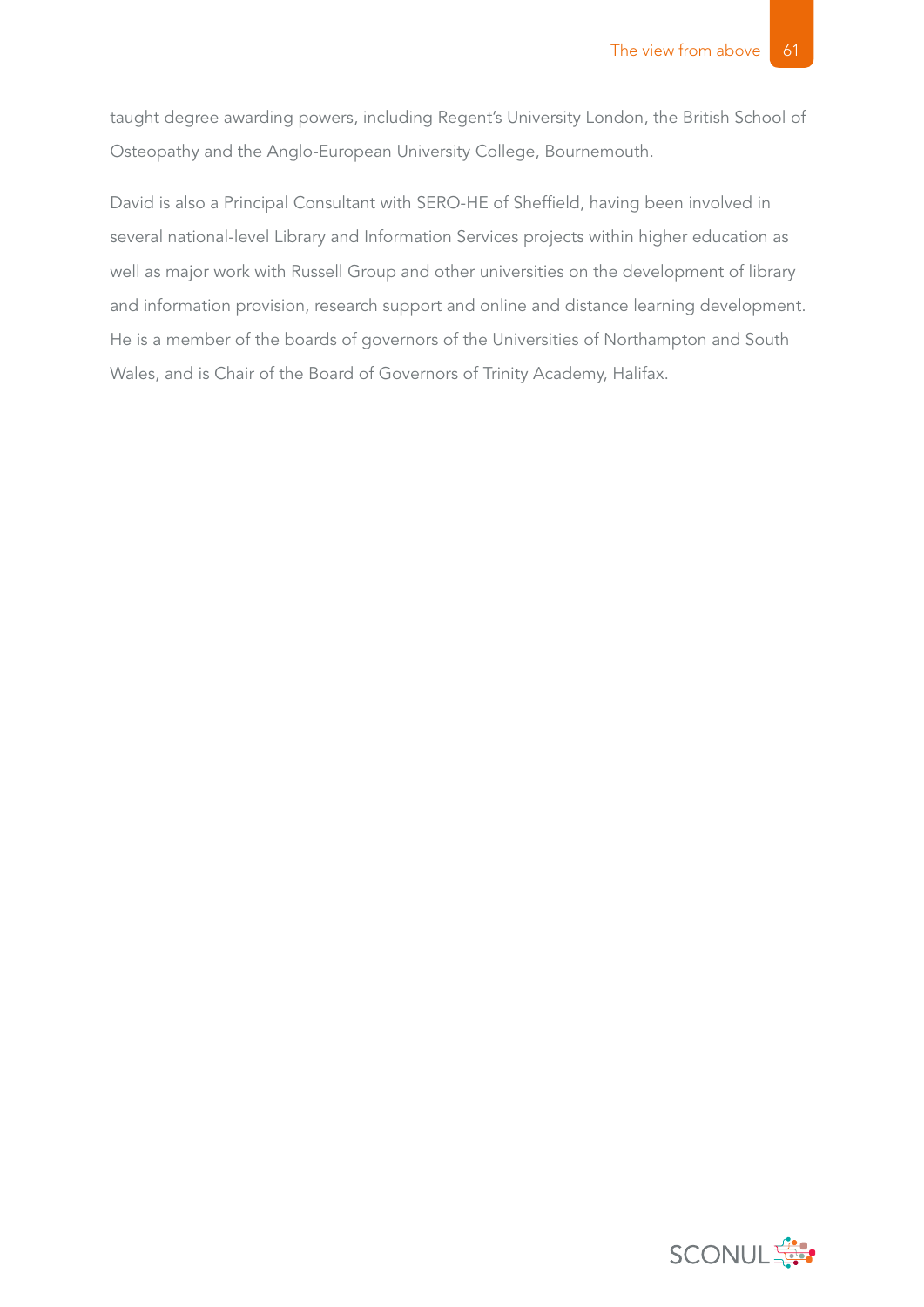### Alison Allden OBE

Alison Allden, BA, MSc, FBCS, MCLIP, MIFA, offers a wealth of experience and know-how gained from senior experience in UK and international provision of higher education and the increasing focus on student experience. She recently retired from her role as the Chief Executive of the Higher Education Statistics Agency, which she held for six years. This charitable company collects data and creates an information base for UK universities, for use by the public, the universities themselves, students and policy makers. Prior to that Alison was on the senior executive of Bristol University as Deputy Registrar and Director of Information Services, with responsibility for all the student-facing services, including student administration, the library and IT, the residences, student welfare, sport and the Students' Union. Before that she was Director of IT at Warwick University and moved into the university sector in 1993 as Director of Computing for Goldsmiths College. Prior to that she worked in IT in the public sector, including in national museums, and began her career as a professional archaeologist.

In recent years she has sat on various national committees, including the Jisc Board supporting IT across the HE sector, concerned with data and information management, and the ESRC Research Resources Board and AHRC ICT initiative. Currently she is on the Board of Northumbria University and the Board of Regent's University London. She has also served as a school governor for two schools. She recently became a member of the Bar Standards Board. She is the external member of Cambridge University's Strategic Information Services Committee following a major review. Alison is a Principal Consultant with SERO-HE of Sheffield, and has undertaken various library and information services consultancies as well as providing coaching and mentoring for senior staff in these professional areas.

In the 2016 New Year's Honours List, Alison was awarded an OBE for services to Higher Education.